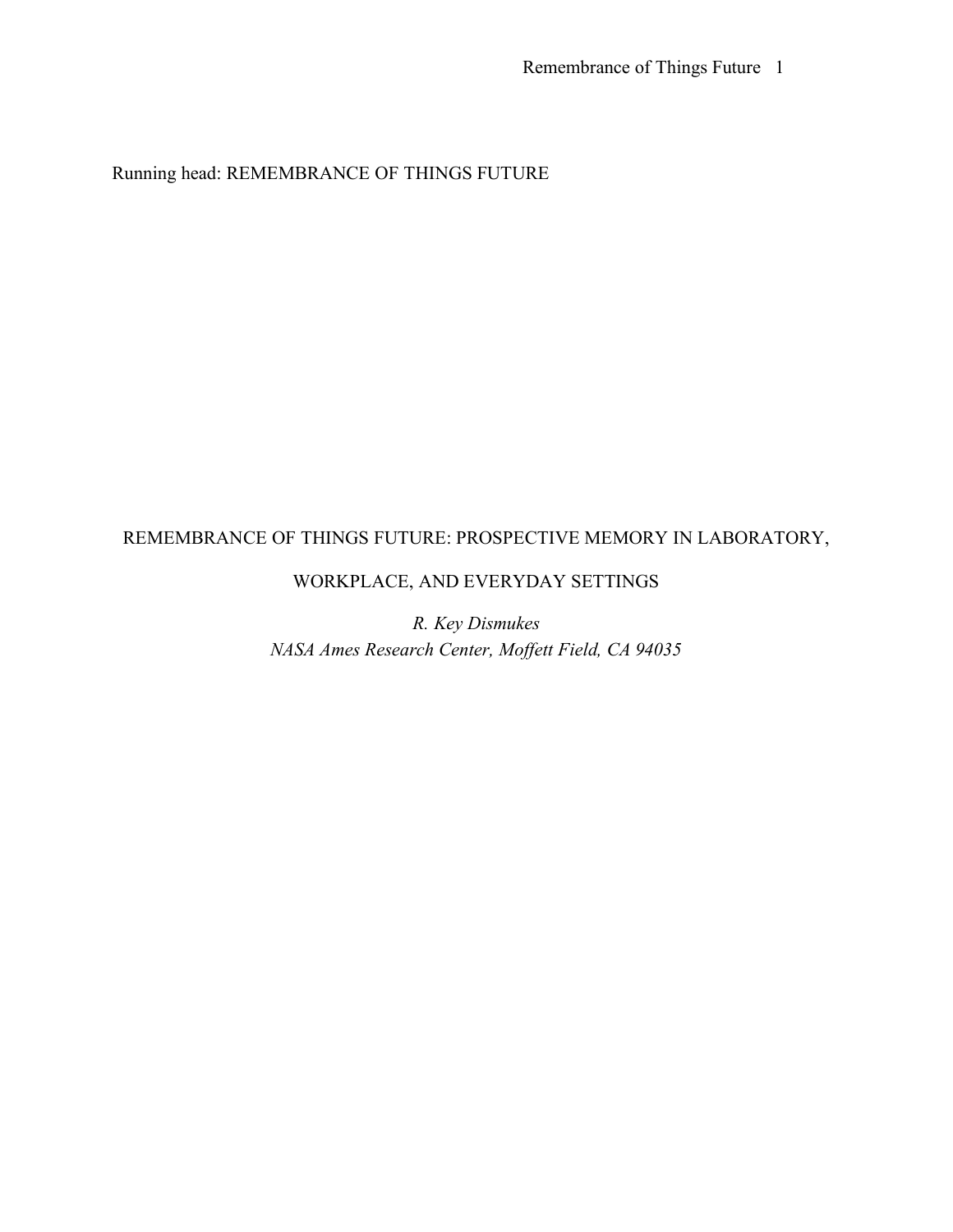# Abstract

Prospective memory involves remembering—and sometimes forgetting—to perform tasks that must be deferred. This chapter summarizes and provides a perspective on research and theory in this new and rapidly growing field. I explore the limits of existing experimental paradigms, which fail to capture some critical aspects of performance outside of laboratory settings, and review the relatively few studies in workplace and everyday settings. I suggest countermeasures to reduce vulnerability to forgetting to perform deferred tasks, identify roles for human factors practitioners, and propose a research agenda that would extend our understanding of prospective memory performance.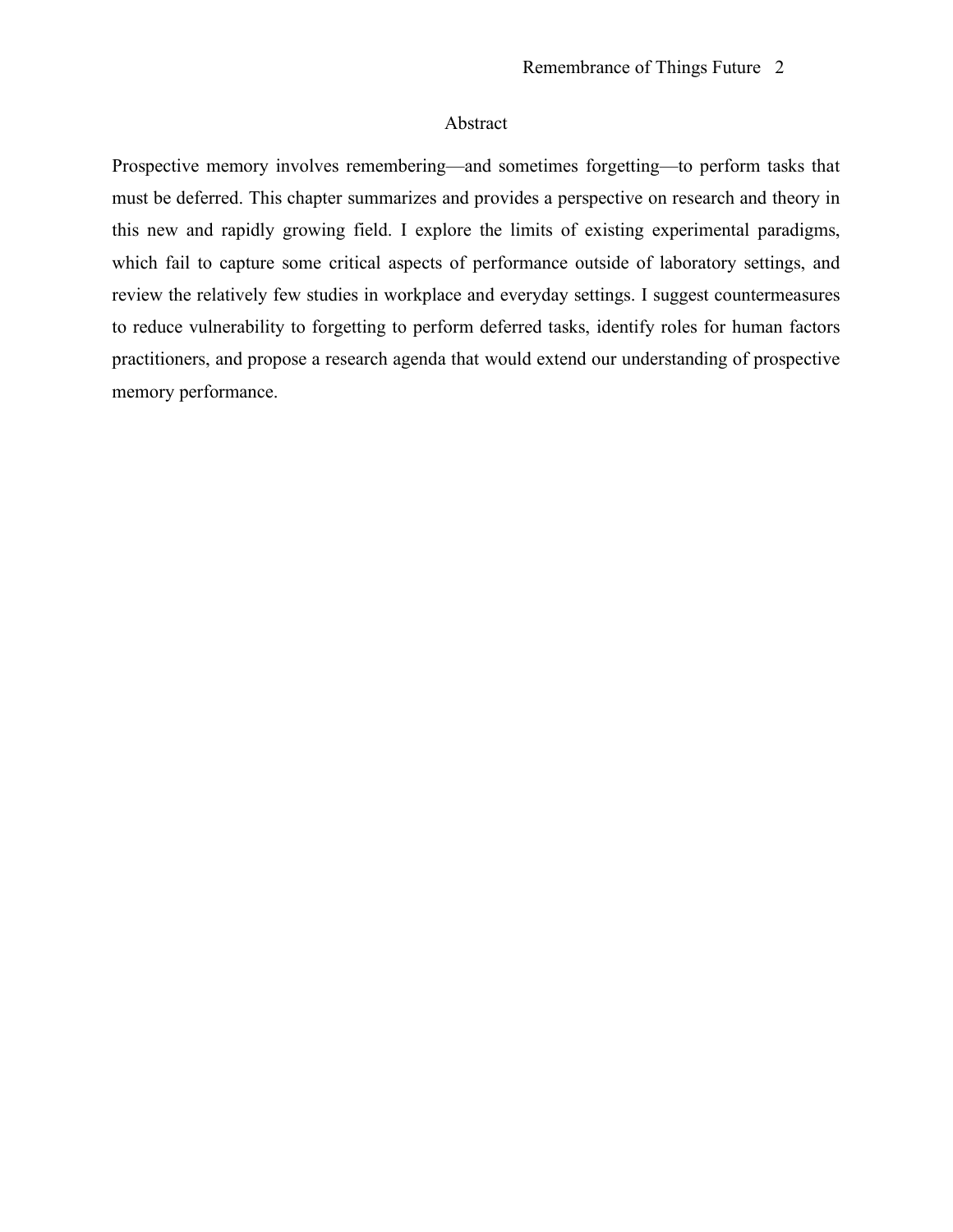# REMEMBRANCE OF THINGS FUTURE: PROSPECTIVE MEMORY IN LABORATORY, WORKPLACE, AND EVERYDAY SETTINGS

A highly experienced airline crew carefully performs the procedures required to ready the aircraft for takeoff while taxiing to the runway, but discovers a mechanical problem and taxies back to the ramp to get it fixed. When the problem is fixed, the crew taxies back to the runway and takes off. The aircraft climbs only a few feet into the air before the crew loses control and crashes; everyone on board dies. The accident investigation team discovers that the wing flaps had been set to the takeoff position the first time the aircraft taxied out but not the second time. The takeoff configuration warning system, which normally alerts pilots of incorrect settings, failed on this occasion.

A technician is preparing an IV bag with several pharmaceutical ingredients. Just as he is about to reach in a drawer for a vial with the last ingredient, sodium chloride, he is interrupted by another technician's call for assistance on another task. Returning to the IV task a few minutes later he forgets to add the sodium chloride. The IV is administered to a patient who develops severe hyponatremia (a metabolic condition in which low sodium in the body's fluids causes effects ranging from mental dysfunction to convulsions). The problem is detected and corrected several hours later, but the patient's hospitalization is prolonged because of the error.

A university professor decides to drive to a store for milk on a Sunday. On the drive her mind wanders and she discovers herself arriving at the university. She decides to take advantage of being at work to pick up some papers from her office and get the milk on the way home. When she gets home her husband asks, where's the milk, and she realizes she again forgot to go by the store.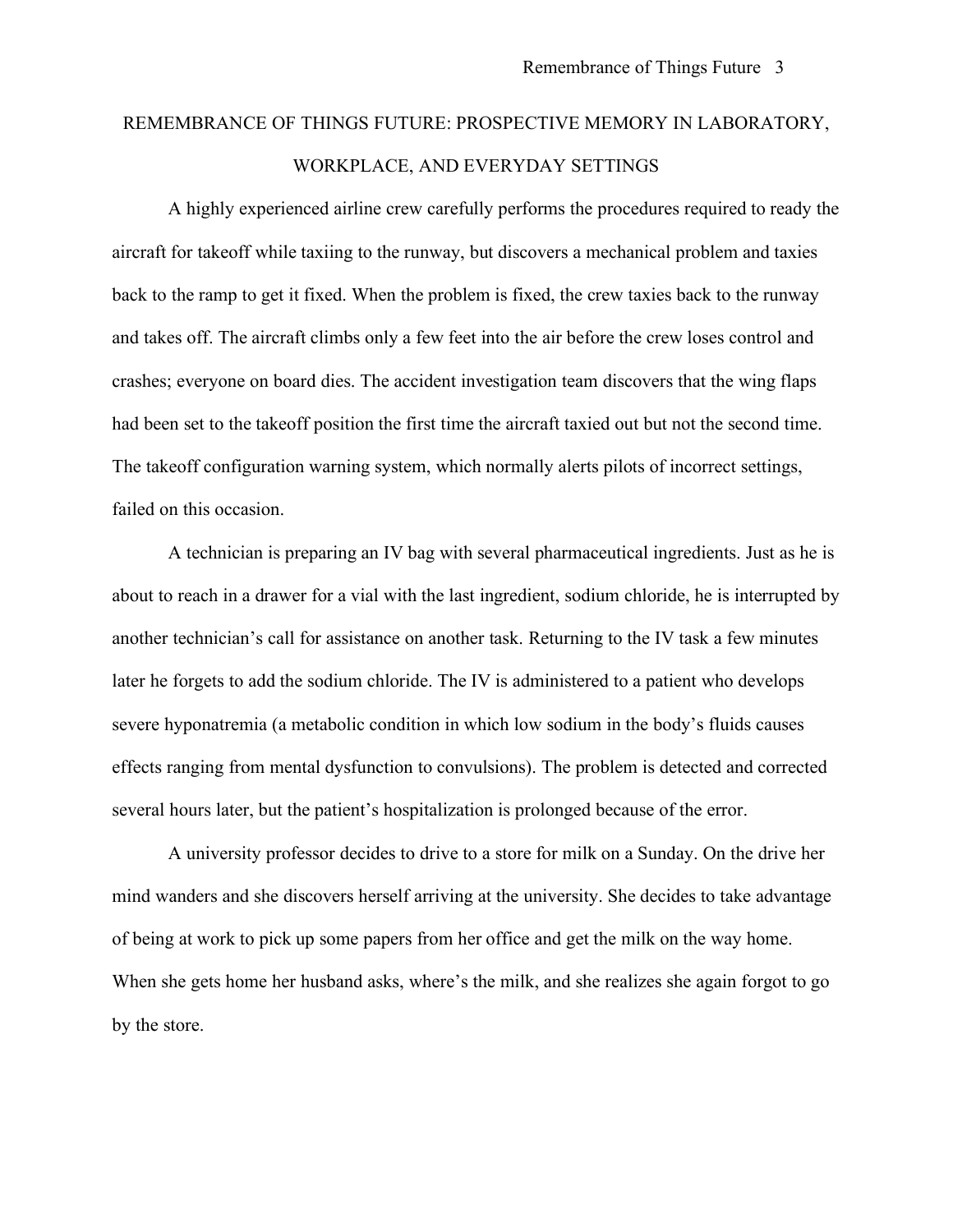A father agrees to drop his infant at day care on the way to work, normally his wife's task. Recent safety legislation requires that infant carriers be strapped in a rear seat for greater safety in case of collision. The infant falls asleep, and the father is preoccupied with heavy traffic. Forgetting to swing by the day care center, he follows his habitual route directly to work and goes inside, forgetting the child sleeping quietly in the back seat.

What these examples, based on actual events, have in common is forgetting to perform an intended task, typically a task that is not especially difficult or complex. Even the most conscientious individuals are vulnerable to these lapses, sometimes in spite of recognizing that forgetting to act could have fatal consequences. Remembering—and too often forgetting— to perform a task whose execution must be delayed involves *prospective memory*. Typically the period between forming a delayed intention and the opportunity to execute it is filled with ongoing tasks unrelated to the intention, which is not held in awareness during this period and must be retrieved from memory.

A crucial aspect of prospective memory distinguishing it from most other forms of memory is that no external agent explicitly informs the individual when it is time to stop performing the ongoing task and to retrieve the stored intention from memory—he or she must "remember to remember". The individual is not overtly in retrieval mode, deliberately attempting to retrieve the stored intention. Thus, two of the most central questions of prospective memory research are what cognitive processes work to retrieve deferred intentions at the appropriate time and why they sometimes fail.

Although human memory has been studied extensively for well over a century, only a few papers on prospective memory appeared before 1990, and most of these were about studies conducted under simulated everyday conditions with limited experimental manipulation and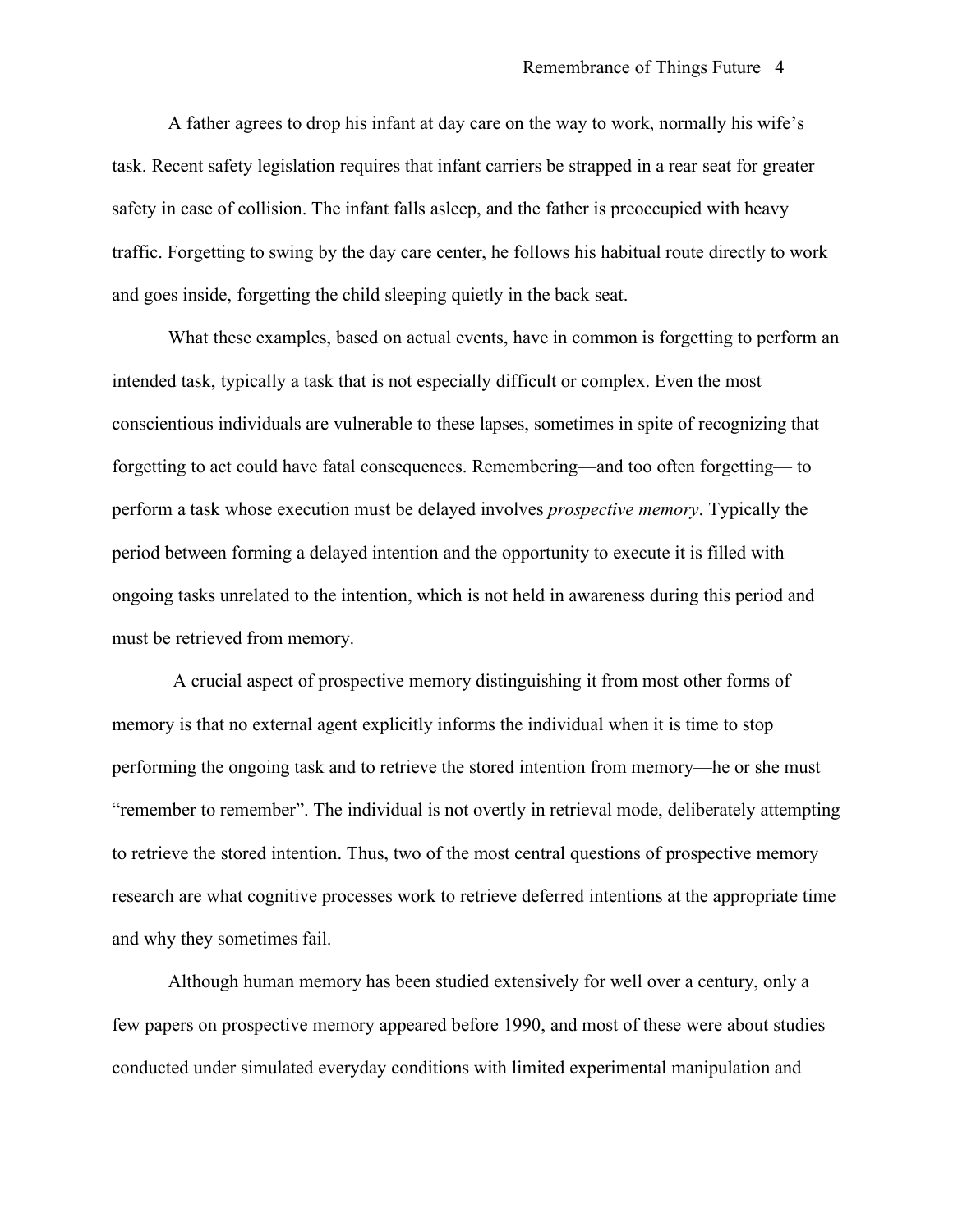control. For example, participants might be asked to remind the experimenter to make a telephone call at the end of the experiment—the challenge being for the participant to remember to perform this delayed task (Harris, 1984) without prompting. However, in 1990, Einstein and McDaniel developed a paradigm (described later) that allowed a wide range of experimental manipulations, as well as repeated measures, and their initial studies stimulated new interest in this topic by many researchers.

By 2009, more than 434 papers with "prospective memory" or "prospective remembering" in the title or abstract appeared in the research literature (Figure 1), and the number of citations of these studies is growing rapidly (Marsh, Cook, & Hicks, 2006). International conferences devoted to prospective memory research were held in 2000 and 2005, and another conference is planned for 2010. However, even though prospective remembering is centrally involved in many everyday and workplace tasks, a recent search of the journal *Human Factors* for papers with the term prospective memory or prospective remembering yielded only one paper from 1983 that focused on prospective memory (Wichman & Oyasato) and another paper from 1998 that used prospective memory as one of several dependent variables in a study of sleep deprivation (Hockey, Wastell, & Sauer). Six other papers mentioned prospective memory in discussion sections, and various other papers reported studies of topics, such as medication adherence, in which prospective memory undoubtedly plays a role (e.g., Park, Morrell, Frieske, Blackburn, & Birchmore, 1991). Similarly, only one paper was found in *Ergonomics* (Dieckmann, Reddersen, Wehner, & Rall, 2006). Given that prospective memory failures have contributed to many serious accidents in industry and in everyday life (Dismukes, 2008; McDaniel & Einstein, 2007), this topic deserves the attention of the human factors community.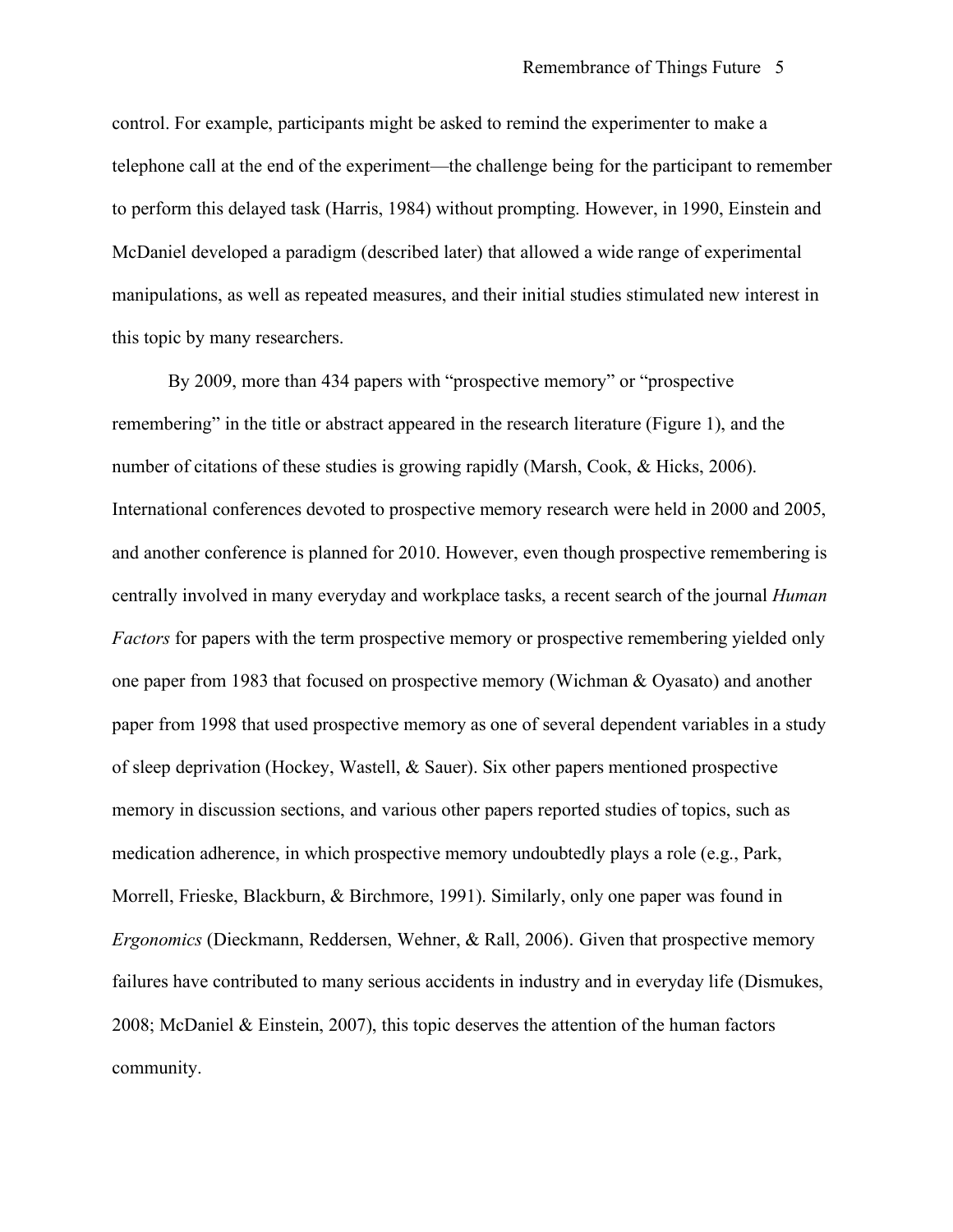# (INSERT FIGURE 1 ABOUT HERE)

In this review, oriented to the human factors community, I will summarize and provide a perspective on recent research and theory on prospective memory. This will not be an exhaustive review of literature, which is already available in two excellent recent books that provide a wealth of detail on the current state of experimental research (Kliegel, McDaniel, & Einstein, 2008; McDaniel & Einstein, 2007; also see Brandimonte, Einstein, & McDaniel, 1996, for a still relevant overview of the field as it was emerging). Rather, I will explore the limits of existing experimental paradigms and theory, which, in my opinion, fail to capture some critical aspects of performance outside the laboratory. I will also review the relatively few studies in workplace and everyday settings and will discuss ways to bridge between these studies and the bulk of experimental research. Finally, I will describe countermeasures that can reduce vulnerability to forgetting to perform intended tasks, and I will propose a research agenda that would extend existing experimental and theoretical approaches and would support human factors practitioners by generating information on a wide range of issues relevant to prospective memory performance in workplace and everyday settings. (For simplicity I will sometimes use the term "real-world" to refer to these and other cultural settings involving tasks and situations not manipulated by the scientists studying them.)

The term prospective memory is a bit misleading; cognitive processes beyond memory are also involved in remembering to perform deferred tasks—for example, goal setting, planning, task management, and attention all play important roles, as will be discussed. Thus, prospective memory is not a unitary cognitive process, but rather is defined by the nature of the task of forming an intention to perform an action at a later time and remembering to perform the intended action at the appropriate time without being explicitly prompted to do so.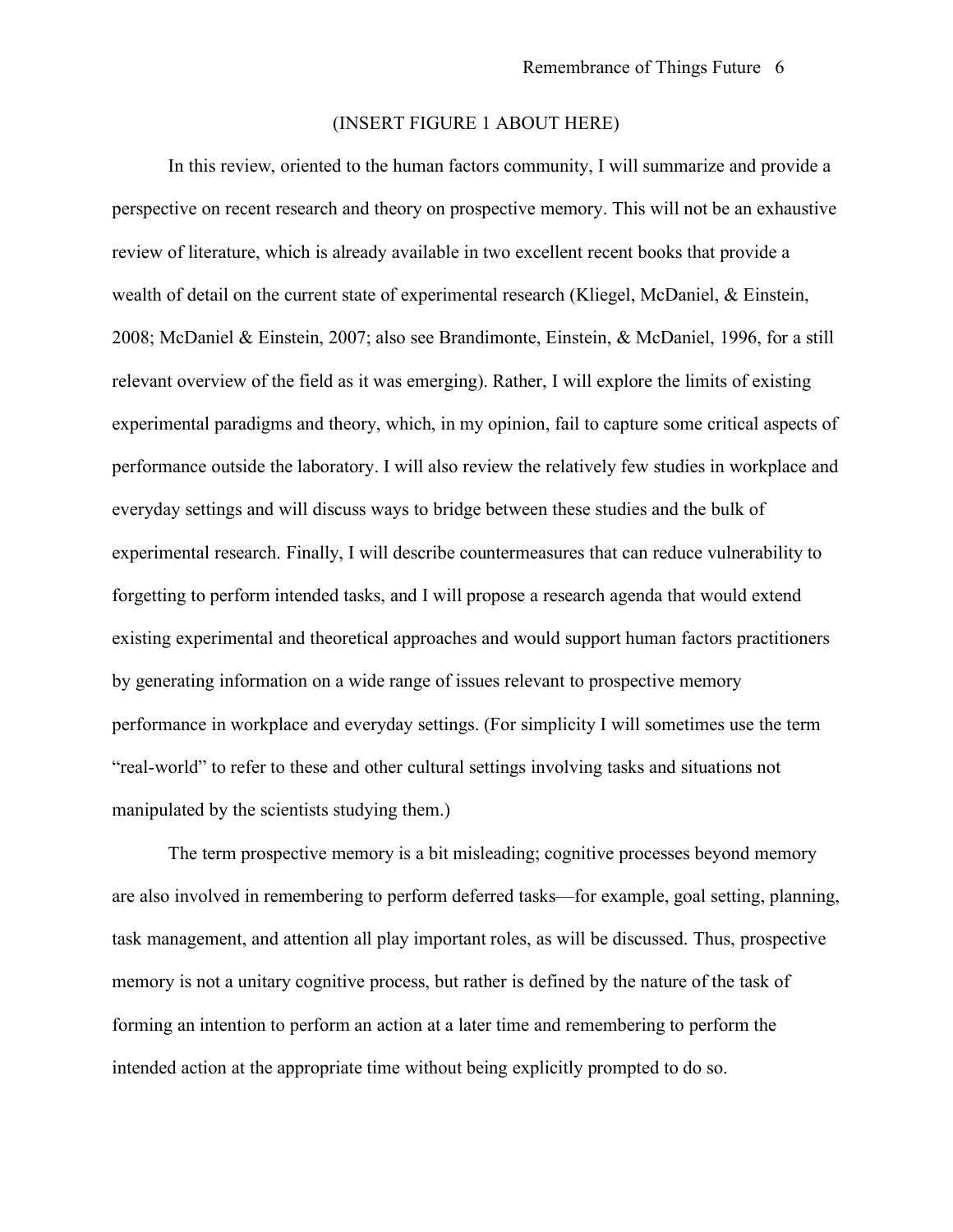Prospective memory shares some aspects of the broad topic of goals, but with a different focus (Gollwitzer & Cohen, 2008). Both involve intentionality, determination to bring about some future state. However the focus of one's goals is the outcome state, which may be pursued by various means over time, whereas prospective memory revolves around the intention to perform a specific action. Thus, a prospective memory task might be considered a plan for a specific action to accomplish a goal. Such intentions are ubiquitous in daily life—at the moment a writing pad on my desk lists more than two-dozen actions I wish to remember to accomplish in the near future.

We notice prospective memory mainly when it fails. The content of intentions, *what* we intend to do, called the *retrospective* component, is usually simple (e.g., pick up milk on the way home from work), and the most common failure of prospective memory is the failure to remember to act on the intention at the intended time, place, or condition. Less frequently, individuals will realize they intend to do something but cannot retrieve from memory what they intended to do—for example, going into a room to perform some task and failing to remember what the task is. (Little empirical research has addressed forgetting of the content of intentions, presumably because retrospective memory has been studied extensively in the larger literature on memory.) Another way in which the retrospective component sometimes fails is when individuals forget whether they have recently performed a periodic intention such as taking medication. (See Marsh, Hicks, Cook, & Mayhorn, 2007, for a rare experimental study of this phenomenon.)

#### Varieties of Prospective Memory

The primary distinction made in the research literature is between *event-based* intentions, which are to be performed when a specific situation occurs—for example, an intention to give a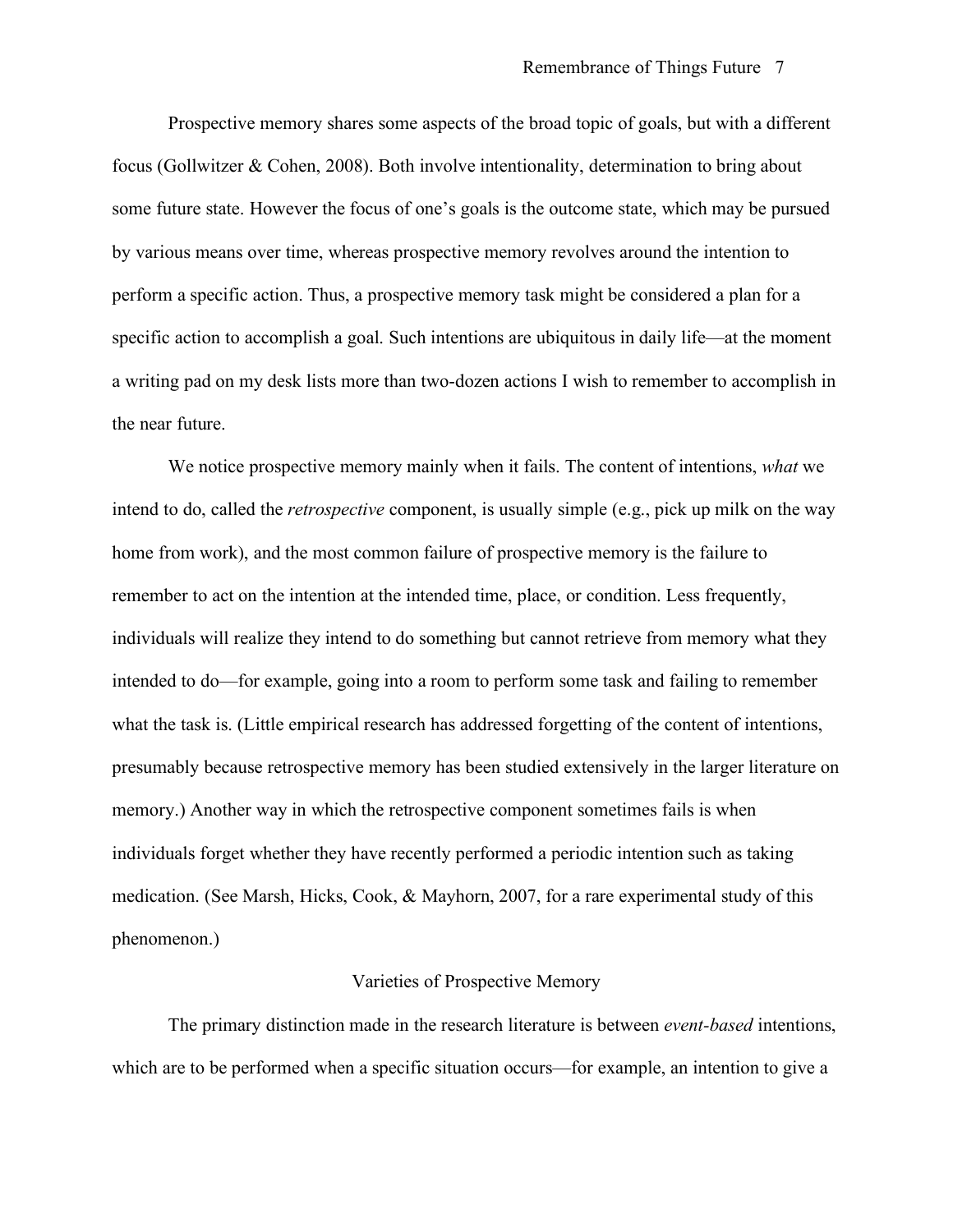message to a friend the next time you see her—and *time-based* intentions, which are to be performed at a specific time—for example, an intention to take cookies out of the oven in 20 minutes. The vast majority of experimental research so far has been directed to event-based prospective memory, with a modest number of studies exploring time-based prospective memory.

Further distinctions within both event-based and time-based prospective memory have sometimes been made. For example, Kvavilashvili and Ellis (1996) distinguished intentions to be executed when an individual is at a particular location from those to be executed when performing a particular activity, and Ellis (1996) divided time-based prospective intentions into two types: *pulse*, to be executed at a specific time, and *step*, to be executed during a broader time window. Meacham and Leiman (1976) distinguished *habitual* remembering of routinely performed intentions, such as brushing one's teeth at a particular time, from *episodic* remembering of infrequent tasks, such as getting milk on the way home from work, for which one must form a separate intention for each episode. (Episodic tasks can be either event-based or time-based.) In addition to episodic and habitual intentions, Loukopoulos, Dismukes, & Barshi (2009) identified two other situations in which individuals (specifically, pilots) must remember to perform intended actions: remembering to resume an interrupted task and remembering to switch attention between concurrent tasks. (Table 1 shows one approach to categorizing prospective memory types.)

### (INSERT TABLE 1 ABOUT HERE)

Kvavilashvili and Ellis (1996) argue that not all failures to carry out an intention are errors of prospective memory. In their view, only situations in which an explicit, episodic intention is formed for a delayed task should be considered prospective memory. Thus,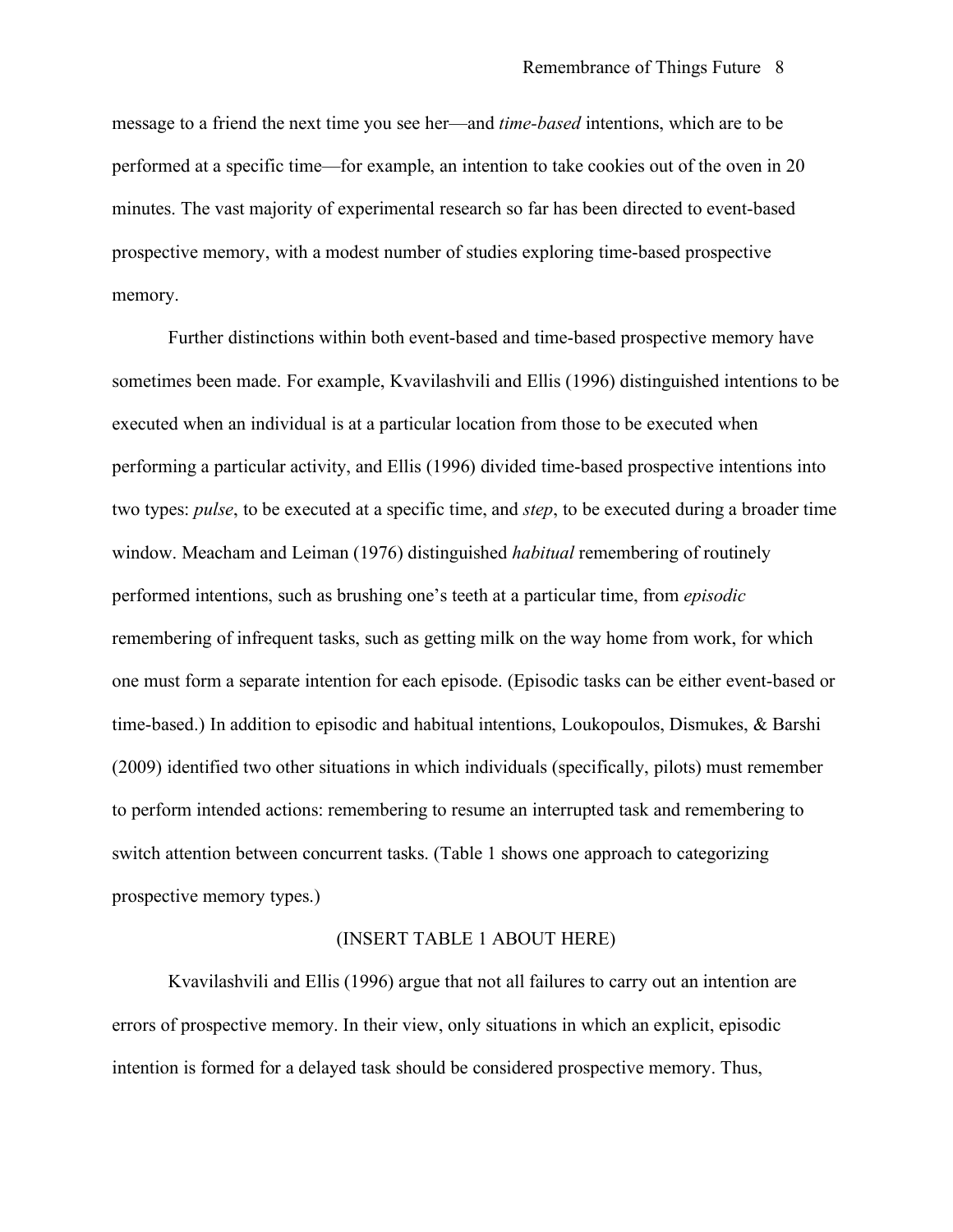apparently, they would exclude most habitual tasks, failures to switch attention between concurrent tasks, and interrupted tasks that are not resumed. They would also exclude situations in which individuals absent-mindedly substitute a habitual action for an intended one, for example, going into the bathroom looking for missing eyeglasses and instead brushing one's teeth.

The distinctions Kvavilashvili and Ellis make are important for understanding why people forget to do what they intend, but I prefer to group all these phenomena under the umbrella of prospective memory. When people inadvertently fail to perform an intended action in these diverse situations, they think of themselves as having forgotten. Further, these diverse situations share some common features. The important thing, especially for the human factors community, is not to worry too much about semantics but to understand the diverse phenomena involved in forgetting to perform intended actions in prototypical situations so that we can develop countermeasures to reduce vulnerability to these errors.

All varieties of prospective memory involve the three stages of all memory processes, although the way in which the stages operate may vary substantially among varieties: 1) *Encoding*, in which the intention to act at a later time is formed. Encoding may or may not precisely specify the conditions under which the action is to be performed, but these conditions are at least implicit. These conditions constitute a window of opportunity to execute the deferred intention, which may be narrow or broad. For example, you might encode an intention to return a library book tomorrow morning while walking to work, but, alternatively, might encode the intention to return the book sometime before it is due at the end of the month.

2) *Retention*, which may vary greatly in duration, and which is typically filled with one or many ongoing tasks, mostly not related to the deferred intention. These ongoing tasks occupy attention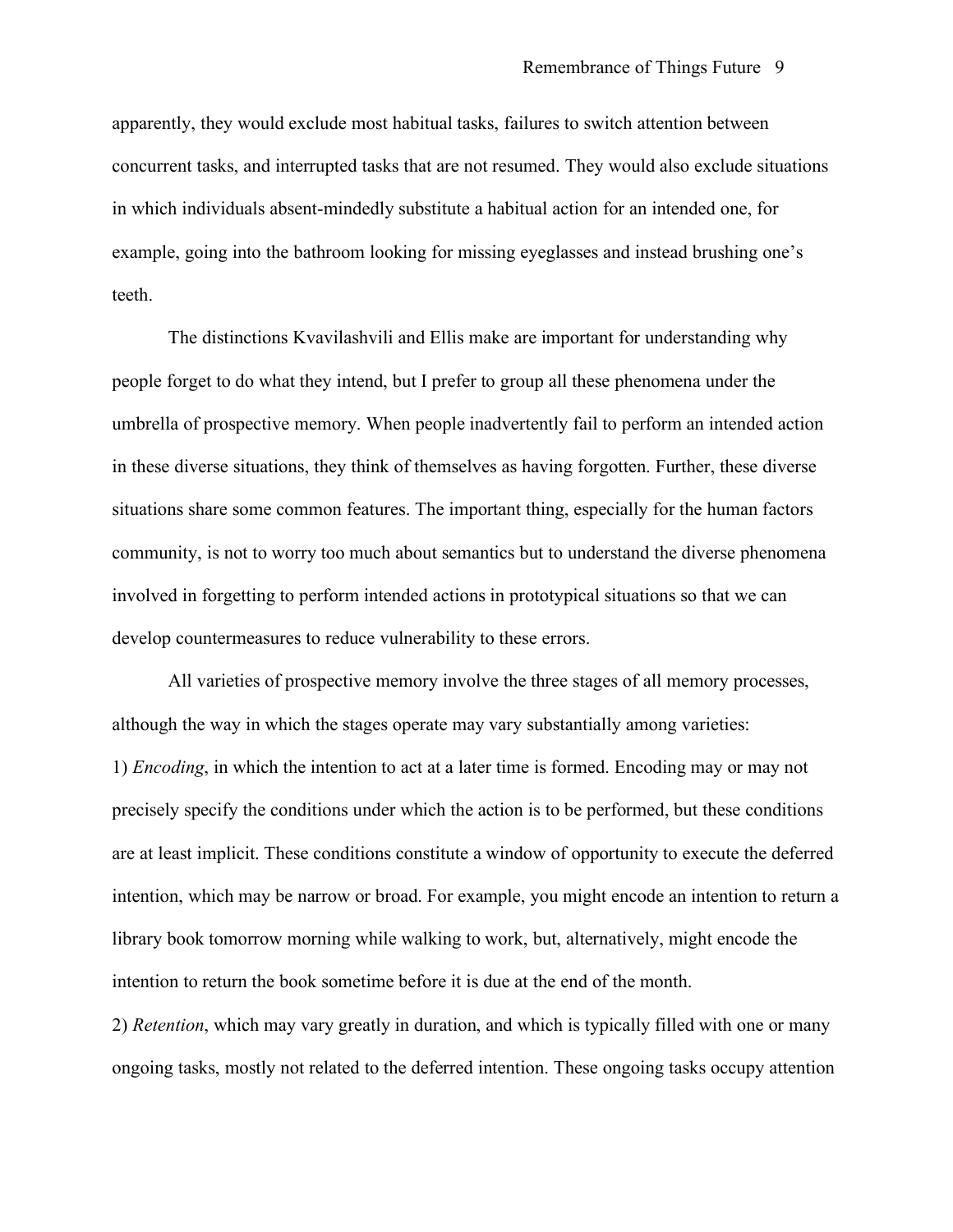and working memory, so that in most situations the individual does not maintain continual awareness of the deferred intention.

3) *Retrieval*, in which the deferred intention is retrieved from memory into awareness.

# *Event-based Prospective Memory*

In 1990, Einstein and McDaniel published a prospective memory study using a laboratory paradigm that stimulated research worldwide. In this paradigm, participants are given instructions for an ongoing task such as rating the pleasantness of a series of words appearing on a computer screen. They are also given an additional task involving prospective memory; for example, whenever they encounter a particular word (e.g., dog) during the ongoing task they are to perform an additional action, such as pressing a special key. (Thus "dog" is called the target cue. In some cases the additional action is to be made in response to any word of a particular category, such as "animal".) Typically the retention interval between instructions and encountering a prospective memory target word is around 5-10 minutes, and spacing of prospective memory trials within an experiment ranges from less than a minute to several minutes. (The relation of the paradigm's features to the range of prospective memory conditions in real-world situations will be discussed later.) When questioned after the experiment, participants have little difficulty recalling the prospective response they were supposed to make and the condition for making that response, even though they forget to make the response on some or many trials. Although it may seem surprising that participants would forget to perform such a simple deferred task, this parallels everyday experience, and error rates in this paradigm are high enough to allow systematic manipulation. Using variations on the Einstein-McDaniel paradigm, scientists have elucidated many aspects of the cognitive processes of encoding, retention, and retrieval underlying prospective memory. Since a central concern in prospective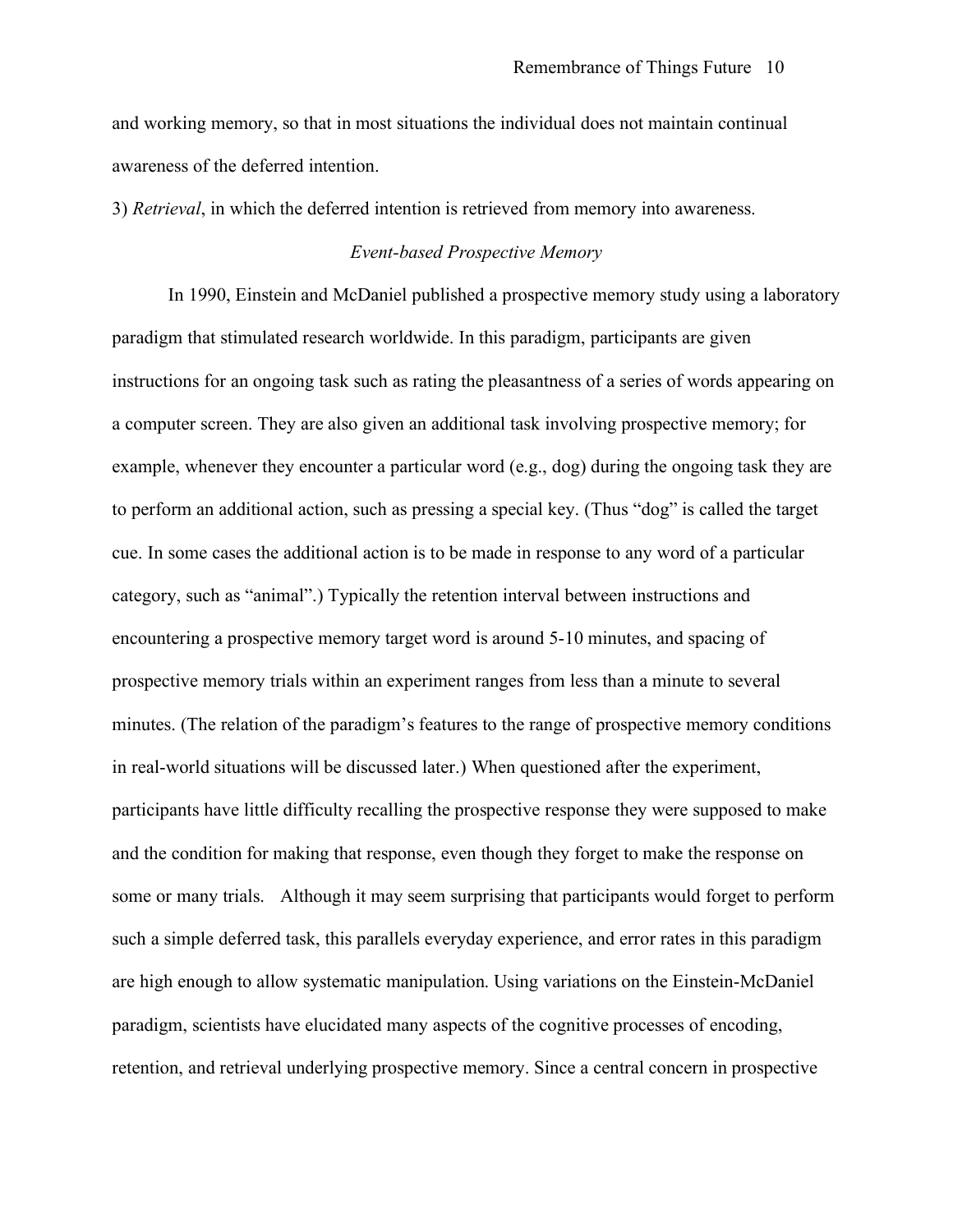memory is failure to retrieve and act on intentions, I will start with studies of retrieval. (See Table 2 for a list of variables shown to affect prospective memory performance.)

# (INSERT TABLE 2 ABOUT HERE)

#### *Retrieval*

Prospective memory performance is greatly affected by the relation of the target cue (that signals the opportunity to execute the deferred intention) to the content of the intention stored in memory. Cues that are strongly associated with the intention are more effective in eliciting retrieval (McDaniel, Guynn, Einstein, & Breneiser, 2004; Loft & Yeo, 2007). This is illustrated by studies in which the prospective response is to say a particular word when the target cue occurs in the ongoing task. For example, if the target cue is the word *church,* performance is much better when the intended prospective response is to say "steeple" than when the response is "sauce". Apparently the strong pre-existing association between church and steeple increases the amount of activation that spreads from the encountered target cue to the associated response stored in memory, facilitating retrieval. (Activation is a cognitive psychology concept used to characterize the level of accessibility of items stored in memory. More highly activated items are more readily accessible and can be retrieved more quickly. One theoretical perspective holds that items held in awareness provide activation to other items associated through experience and stored as memory, and this process supports retrieval of information needed for task performance (Anderson & Lebiere, 1998).

Cues that are distinctive, salient, or unusual produce better prospective remembering than cues that are less so (Brandimonte & Passolunghi, 1994; Einstein, McDaniel, Manzi, Cochran, & Baker, 2000; Uttl, 2005). One example is target words printed in all capitalized letters occurring in a series of uncapitalized words; another example is target words seldom encountered, such as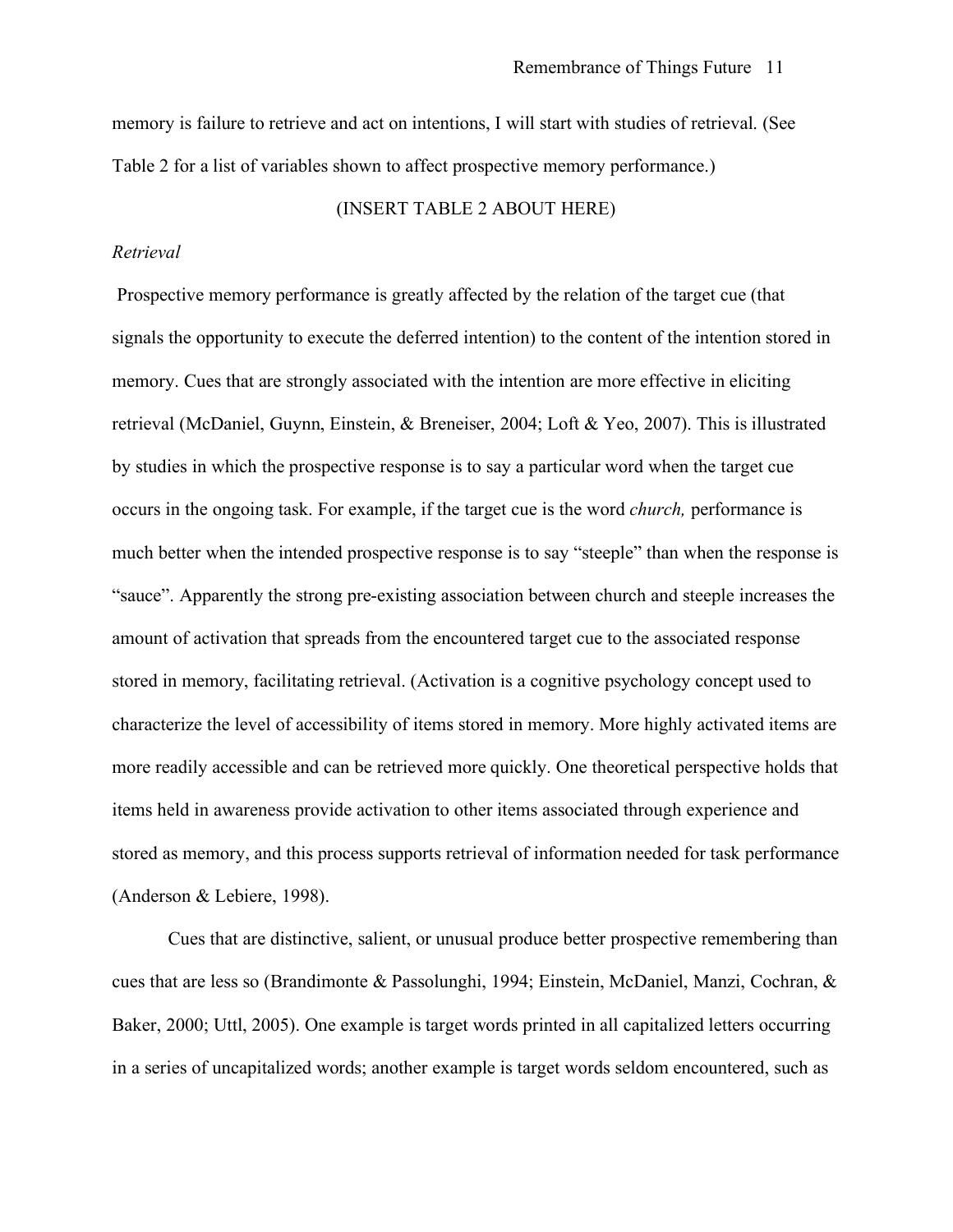*monad*. The features of such targets are assumed to attract attention and thus elicit more extensive processing, which provides additional activation to items associated in memory. For example, the word appearing in capitalized letters might cause the participant to pause to wonder why it is different from the other words in the ongoing task. Also, unusual words have fewer preexisting associations in memory to dilute the spread of activation from the target cue to the deferred intention with which it is associated.

The way in which the ongoing task causes potential target cues to be processed greatly affects prospective remembering. For example, participants might be given the ongoing task of naming famous people viewed in a series of photographs and an additional task of pressing a certain key when the name John is identified (in one condition) or pressing the key when a man with a pipe is identified (in another condition) (Maylor, 1993). Performance is better in the first condition, presumably because the ongoing task causes the participant to focus explicitly on the aspect of the target directly related to how the prospective task is framed in memory. In this condition the prospective memory target cue is said to be *focal* to the ongoing task. In the second condition the ongoing task does not require the participant to think about whether the persons in the photographs have pipes, thus this target cue is said to be *non-focal*.

In addition to the target cue itself, the context of the ongoing task may support retrieval of intended actions (Cook, Marsh, & Hicks, 2004; Nowinski & Dismukes, 2005). Participants better remember to perform delayed tasks when the target cue is encountered in the context of an ongoing task associated with the delayed intention during encoding than when the target is encountered in a different context. Thus, an individual would be more likely to remember an intention to give a work-related message to a colleague when the colleague is encountered at work than when the colleague is encountered at a grocery store.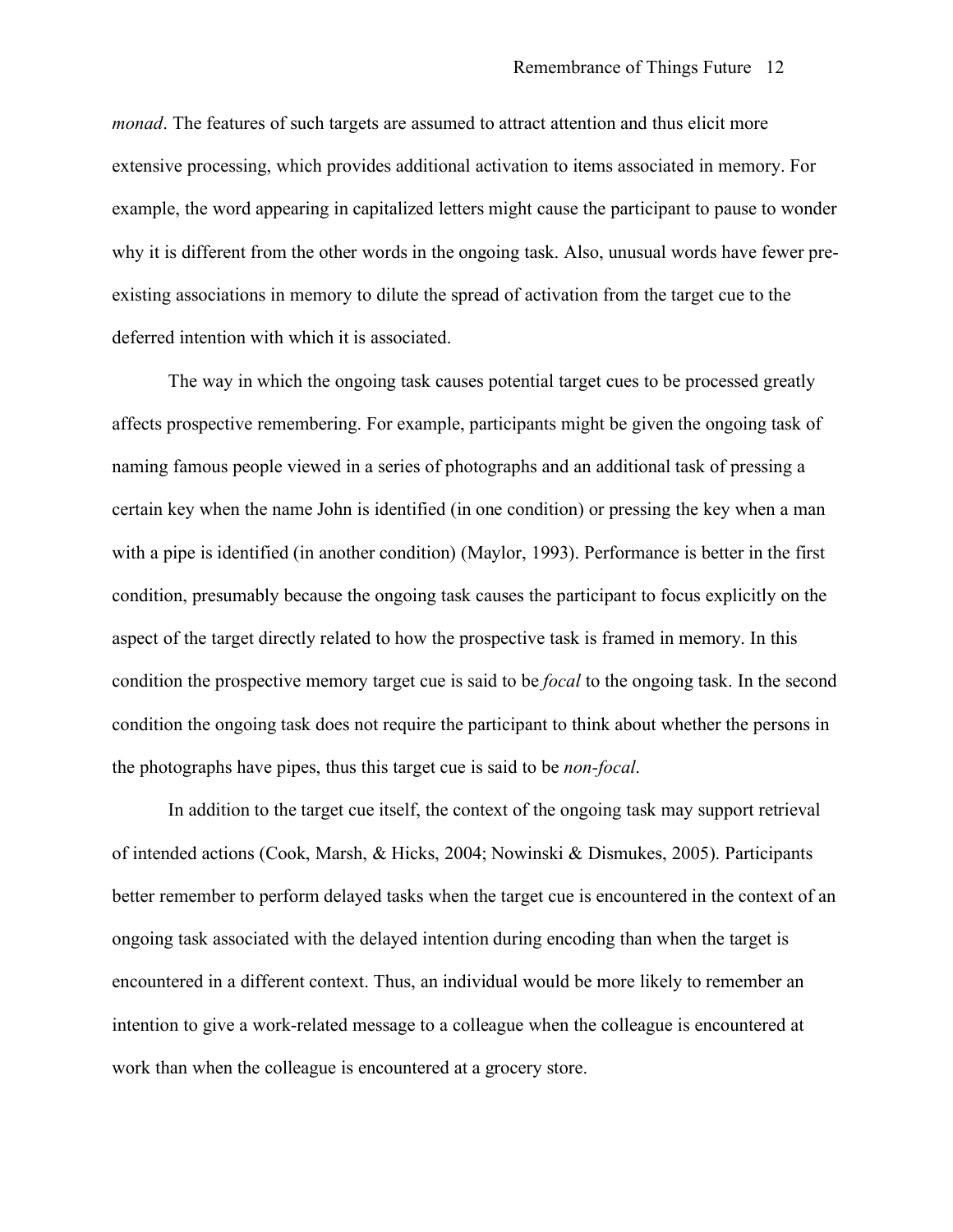Prospective remembering usually suffers when the cognitive demands of the ongoing task are high. Dividing attention between two ongoing tasks (McDaniel & Einstein, 2007, p. 63) or increasing the rate of ongoing task demands (Stone, Dismukes & Remington, 2001) typically impairs prospective memory. Marsh and Hicks (1998) cleverly demonstrated that this impairment occurs when ongoing tasks make high demands on the executive component of working memory but not when the demands are on the other two components, the visual-spatial sketchpad and the phonological loop. (The phonological loop allows verbal information to be maintained and manipulated through short-term processes such as rehearsal. Similarly, the visual-spatial sketchpad allows visual and spatial information to be readily accessible and manipulated for short periods.) An important exception to the typical results with highly demanding ongoing tasks occurs when the target cue is highly salient (Einstein, McDaniel, Manzi, Cochran, & Baker, 2000) or highly associated with the prospective response (McDaniel, Guynn, Einstein, & Breneiser, 2004). In these two situations prospective remembering is not impaired even when the ongoing task places severe demands on executive processes.

*Competing theoretical accounts of retrieval.* Examining theoretical issues will help make sense of the experimental findings just discussed. Currently, the most contentious theoretical issue in prospective memory research concerns how delayed intentions are retrieved into awareness. How this issue is resolved will shed light on why we are vulnerable to forgetting to perform deferred intentions and on the factors affecting this vulnerability; it will also point to ways to create practical countermeasures to reduce vulnerability. (However, readers less interested in theoretical aspects can skip to the next section without losing the plot of this chapter.)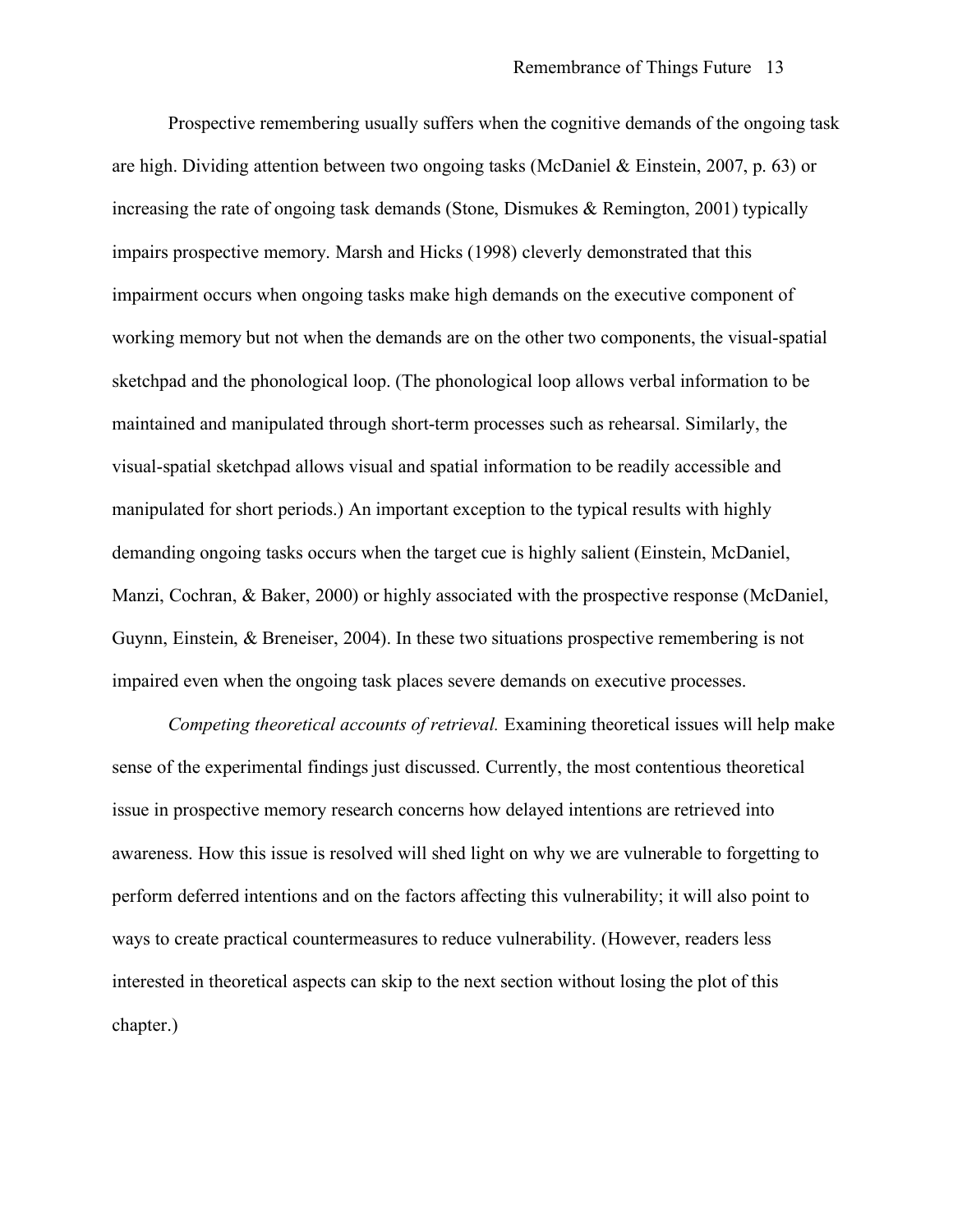One theoretical perspective (Guynn, McDaniel, & Einstein, 2001; McDaniel, Robinson-Riegler, & Einstein, 1998; Dismukes & Nowinski, 2006) argues that the process is automatic encountering target cues triggers retrieval of intentions through a reflexive associative process that requires few, if any, limited cognitive resources (working memory and attention). When the target cue is encountered, its association in memory with the deferred intention provides sufficient activation for the intention to either be retrieved directly into memory or for the participant to recognize that something is special about this cue, triggering a directed search of memory. This view is consistent with the everyday experience of having intentions pop back into awareness without conscious effort. It is also consistent with Reese and Cherry's (2002) finding that participants probed during ongoing tasks reported rarely thinking about the prospective task while performing an ongoing task and that infrequent thoughts about the prospective task were not correlated with prospective memory performance.

Several lines of experimental evidence support the automatic association view, including the previously cited studies showing that divided attention does not impair prospective remembering when target cues are distinctive or highly associated with the intended action. Other studies have shown that intentions are activated even when encountering target cues in situations in which participants do not intend to respond, suggesting an automatic, or spontaneous response (Einstein, McDaniel, Thomas, Mayfield, Shank, Morrisette, & Breneiser, 2005; Holbrook, Nowinski & Dismukes, 2005). Also, in diary studies (Kvavilashvili & Fisher, 2007) and in workplace studies (Sellen, Louie, Harris & Wilkins, 1997) participants report thoughts of delayed intentions coming into mind during periods of low activity long before the time when the intention is to be executed.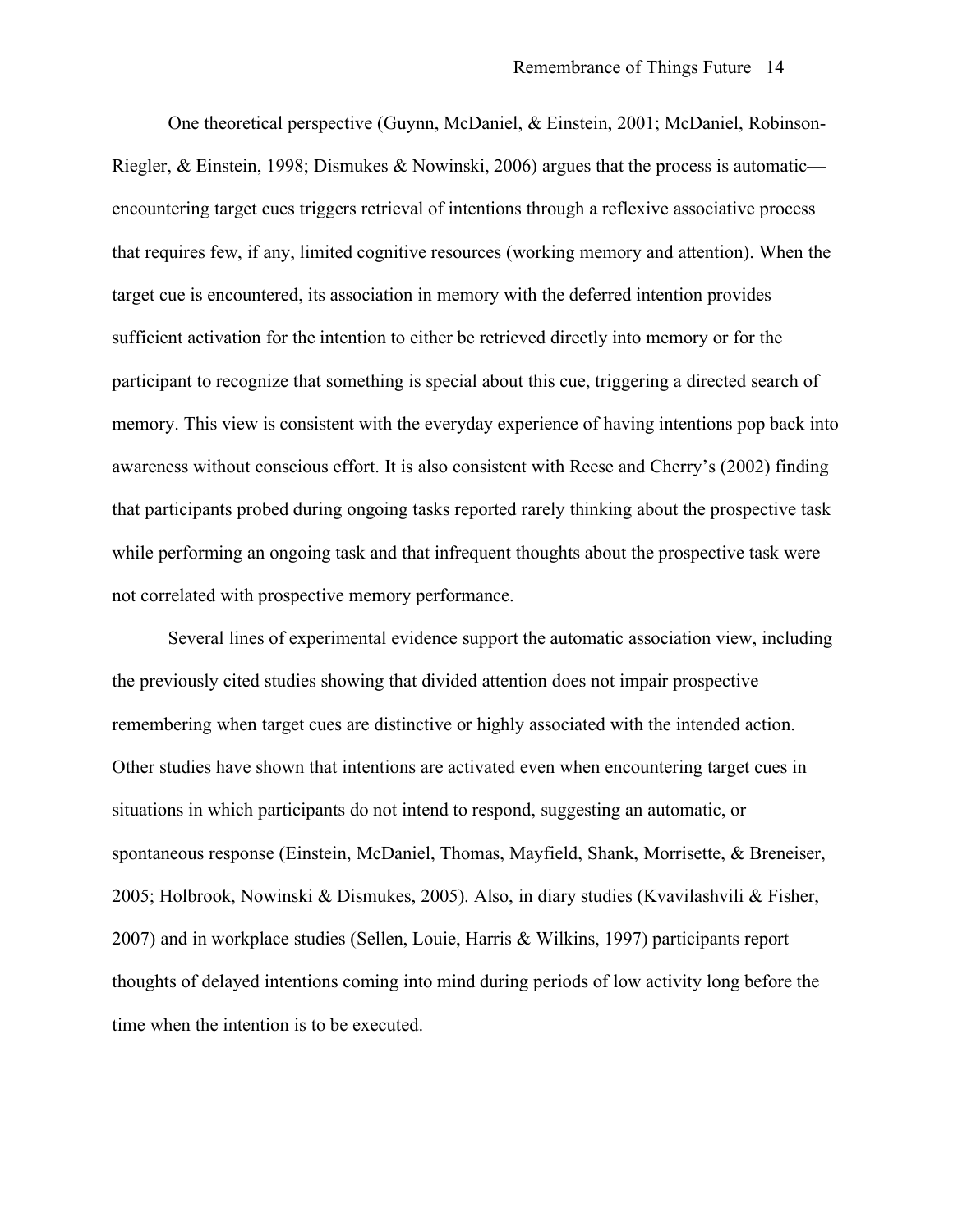In direct contrast to the automatic association perspective, Smith and colleagues argue that retrieval of delayed intentions always requires limited cognitive resources (Smith, 2003; Smith & Bayen, 2004; Smith, Hunt, McVay, & McConnell, 2007). They designed an ingenious paradigm to test this hypothesis. Participants are given the ongoing task of performing lexical decisions on a series of short letter-strings presented on a computer screen: Is the target letterstring a word or not? (Called the lexical decision task, LDT.) The prospective task is to make a separate response to certain words, but the crucial measure is whether having this prospective task slows responding to the lexical decision task on trials in which the prospective target does *not* occur. Slowing on these trials is taken to indicate that being prepared to perform the prospective task requires limited cognitive resources in competition with the ongoing task, which is what Smith and colleagues found. They developed a formal mathematical model—Preparatory and Attentional Memory Process (PAM)—asserting that individuals must maintain a preparatory attentional state to detect and evaluate potential cues indicating opportunities to execute delayed intentions. Intentions cannot be retrieved when this preparatory state is not operating. The exact nature of this preparatory state has not been defined beyond requiring both attentional and memory processes, although Smith et al. (2007) assert that it can operate outside the threshold of awareness.

Smith and colleagues have provided convincing evidence that being prepared to execute a delayed intention taxes limited cognitive resources *in their paradigm*. The unresolved issue is whether successful execution of delayed intentions always requires limited resources—especially in everyday situations in which retention intervals are typically much longer, ongoing tasks are more heterogeneous than in laboratory paradigms, and multiple, closely-spaced trials are rarely if ever encountered. McDaniel and Einstein (2000) proposed a *multiprocess theory,* combining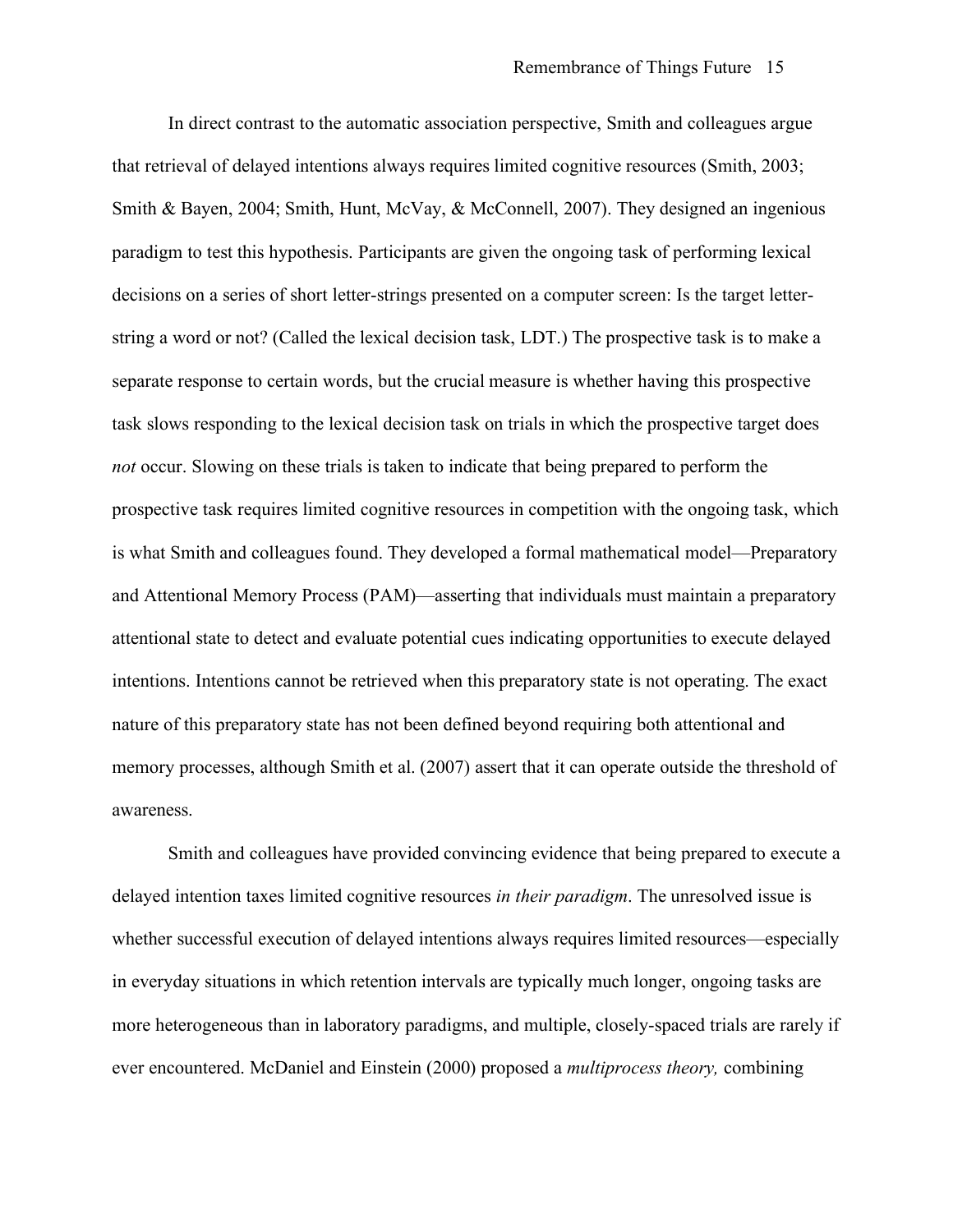aspects of the automatic association view and the view that prospective remembering draws upon limited resources (which they term *strategic monitoring*). They assert that in some situations individuals rely on automatic retrieval processes but in others devote resources to strategic monitoring to improve performance. (One can argue that automatic associative processes are always in operation, but individuals may voluntarily supplement those processes.)

Consistent with the multiprocess theory, studies have shown that participants allocate more or fewer resources (as measured by cost to lexical decision-making speed) to prospective remembering as a function of the relative importance of the prospective memory and ongoing tasks (Kliegel, Martin, McDaniel, & Einstein, 2001, 2004). When instructions to participants emphasized the importance of the prospective task, lexical decisions slowed, suggesting some resources were shifted to that task. However, emphasis of the prospective memory task improved performance only if the target cue was non-focal; if the cue was focal, performance did not improve, suggesting that in the focal condition retrieval is automatic and does not benefit from additional resources. Similarly, Marsh, Hicks, and Cook (2005) found that instructions to increase effort toward the ongoing task speeded lexical decision-making, but impaired prospective memory performance only when the prospective task competed for the same cognitive resources as the ongoing task.

As Marsh et al. (2005) suggested, participants' attention toward both ongoing and prospective tasks probably waxes and wanes over time, and this variation is undoubtedly much greater outside of laboratory situations. Loft and Yeo (2007) capitalized on this natural variation, looking at lexical decision-making speed on trials shortly before a prospective target cue appeared, for indication of lapses in monitoring. On trials in which monitoring for prospective memory targets had apparently lapsed—as evidenced by lack of slowing of lexical decision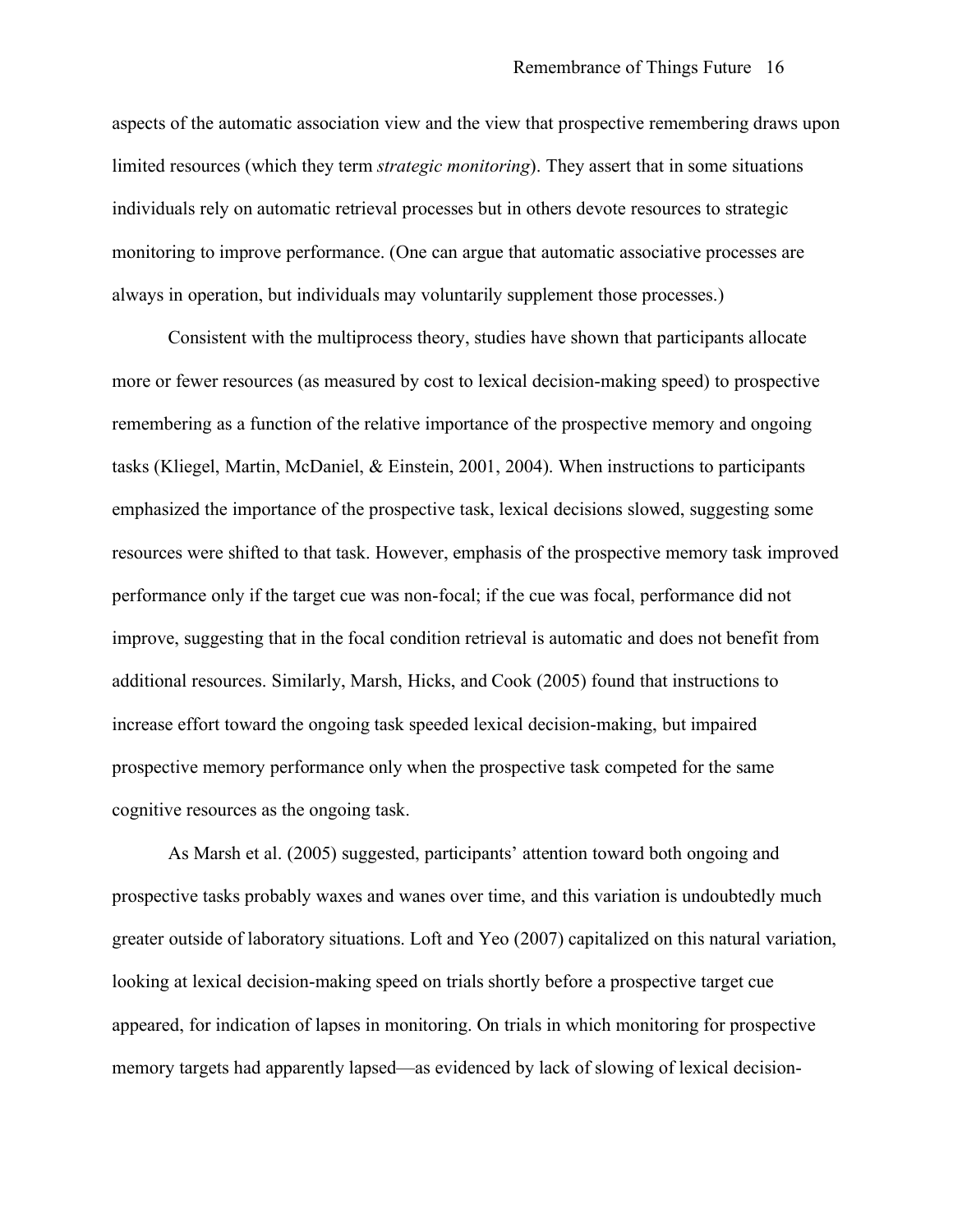making—prospective remembering was not affected if the target cue was highly associated with the prospective response (e.g., the cue was *mouth* and the response was to say *wash*). However, if the cue and response were not highly associated (e.g., *mouth* and *table*), prospective remembering suffered when monitoring lapsed. This study suggests that monitoring for prospective cues varies naturally and contributes to prospective remembering in some situations but not in others. Marsh, Cook, & Hicks (2006) further suggested that allocation of attention between ongoing tasks and prospective tasks is dynamic and flexible, though the studies cited above indicate that prospective memory performance is correlated with attention allocation only in some situations.

The multiprocess theory appears to reconcile seemingly contradictory experimental findings. One possible explanation for conflicting results with studies of interference with ongoing task performance (when lexical decision-making speed is the dependent measure) lies with differences in details of the experimental paradigm, which affect how participants deploy limited cognitive resources. Currently, the preponderance of evidence supports the multiprocess perspective that automatic processes allow successful prospective remembering in some situations and that individuals supplement these processes with limited cognitive resources to improve performance in other situations. However, the issue is not completely resolved (Smith et al., 2007); Einstein and McDaniel (in press) suggest ways new experimental designs might settle the controversy.

I devoted a fair amount of space here to these theoretical issues both because they help us understand experimental findings and because they lead us to think about practical implications. McDaniel and Einstein (2000, 2007) do not assert that prospective remembering is ever completely automatic, but rather that in some situations it is largely automatic and in other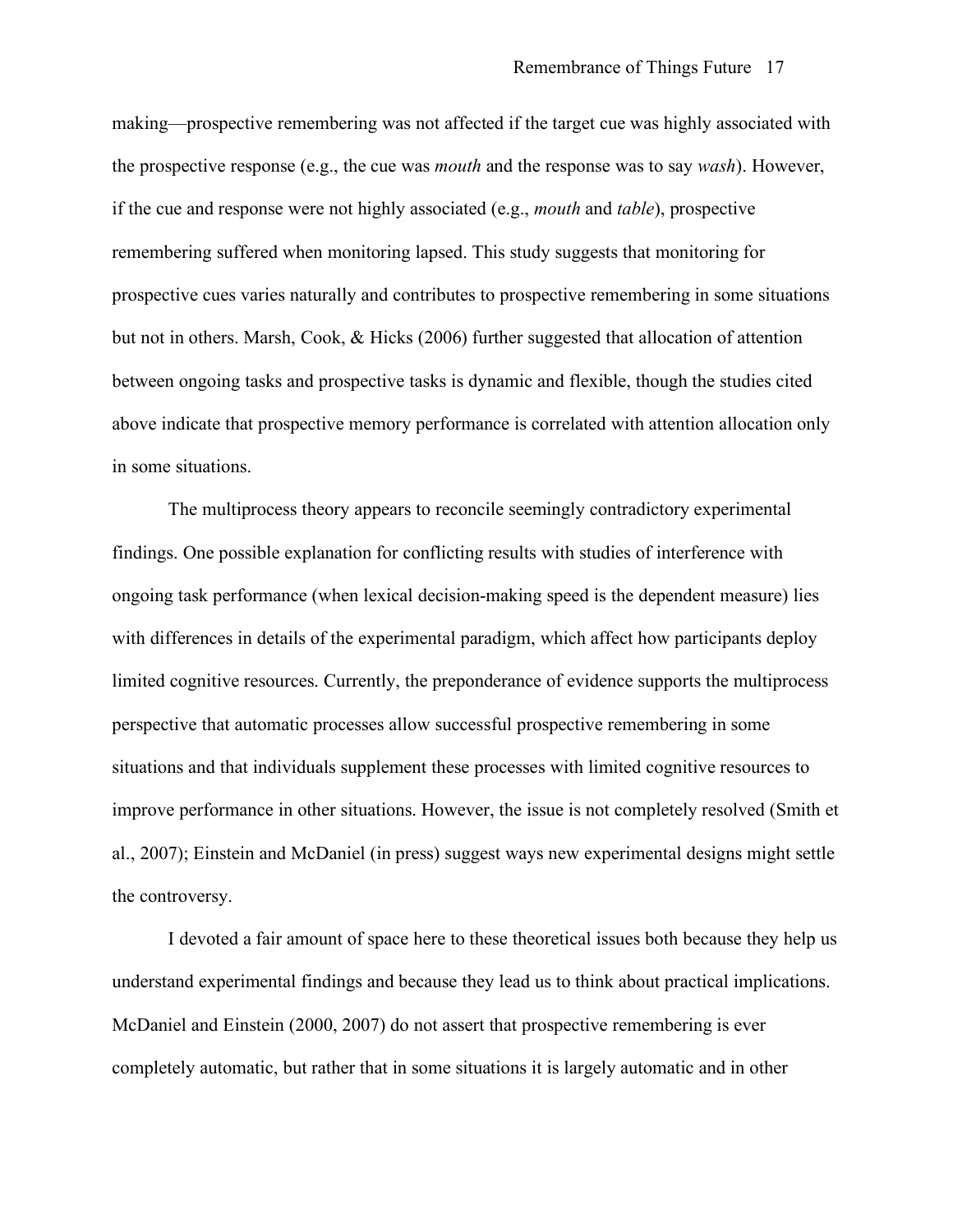situations successful performance requires appreciable commitment of limited resources (strategic monitoring). It seems likely that automaticity is not all-or-nothing but a matter of degree, especially in situations involving the complex tasks of the workplace and daily living. If the multiprocess theory is correct, one practical issue is how to enhance automatic retrieval of intentions at the appropriate time. Another practical issue is what real-world situations require some sort of monitoring or preparatory attentional state to achieve adequate prospective remembering. How big a role does monitoring play in everyday situations in comparison to other factors, such as cue salience and implementation planning?

If, as Smith and colleagues assert (2003, 2007), a preparatory attentional state must always be established in order for a delayed intention to be executed, it is crucial to determine the nature of this preparatory state and what factors elicit and maintain it. Also, we need to know how costs to lexical decision-making extend to performance of diverse ongoing tasks outside the laboratory. Could the preparatory processes Smith et al. propose be maintained for days and weeks while a series of ongoing tasks are performed and multiple intentions are deferred? Typically lexical decision-making is slowed by fractions of a second–would performance of realworld tasks be affected appreciably, and, if so, in what manner? And do different levels of cost (say 50 msec versus 150 msec) imply differences in cognitive resources involved in performing the prospective memory task? (Practical implications of laboratory findings will be treated at greater length in later sections.)

### *Encoding*

Consider some of the diverse ways in which we form intentions in our daily lives. I may determine to ask a friend for a favor whenever I next see him, or may identify a specific meeting time and place at which to ask. I may decide to add a footnote to this paper after finishing the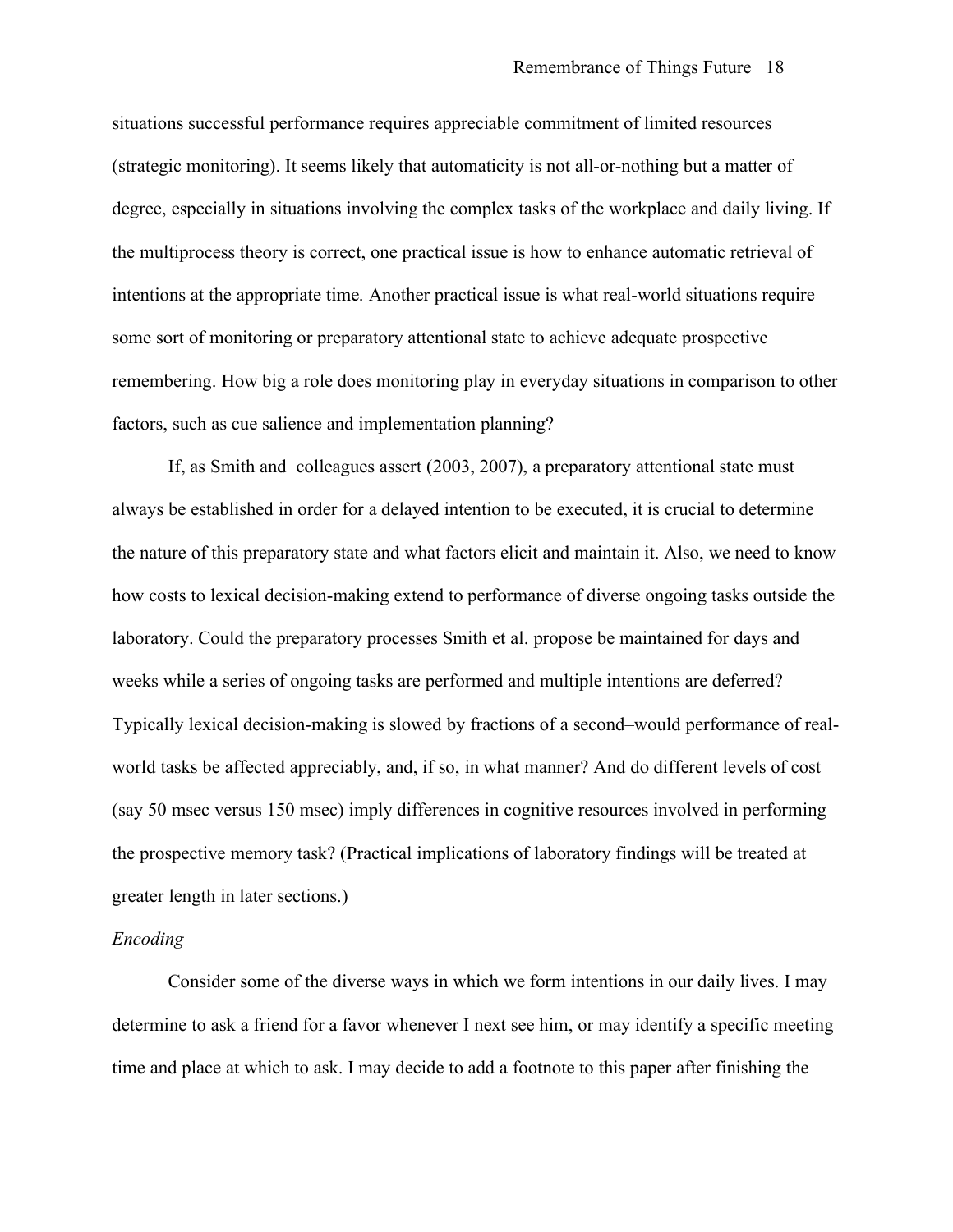first draft and assume that I will do this while working on the desktop computer in my office, even though I may end up doing my revisions on my laptop while traveling. You may decide to surprise your spouse with a birthday gift, an intention that will entail sub-ordinate goals: what kind of gift, where and when to buy it, how to hide it until the birthday, and so forth. You may engage in the substantial planning necessary to execute all aspects of this intention at the time you form it, or you may plan each aspect separately over time.

Contrast this diversity with the Einstein-McDaniel paradigm, in which intentions are given to participants in the form of instructions, rather than being self generated. Participants are told to execute a delayed intention when and only when a specified discrete event occurs, and typically this event occurs several times in the course of the experiment. In most experiments the participant performs only a single ongoing task (although divided attention or task switching are occasionally involved), in contrast to everyday situations in which individuals maintain multiple delayed intentions while performing diverse ongoing tasks that change dynamically. Individuals often do not know what task they will be performing when the opportunity to execute the delayed intention arrives. Little research has addressed how these differences between typical laboratory paradigms and everyday prospective memory situations might affect performance.

The diversity of intentions in everyday life, and the ways in which individuals plan to execute those intentions (Holbrook & Dismukes, 2009) has not been explored in depth, and, in comparison to retrieval, relatively little is known about encoding of intentions. An important exception comes from studies in the field of social psychology (Cohen & Gollwitzer, 2008). Noting that in everyday life people's plans to perform delayed intentions are often quite vague about the circumstances under which the intentions are to be performed, social psychologists developed the concept and technique of *implementation intentions* (Golwitzer, 1999). Typically,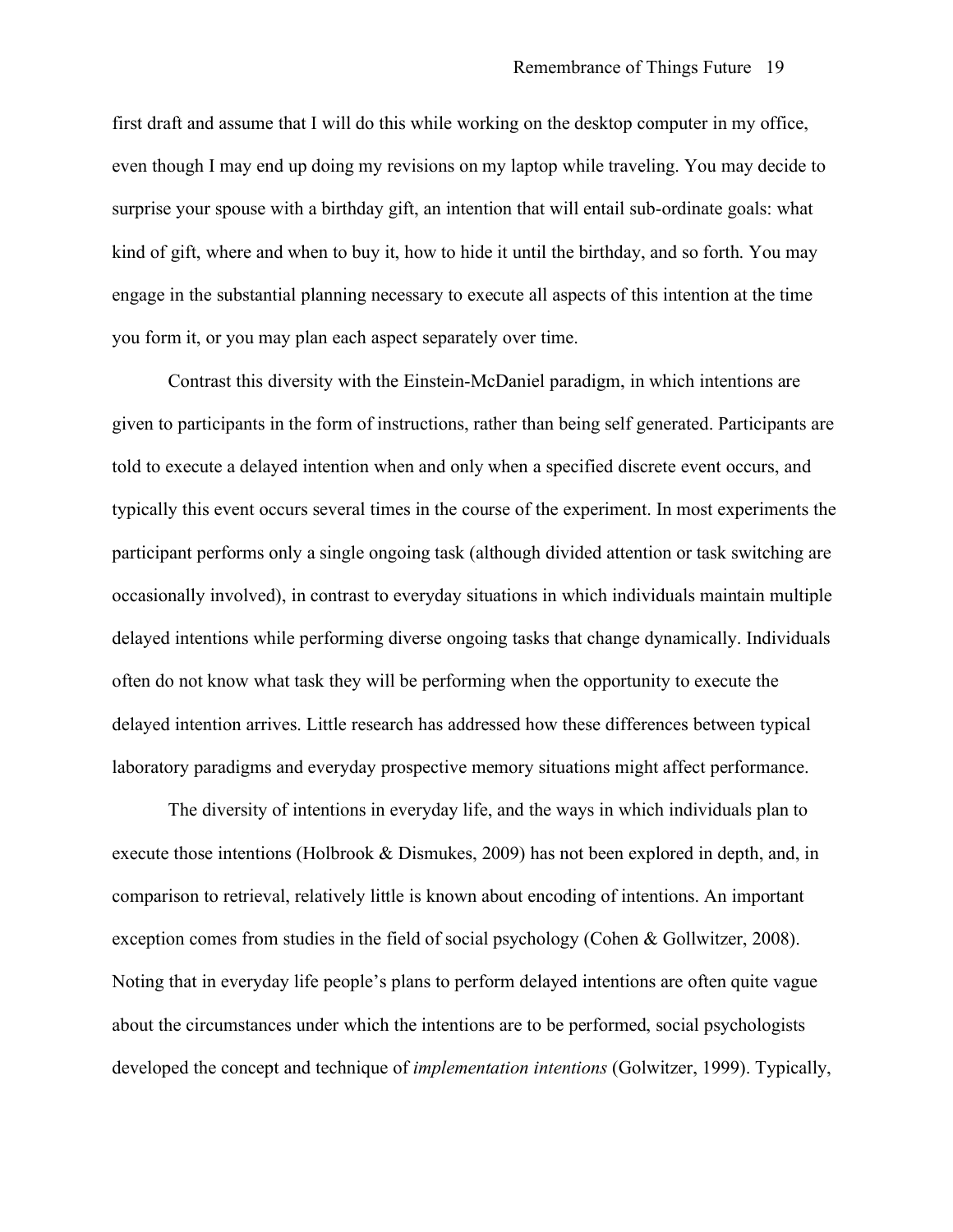the intention is a personal one in everyday life; the manipulation in these studies is to instruct one group of participants to determine the specific situation in which they will execute the delayed intention, to identify specific cues they are likely to encounter at that time, and to associate those cues with the intention through rehearsal and/or visualization. For example, the implementation intention for individuals wanting to remember to take a medication daily might be to visualize themselves taking the medication in the bathroom immediately after brushing their teeth in the morning.

Forming implementation intentions has been shown to greatly improve prospective remembering in diverse everyday tasks such as exercising (Milne, Orbell, & Sheeran, 2002), breast self-examination (Orbell, Hodgkins, & Sheeran, 1997), medication adherence (Sheeren & Orbell, 1999; Wilson & Park, 2008), and completing homework assignments (Gollwitzer & Brandstatter, 1997). In some studies, implementation intentions improved prospective memory performance by two to four-fold.

Implementation intentions are argued to improve performance by creating a link in memory between potential environmental cues and the delayed intentions, by making this link more accessible in memory, and by allowing environmental cues to trigger retrieval in an automatic fashion that makes few demands of limited cognitive resources (Gollwitzer, 1999; Cohen & Gollwitzer, 2008). As yet, little experimental research has been directed to exploring these theoretical assertions (McDaniel & Einstein, 2007, p 117). One reason these intriguing and important studies have received limited experimental investigation is that most prospective memory experimental paradigms are not well designed for this investigation. A sort of implementation intention is already built into the Einstein-McDaniel paradigm—participants are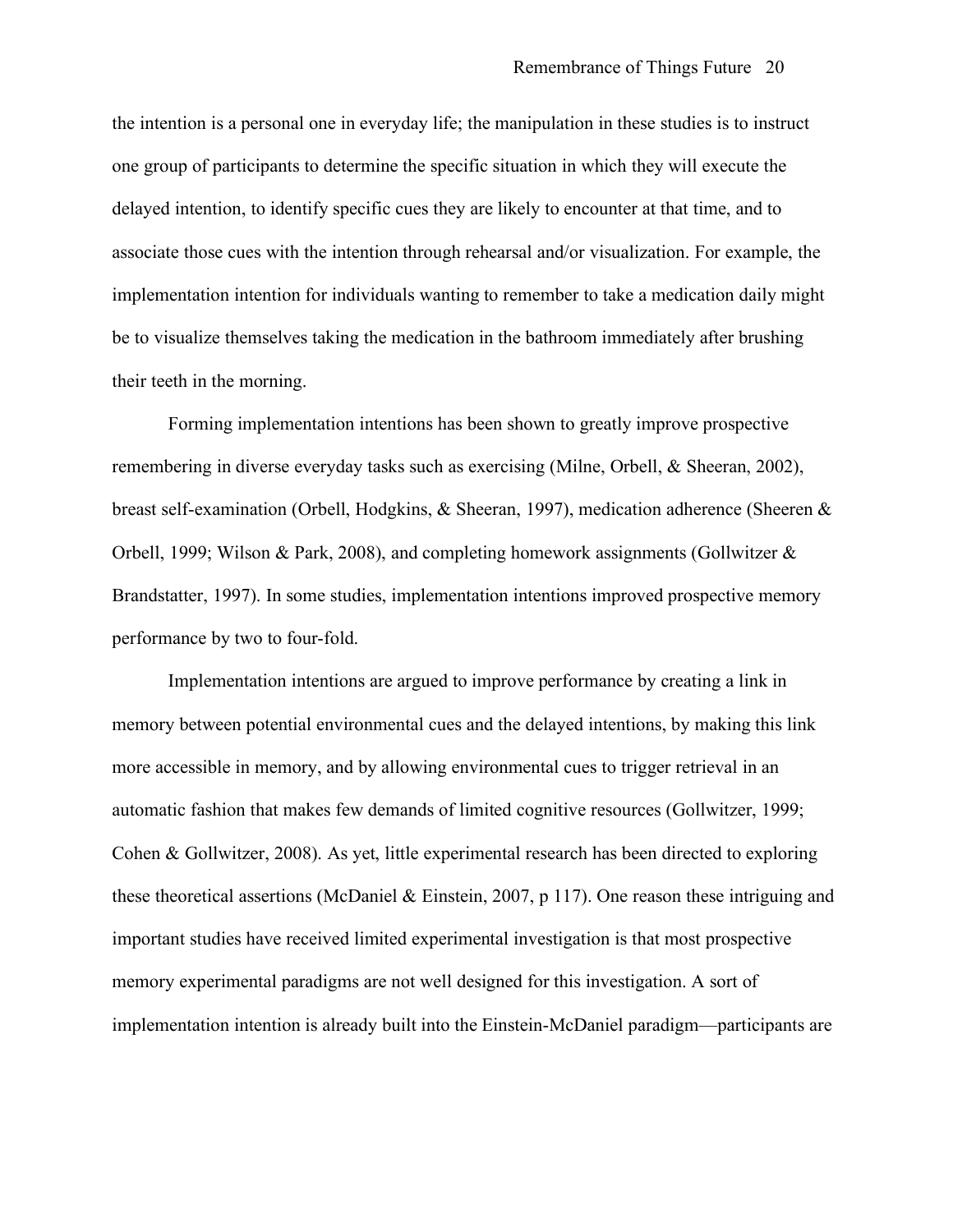told what the ongoing task will be and are told to respond to a specific target cue or category of cue, thus limited manipulation is possible.

Some, though not all, laboratory studies have found that elaborating standard prospective memory instructions in the form of implementation intentions enhances prospective remembering (Chasteen, Park, & Schwarz, 2001; Cohen & Gollwitzer, 2008; McDaniel, Howard, & Butler, 2008). These studies support the argument that implementation intentions improve automatic retrieval of intentions by increasing the association in memory between target cues and deferred intentions. However, the picture is more complex than this might suggest. Meeks and Marsh (2010) found that forming implementation intentions improved prospective remembering with category target instructions (e.g., respond to any animal name). With this prospective memory task, participants would not have been able to increase the association between the intention and specific target cues (e.g., dog), so the authors argued that forming implementation intentions in this situation must improve prospective remembering by some other mechanism, perhaps by increasing the importance of the prospective memory task and thus altering attention allocation. Nevertheless, the research evidence is clear that implementation intentions provide a powerful and practical way to improve prospective memory performance, regardless of the underlying mechanisms.

Kliegel and colleagues have developed a sub-goal scheduling task that allows some aspects of intention planning to be studied experimentally (Kleigel, McDaniel, & Einstein, 2000; Kliegel, Martin, McDaniel, & Einstein, 2002). Participants must switch among sub-tasks strategically to obtain a good score, and they must remember to make these switches at the appropriate circumstance even though engaged in a cognitively demanding ongoing sub-task. Consistent with the concept of implementation intentions, studies with this paradigm show that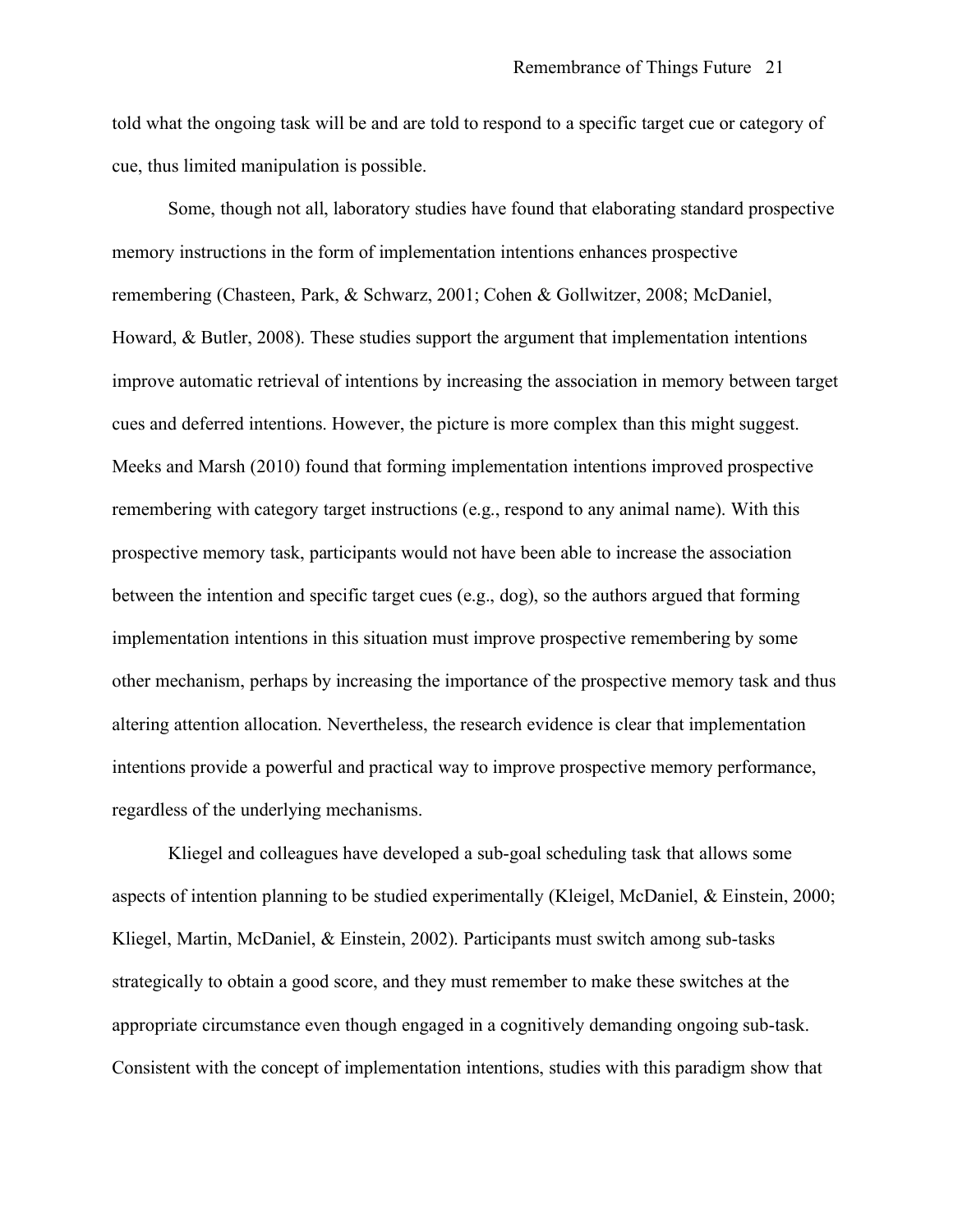remembering to switch improves with the quality of planning (identifying in advance specific conditions for switching) and with the degree of plan adherence during task execution. In addition to supporting study of implementation planning, this scheduling paradigm could be used to study concurrent task management, discussed in a later section.

In summary, the limited research to date on encoding of deferred intentions suggests that this is a topic that could support developing practical measures to improve prospective remembering.

#### *Retention*

In the interval between forming an intention and the opportunity to execute it we typically turn our attention to other tasks, thus the intention must be stored in memory and later retrieved. What is the status of the stored intention during this retention interval and how does its status affect the probability of retrieval? Does this status change over time, and if so in what way? The answers to these questions are not yet clear, but they will probably vary as a function of how the intention is encoded, its relation to ongoing tasks, cues encountered during retention that may be related to the intention, and strategies individuals use to remember to perform the intention. These questions are directly relevant to the central issue of how deferred intentions are retrieved at the appropriate time. Although we are all frustrated when we fail to remember to perform intentions, in a way it is remarkable that we do succeed so often, given that ongoing tasks demand our attention, and it is not practical to continuously ask ourselves "Is there something else I should be doing now?"

One suggestion, originally put forward by Miller, Galanter, and Pribram (1960), is that intentions have some sort of special status in memory that makes them more accessible, easier to retrieve than other memory items. A prominent concept in cognitive psychology is that memory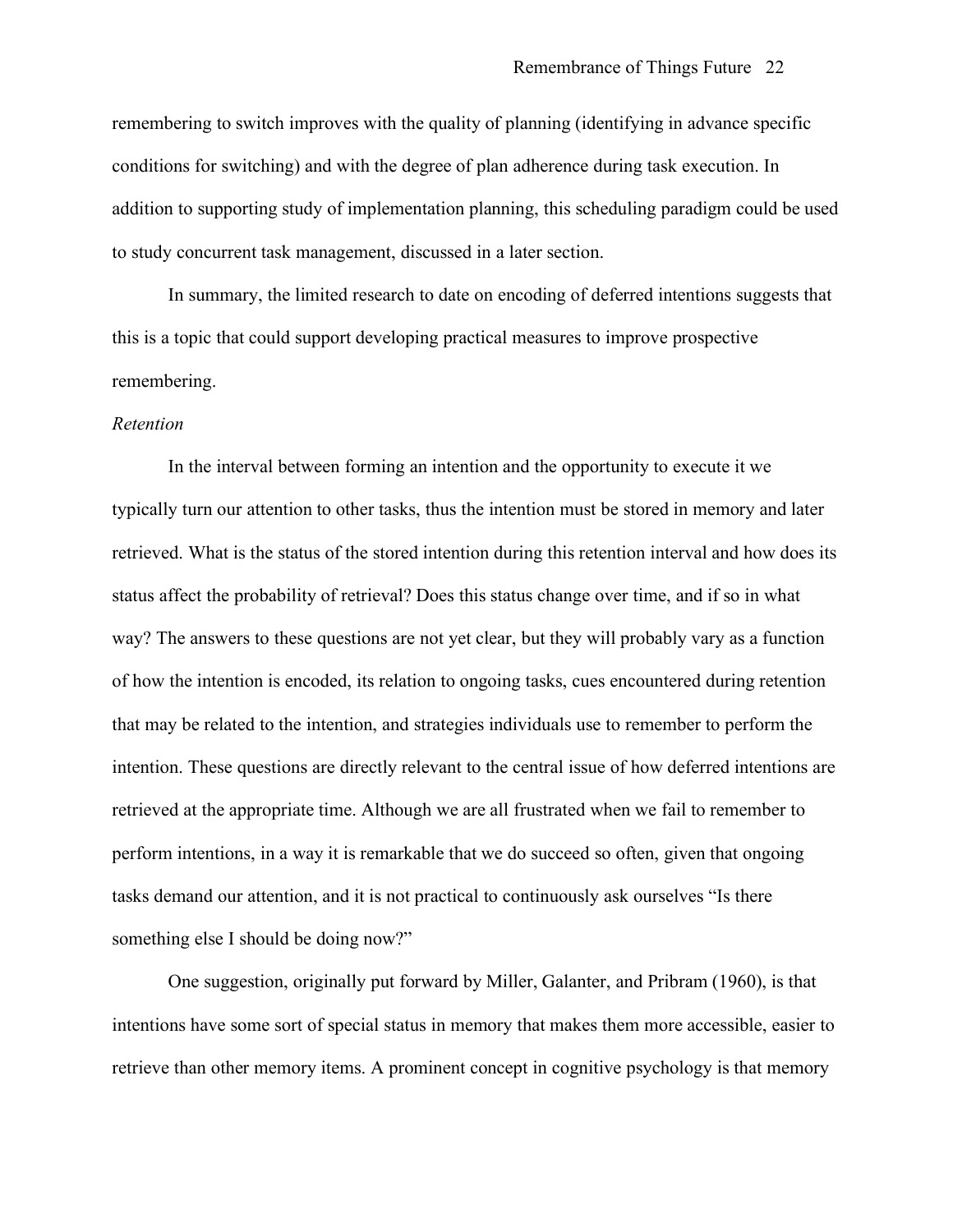items lie along a continuum of activation, and that accessibility is a function of the level of activation (Anderson, 1996). If memory for intentions were more highly activated than comparable memory items not associated with intentionality, environmental cues might more readily trigger retrieval of intentions into awareness, especially when individuals rely on automatic retrieval.

One line of experimental investigation, started by Goschke and Kuhl (1993) supports this suggestion. In this paradigm, as modified by Marsh, Hicks, and Bink (1998), activation/accessibility of the retrospective component of prospective memory is measured by how quickly participants can perform a lexical decision task. Participants memorize a pair of action scripts, each pair consisting of several phrases such as *set* the *table*, *pour* the *coffee*, *sharpen* the *pencil*; each script is organized around a specific theme. After memorizing, participants are told that they will be expected to perform one of the pair of action scripts, which (after it is identified as such) becomes a *prospective* script, but not the other, which then becomes a *neutral* script. Participants next perform an LDT in which they encounter a series of words and non-words; a small subset of the LDT words were memorized in the prospective script and another small subset were memorized in the neutral script. Studies consistently show *an intentional superiority effect (ISE)* in which words from the prospective script are responded to more quickly than words from the neutral script, indicating greater activation or accessibility of the script that participants intend to perform (Goschke & Kuhl, 1993; Marsh, Hicks, & Bink, 1998; Marsh, Hicks, & Byran, 1999).

Note that, although the prospective script involves intentionality, the Goschke and Kuhl paradigm does not present a true prospective memory situation because participants expect to be told when to execute the prospective script rather than having to self-initiate it without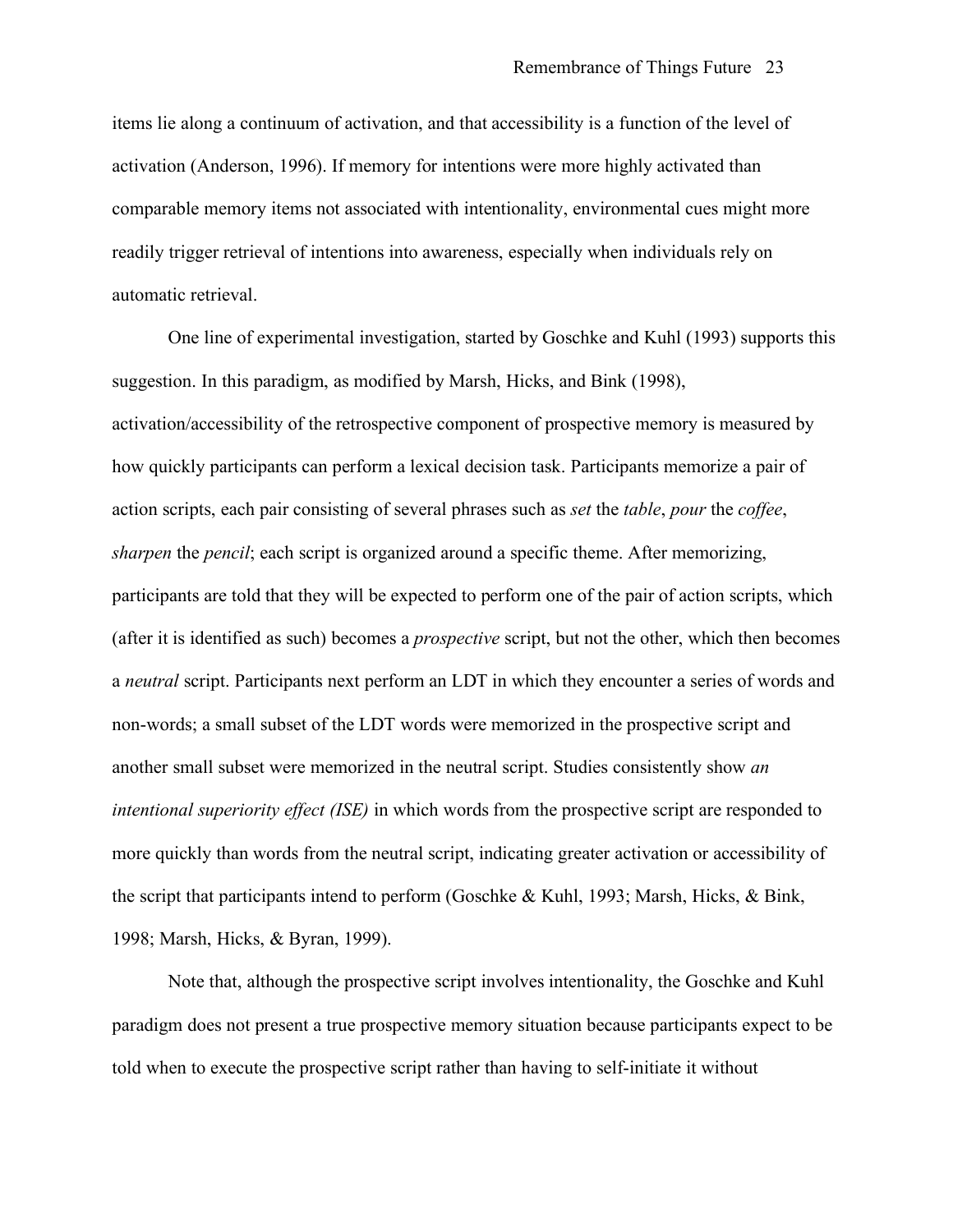prompting. However, Dockree and Ellis (2001) modified the paradigm o that participants *did* expect to have to remember to perform the intended actions without prompting. In this study, after being given instructions for two tasks supposedly to be performed at the end of a cover experiment, participants were later told one of the tasks was no longer needed and they would only have to perform the other task. When given a LDT, participants responded more quickly to words from the task still to be performed than to words from the cancelled task.

It would seem unnecessary, perhaps maladaptive, for intentions to remain in an activated state after they have been performed. To explore this issue, Marsh et al. (1998) compared LDT performance when action scripts that had recently been performed were used to LDT performance when action scripts yet to be performed were used. They discovered that the intention superiority effect disappeared after performing an action script, and in fact was reversed—lexical decision making was significantly slowed (in comparison to neutral script words) after completion of a prospective script, suggesting that this script was now inhibited rather than activated. Conceivably this inhibition is a mechanism to prevent completed intentions from intruding into our thoughts when no longer relevant.

Although ISE studies are quite valuable in helping us understand some aspects of the cognitive mechanisms that may underlie prospective memory, the limitations of these studies should be noted. Although it is plausible that heightened activation of the content of intentions supports prospective remembering, this has not yet been demonstrated experimentally, and the cognitive mechanism(s) producing this activation have not yet been demonstrated. The ISE has been studied only for retention intervals of no more than 30 minutes, so it is not known if heightened activation would persist for the much longer intervals often required in many everyday prospective memory tasks. More broadly, we do not know how heightened activation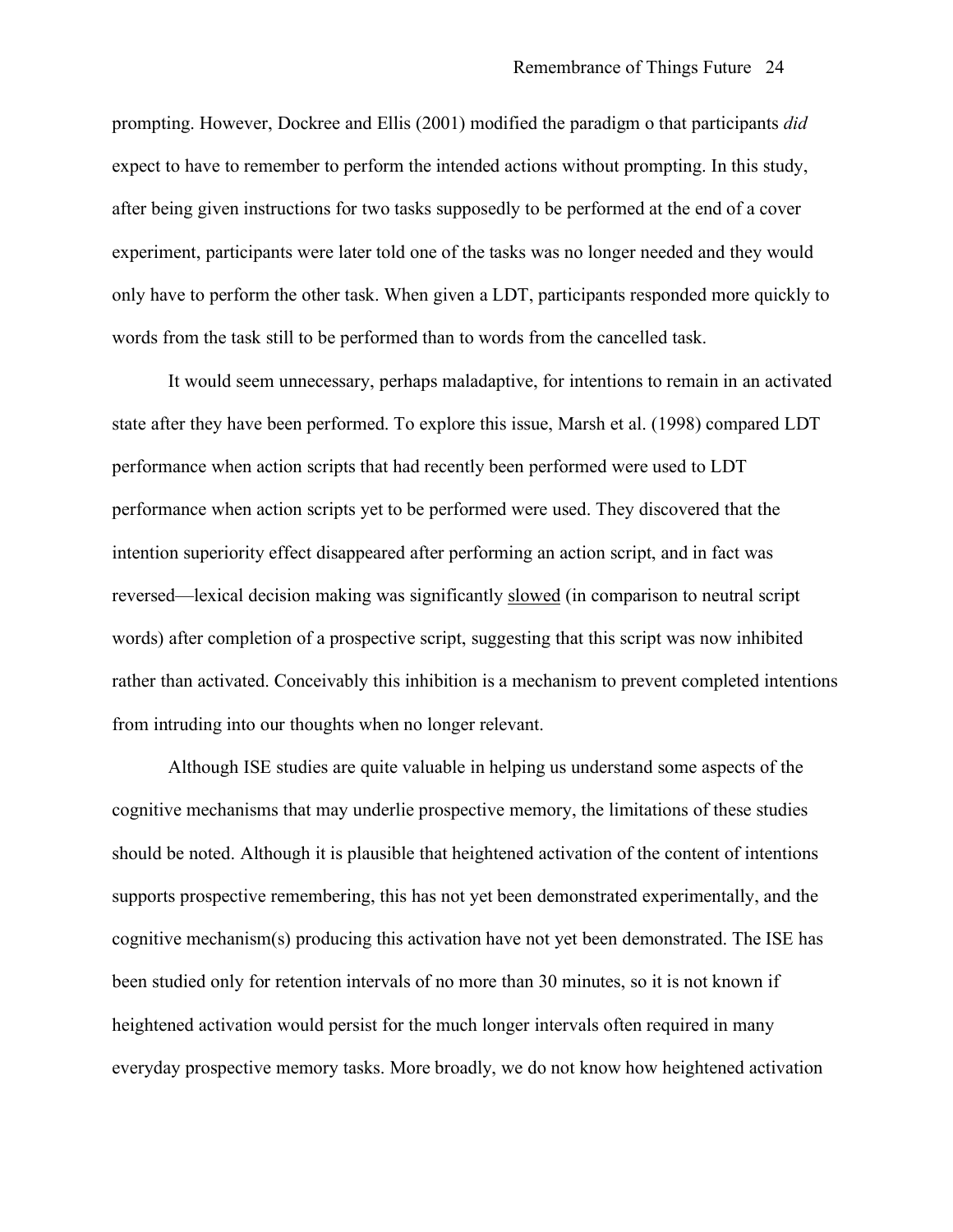would operate in everyday life in which we juggle many goals and subgoals concurrently would all intentions be maintained in heightened activation?

Diary studies and studies in actual workplace settings provide another form of insight into the status of prospective memory during retention. Kvavilashvili and Fisher (2007) asked participants to make a telephone call to the experimenters at a particular time seven days later (a time-based task) or when they received a certain text message (an event-based task, which also occurred a week later). Participants kept diaries in which they recorded instances in which the intention came to mind during the week. They also recorded what they were doing when the intention came to mind and what seemed to trigger retrieval of the intention. The average number of recollections per participant over the week ranged from about eight to about 11 in the three experiments. (Of course, the act of keeping a diary may have kept the intention to make the telephone call closer to mind during the week.)

Recalling the intention was often triggered by chance encounters with environmental cues thematically related to the intention (e.g., seeing a telephone, diary, or watch). Somewhat less frequently, recall was triggered by a participant's stream of thought (e.g., thinking about other intentions), and much less frequently was recall a response to self-initiated planning thoughts (e.g., thinking about tasks to be performed that day). Strikingly, between a fourth and a half of the recollections occurred without any apparent trigger—the thought of calling the experimenter seemed to just pop into mind. Kvavilashvili and Fisher interpreted these results as suggesting that the representation of the intention remained activated at a sub-threshold level throughout the week, increasing the ability of chance cues to trigger retrieval. In contrast, deliberate search of memory for what to do next did not seem to play a major role. Sub-threshold activation does not imply maintenance of a preparatory attentional state, because it would not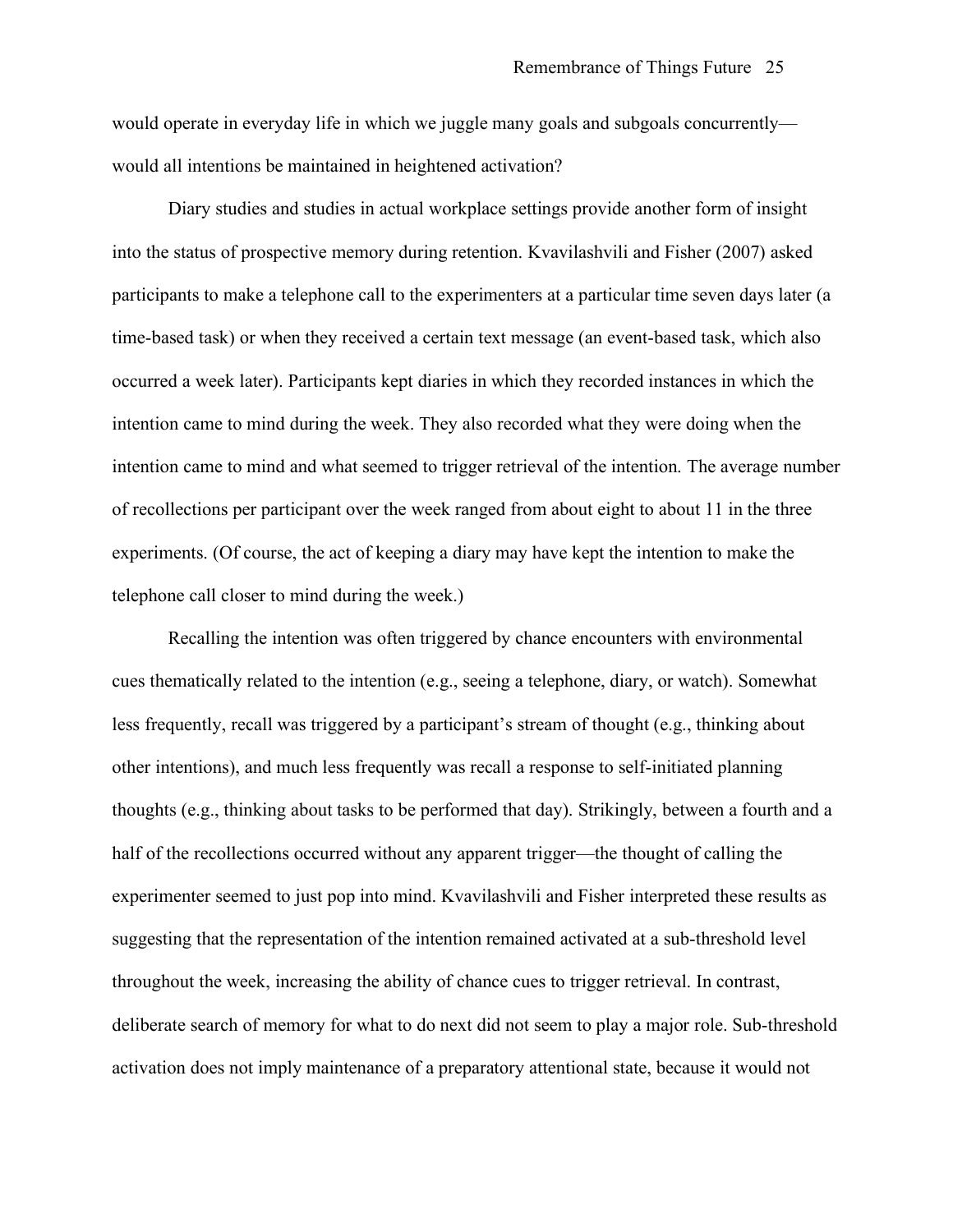necessary draw on limited resources, however this does underscore the question of how a preparatory state might be maintained.

Kvavilashvili and Fisher also found that intention retrieval during the week was more likely to occur when participants were engaged in relatively automatic tasks making low demands on attention. Also, in contrast to laboratory studies cited previously, an importance manipulation had no effect on retrievals during the week or on prospective memory performance, highlighting the need for caution in extrapolating from laboratory studies to diverse real-world tasks.

Sellen, Louie, Harris, and Wilkins (1997) reported an ingenious study of retention-period recall in which participants performed an event-based prospective task and a time-based task in their own office workplace, using identity badges already in use that recorded the location of the participant whenever a button on the badge was pressed. In the event-based task, participants were told to press the button three times whenever they entered the "commons", a shared work area, and to press the button once any time they thought of this intention any time during the week. On a different week, participants were told to press the button three times at three specified times during the day and to press the button once whenever they thought of this timebased task.

As participants approached the commons, the frequency of intention recall increased substantially, especially in the last 30 seconds; when they left the commons recall dropped off markedly for a period. However, this pattern occurred only when participants successfully remembered to press the badge button three times when inside the commons. When they failed to remember, the rate of single-button presses did not rise as they approached the commons, but often did go up immediately after exiting the room. These results suggest that environmental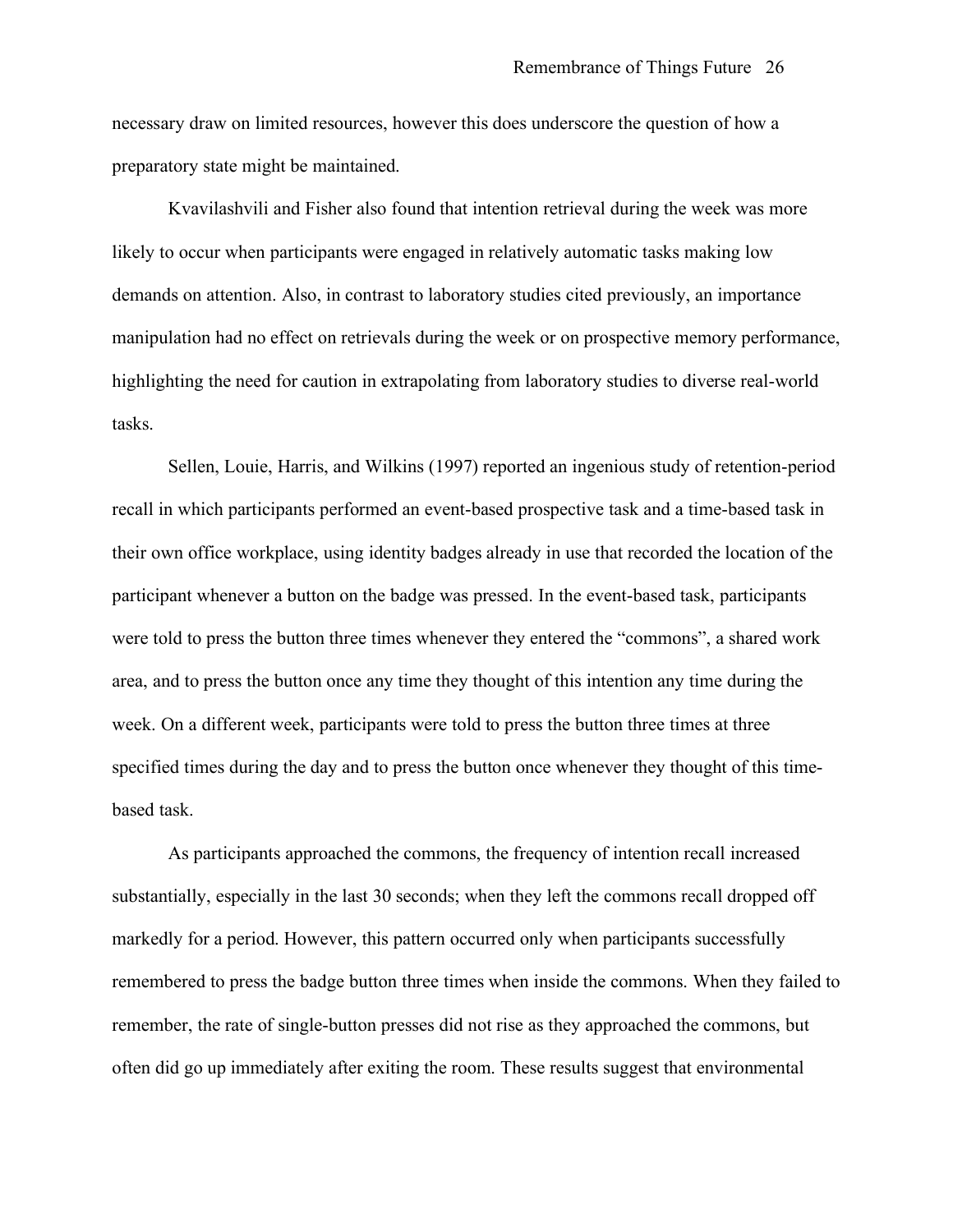cues contribute both to successful performance and to retrieving an intention after leaving the window of opportunity to execute it, but these cues are not sufficient to guarantee performance.

The rate of intention retrieval also increased when participants were in transition locations, such as stairwells or hallways, when task demands were presumably lower. This is consistent with Kvavilashvili and Fisher's (2007) finding that retrieval of intentions was more frequent with less attention-demanding tasks. It may be that when ongoing tasks do not completely occupy attention and working memory, random variations in activation allow thoughts of other goals and tasks to emerge. Alternately, individuals may develop the habit of using low workload periods to deliberately search memory for other things they must accomplish.

Few experimental studies have examined how variations in tasks during the retention interval might affect prospective memory performance. Hicks, Marsh, and Russell (2000) found that prospective memory performance increased significantly when breaks occurred in retentioninterval tasks, and even more so when those breaks did not make task demands at all. Performance was also better when participants switched among tasks during this interval. In contrast, Finstad, Bink, McDaniel, & Einstein (2006) found the opposite—both breaks and task switching impaired prospective remembering. However, in this study the breaks occurred during the ongoing task, when participants knew they might encounter prospective memory targets, whereas in the Hicks et al. study the breaks occurred during the retention interval, when targets would not be encountered. It may be that participants used different strategies for attention allocation for an ongoing task combined with a prospective memory task than for the single task during the retention interval. These different strategies might affect thinking about and activation of the prospective memory task.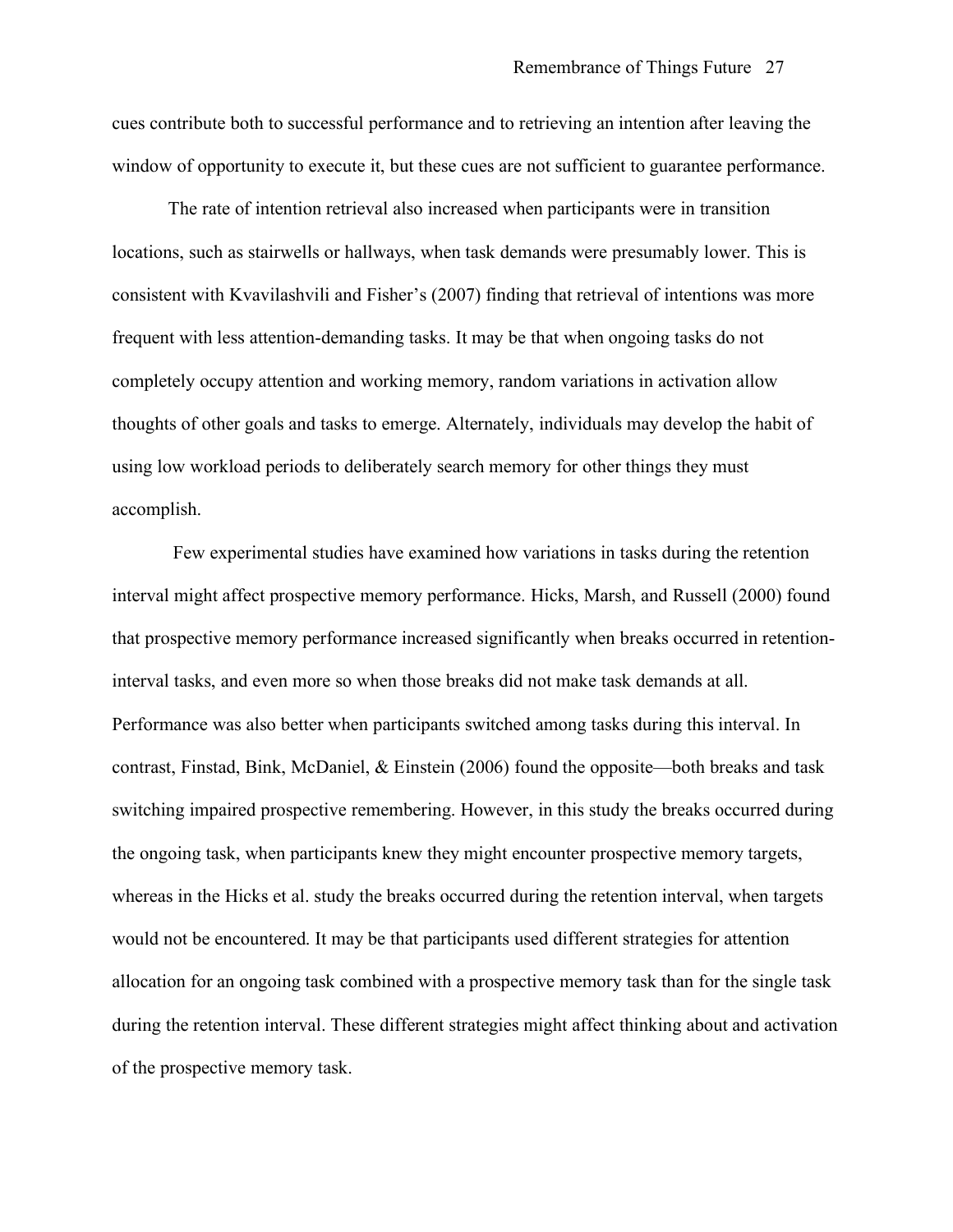In both the Sellen et al. (1997) study and the Kvavilashvili and Fisher (2007) study, prospective memory performance was worse on the time-based task than on the event-based task, even though frequency of thought about the time-based intention was greater. This may reflect participants' recognition that the time-based task was more difficult (because they are less likely to encounter environmental cues during the window of opportunity), and an attempt to compensate with rehearsal during the retention interval.

Does the frequency of retrieval of an intention before the window of opportunity to execute it affect the probability of successfully remembering to execute the intention when the opportunity arrives? These retention-interval recollections might serve to increase activation of the intention and might elaborate the original encoding of the intention. Alternately, the increased activation might subside before the window of opportunity for execution, and encoding might not be the factor limiting successful remembering to perform the intention. Unfortunately, few data exist to answer this question. Prospective memory performance in the Kvavilashvili and Fisher (2007) study was at ceiling, and Sellen et al. (1997) did not report analyzing correlation of retention-interval recollections with performance. However, Kvavilashvili and Fisher did report a significant correlation (0.39) between frequency of recollections and the percent of intentions fulfilled on time, rather than late.

Does prospective remembering show decay over time and, if so, does this decay resemble the classic decay curve prominent in studies of retrospective memory? Surprisingly, only a handful of studies have examined this question, using diverse experiment designs, and the results are inconsistent. Stone, Dismukes, and Remington (2001) found no differences in retention intervals of one, three, and five minutes. Einstein, Holland, McDaniel, and Guynn (1992) found no difference in prospective remembering between 15 minutes and 30 minutes, and Guynn,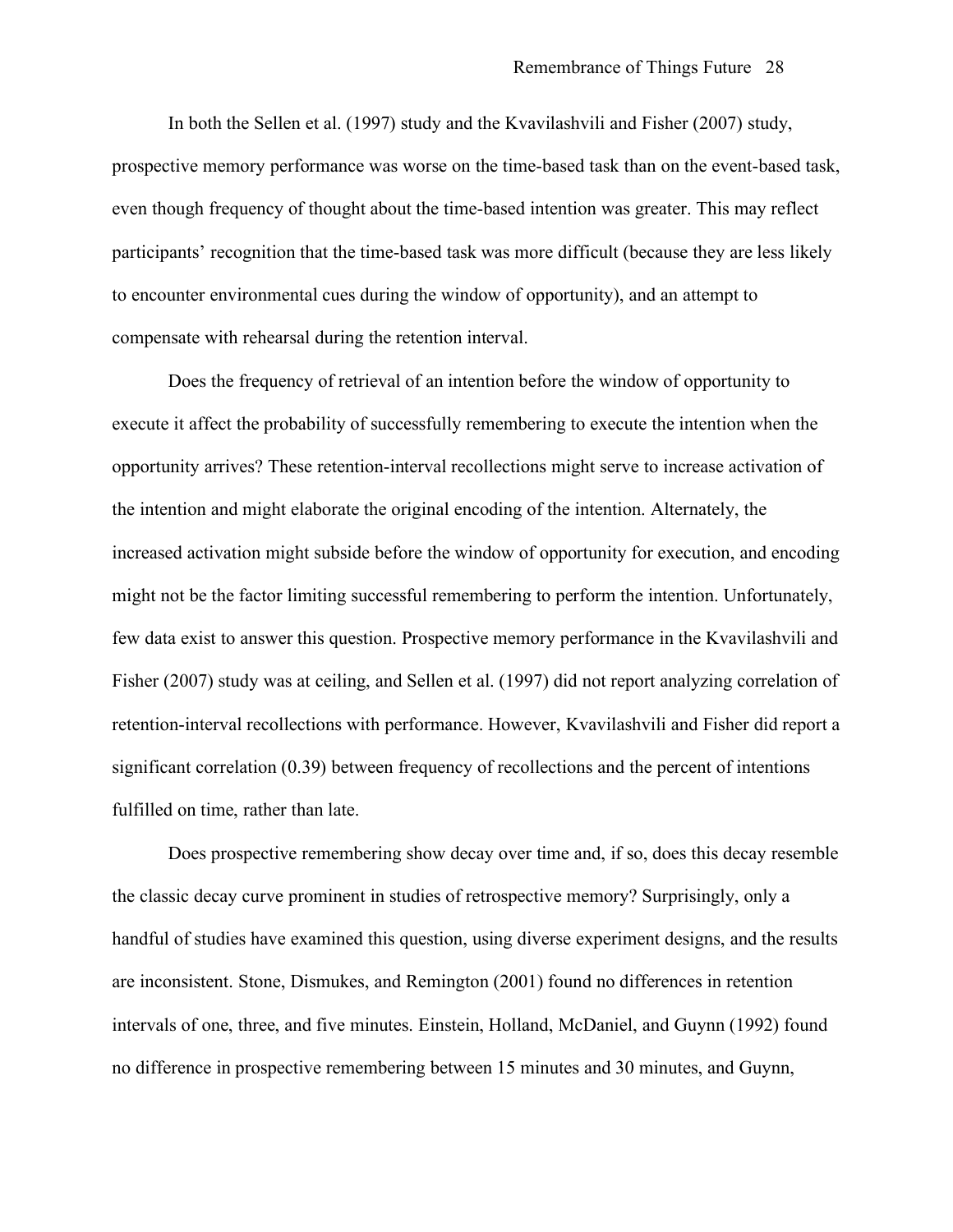McDaniel, and Einstein (1998) found no difference between four and 20 minute intervals. In contrast, Brandimonte and Passolunghi (1994) found prospective remembering declined from zero to three minutes if the retention interval was filled with a demanding mental task or undemanding motor activity, but not with undemanding verbal activity. Hicks, Marshall, and Russell (2000) found that prospective remembering actually improved from a 2.5 minute interval to a 15 minute interval, however this result must be interpreted with caution because the ongoing task during the longer interval was not the same as the one used with the shorter interval. Holbrook, Nowinski, and Dismukes (2005) found that activation of a *completed* intention (as measured by decreased reaction time on an unrelated speeded task) was decreased after a 40 minute delay, compared to a five minute delay.

In a special case of retention, Einstein, McDaniel, Williford, Pagan, and Dismukes (2003) examined prospective remembering when participants had to delay executing a successfully retrieved intention for a short period (called the *delayed-execute* paradigm). Delays of as little as 5 seconds caused small but significant reduction in performance, however performance did not decline further at 15 or 40 seconds. These results illustrate that in some situations prospective remembering is quite fragile.

The studies just cited used laboratory paradigms and short retention intervals. Nigro and Cicogna (2000) used a task more representative of some everyday situations—remembering to give a message to a second experimenter—and found prospective remembering to not differ between 10 minute, two-day, and two-week intervals.

Almost certainly these diverse findings reflect differences in methodology, especially differences in ongoing tasks during the retention interval that differ in cognitive demand, opportunities for rehearsal, and relation between the ongoing task and the prospective task. The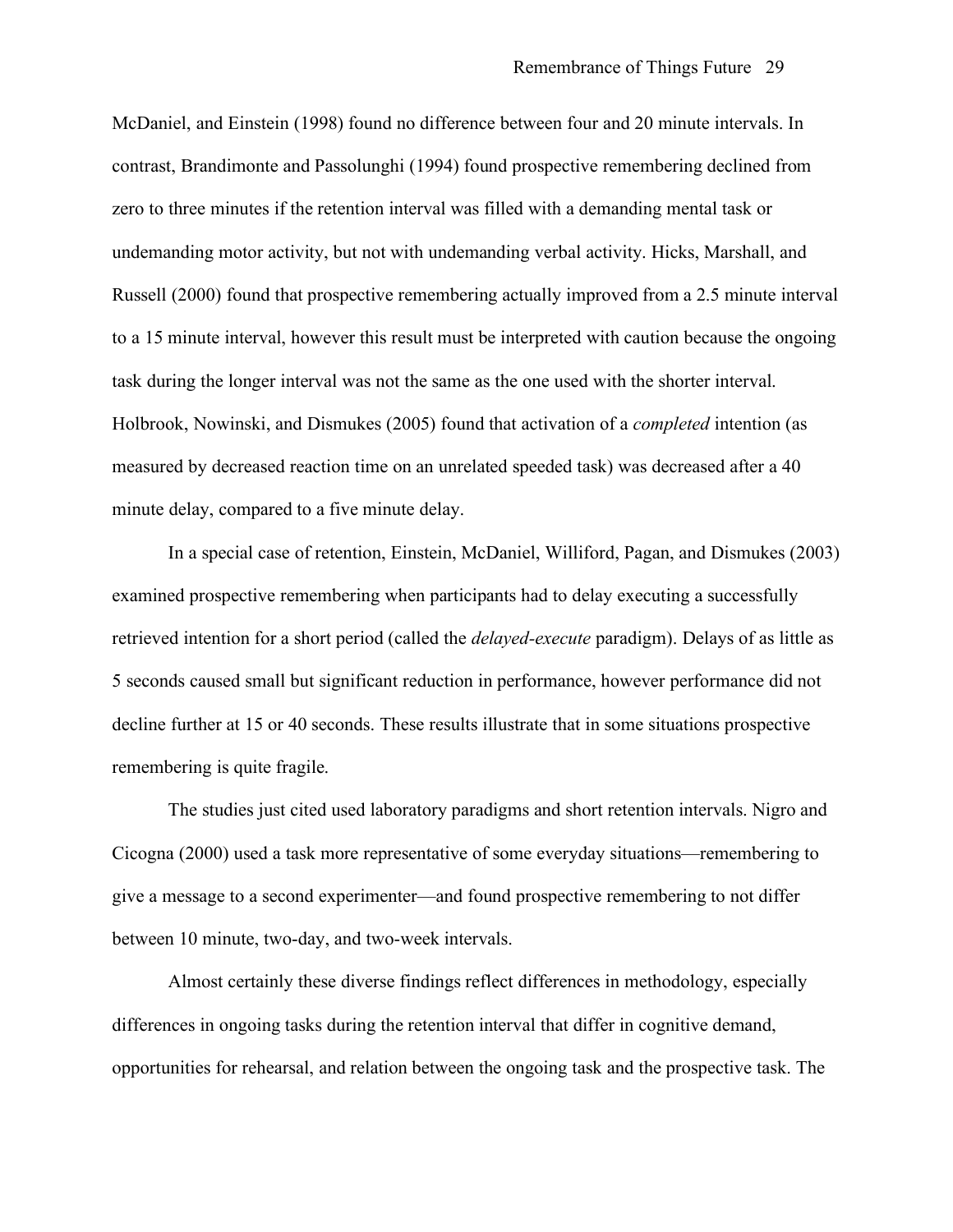field would benefit from more systematic study of retention interval, one of several areas of study that could help us elucidate the diverse ways in which deferred intentions are stored in memory and retrieved.

# *Time-based Prospective Memory*

In some situations we must remember to perform an intention at a particular time—for example, going to an appointment—or after a specific interval, for example, taking cookies out of the oven after the intended cooking time. Theoretically, time-based prospective remembering should hinge on quite different mechanisms than event-based remembering, because external cues are not available to trigger retrieval. In reality, incidental cues often remind individuals of a time-based intention, as reported by Kvavilashvili and Fisher (2007). Also, individuals may deliberately convert a time-based task to an event based one, for example, by setting an alarm, creating reminder cues likely to be noticed at the appropriate time, or associating the time-based task to an event—for example, noting that a planned telephone call at 10 o'clock can be made immediately after a class ends (Graf & Grondin, 2006). Nevertheless, it is important to explore the mechanisms underlying time-based remembering in the absence of external cues.

Relatively few laboratory studies have examined time-based remembering (see Glicksohn & Myslobodsky, 2006, for a collection of essays on the topic). Typically, participants are given an ongoing task and told that they should also make a separate response at periodic intervals (which may vary in duration or be fixed). Participants do not have direct access to time information, but can look over their shoulder (Harris & Wilkins, 1982) or press a computer button (Einstein, McDaniel, Richardson, Guynn, & Cunfer, 1995) to see a clock. Typically, participants increase frequency of clock-checking as the target time approaches, and on trials in which this increase does not occur they are less likely to respond at the target time. This pattern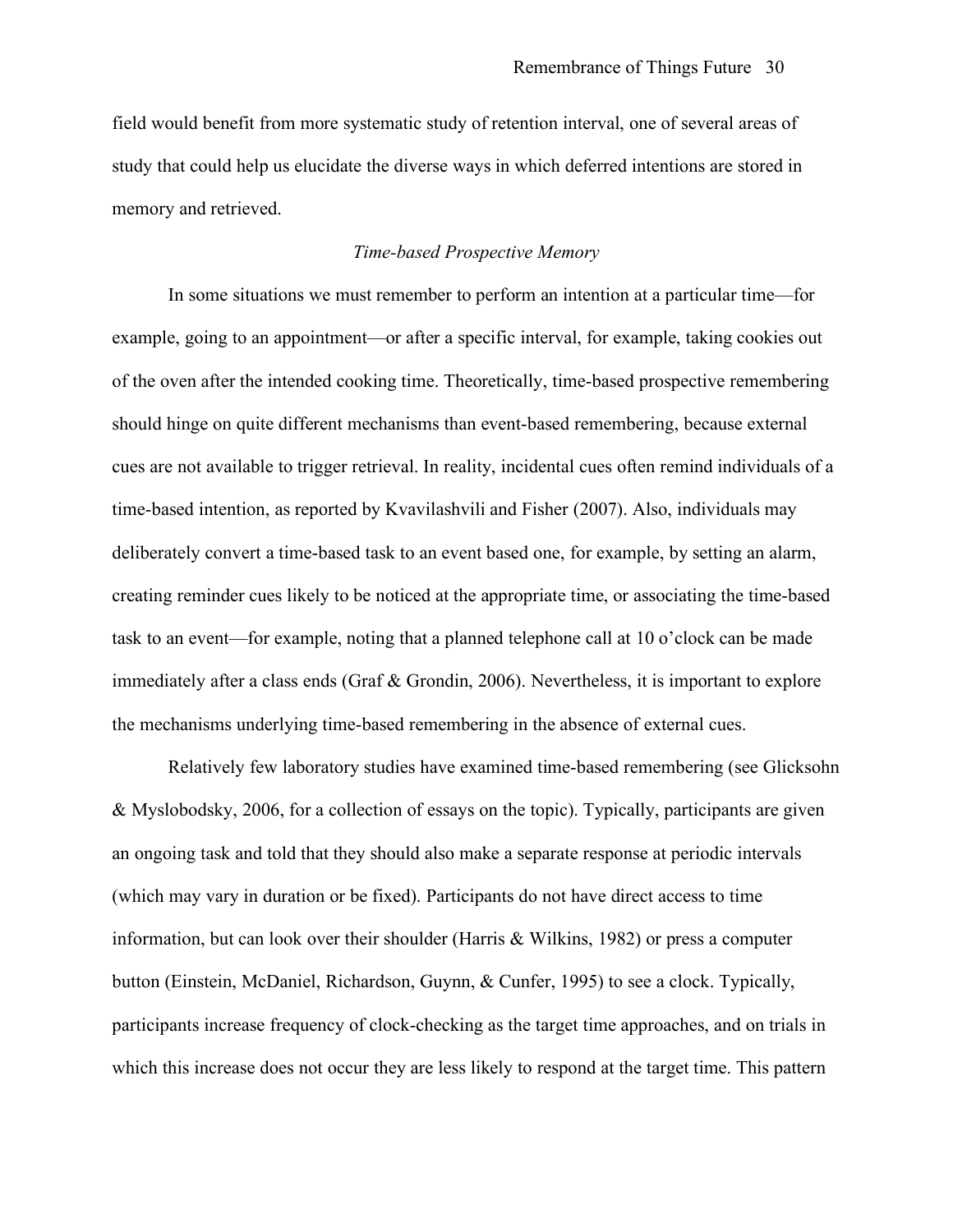of monitoring has been interpreted as evidence that participants are using an iterative Test-Wait-Test-Exit strategy in which early tests tell them how much longer until a response is needed (Harris, 1984). Frequency of monitoring increases as the target time approaches and more precision is needed to insure a timely response. This strategy would presumably draw upon internal biological processes that allow approximate but not precise estimates of time.

Arguably, maintaining this sort of monitoring is more demanding of limited cognitive resources than relying on target cues to trigger retrieval in event-based prospective remembering. In support of this view, older participants, whose working memory capacity is typically diminished, do not show a pronounced increase in monitoring as the target time approaches and generally perform more poorly in most laboratory paradigms than younger participants, particularly if the ongoing task is demanding (Einstein et al., 1995; d'Yderwalle, Bouckaert, & Brunfaut, 2001).

In contrast with these laboratory findings, older participants often show unimpaired or even improved time-based prospective remembering in paradigms, such as that of Kvavilashvili and Fisher (2007), involving actual everyday situations. Possible explanations for the good performance of older adults in these paradigms are (1) they encounter happenstance cues in their home settings that remind them of the time-based intention during the much longer retention intervals of these paradigms, (2) they create cues to remind themselves, (3) the daily tasks of older adults are less demanding, allowing more opportunities for retrieval and (4) they may consider tasks such as taking medication more important to their health than do younger individuals. It is also relevant that, in event-based laboratory paradigms in which participants are likely to rely on spontaneous (automatic) retrieval rather than engaging in effortful monitoring (e.g., when the target is a single, salient cue), older adults perform as well as younger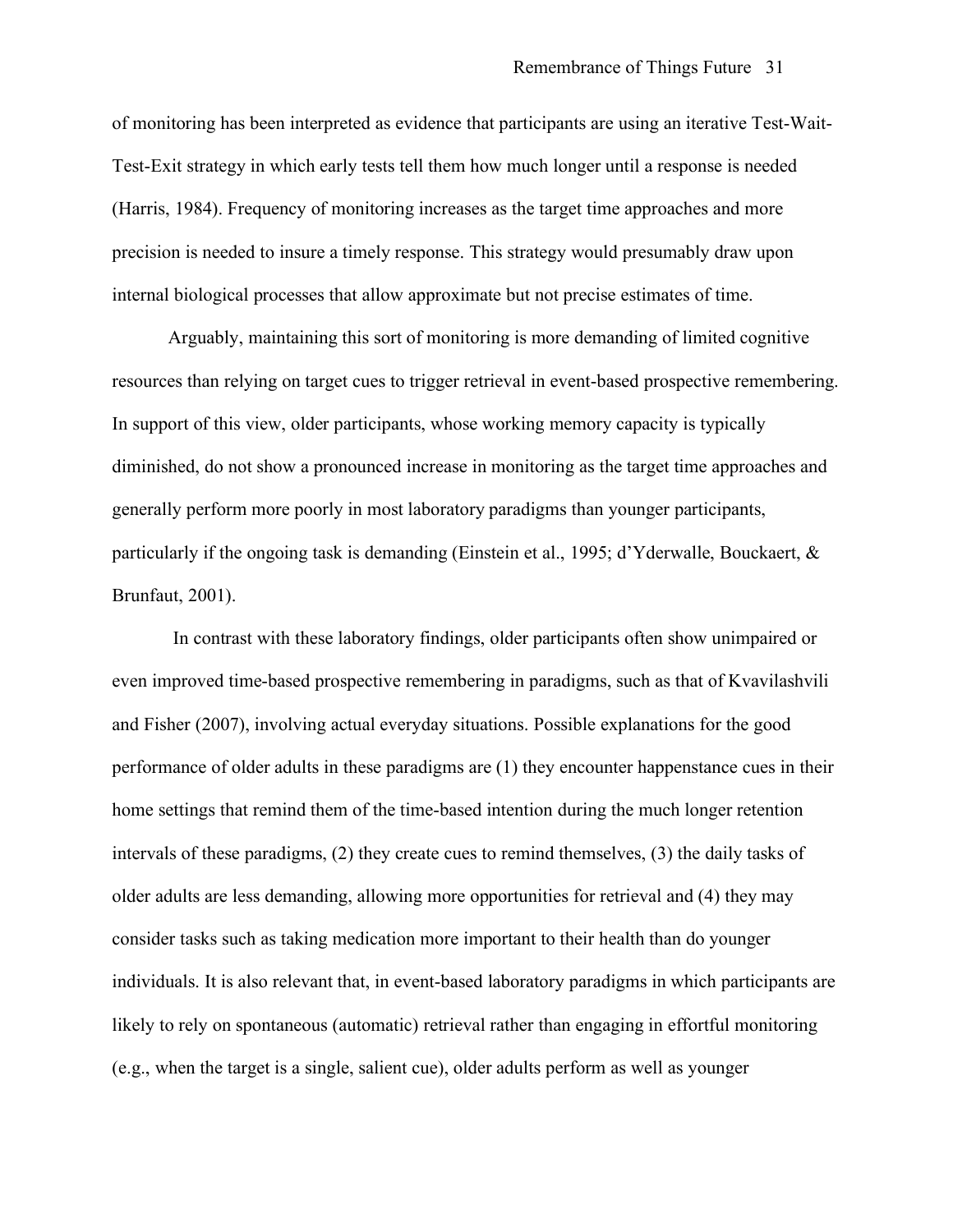participants (McDaniel, Einstein, & Rendell, 2008). Thus, if older adults convert time-based tasks to event-based tasks in everyday situations by using external cues they may perform as well as younger adults.

It is important to note that the intervals used in laboratory studies of prospective remembering are quite short, typically only a few minutes, in contrast to the much longer intervals in diary studies and everyday experience (Holbrook & Dismukes, 2009). It seems highly improbable that individuals would maintain a continuous monitoring strategy for long intervals when engaging in diverse ongoing tasks, however the mechanisms underlying retrieval after long intervals have not been explored in depth. Kvavilashvili and Fisher (2007) found that the mean number of intention retrievals over the seven days of their study formed a U-shaped curve, with a relatively high rate of retrieval on the first day, diminishing to a low rate at midweek and reaching a maximum on the day participants were to call the experimenter. This pattern occurred only for participants who remembered to make the call at or near the specified time; participants who were late making the call (all remembered eventually) did not record an increase in retrieval rate on the day to make the call. These results might be explained as follows: As the target time approaches, most participants respond to each retrieval by additional processing of the retrieved intention, increasing activation and making future retrievals more likely, causing the retrieval rate to snowball toward the end. It is also possible that, as the target time gets very close, participants shift to a continuous monitoring mode.

In everyday and workplace settings prospective memory tasks that appear to be timebased may in reality be performed as event-based—individuals may rely on environmental cues to prompt them to make a timely response. Setting an alarm clock is a common example, though not a strategy that can be applied in many situations. Another example is maintaining a daily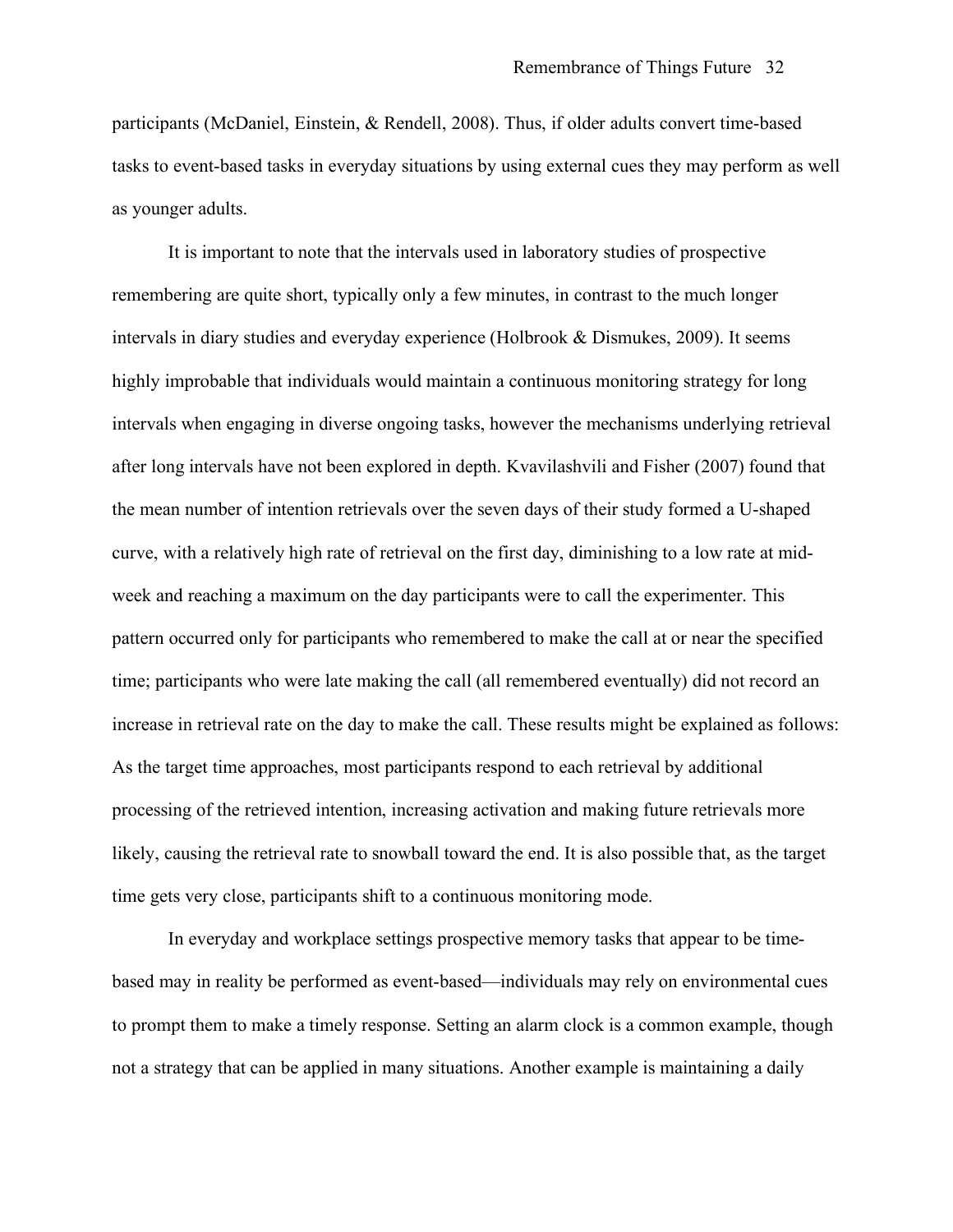calendar and developing the habit of checking it periodically (this itself is a form of time-based prospective memory) or after completing each task. The latter strategy is of course flawed in that, if an ongoing task takes longer than expected—hardly a rare occurrence—the calendar may not be checked soon enough to remember an appointment.

## *Monitoring and Concurrent Task Management*

In many workplace situations, skilled operators must manage multiple tasks concurrently, and often this involves performing an ongoing task while periodically shifting attention to one or more other tasks to check their status (Wickens & McCarley, 2008, chapter nine; Loukopoulos et al., 2009). This is a form of time-based prospective memory, and it also involves task switching, but it differs from most task-switching experimental paradigms in that the operator is not explicitly cued when to make the switch. Also, in most task-switching paradigms, switches are made so frequently that participants are not likely to forget to make a switch. (Studies in these paradigms have focused mainly on the issue of time cost in switching between tasks, as a way to explore cognitive mechanisms involved in switching.)

In many workplace and everyday situations individuals perform ongoing tasks for relatively long periods before switching attention to check the status of other tasks; here the danger is of forgetting to switch attention between tasks, thus these situations can be said to involve prospective memory. I will focus mainly on examples from aviation, a domain my colleagues and I have studied extensively; however, the issues also apply to many other domains, such as medical practice and process control industries.

Some situations allow operators to develop a consistent pattern of switching attention among tasks; for example, pilots develop a consistent pattern of monitoring multiple flight instruments (though this pattern may change as a function of flight profile and what the pilot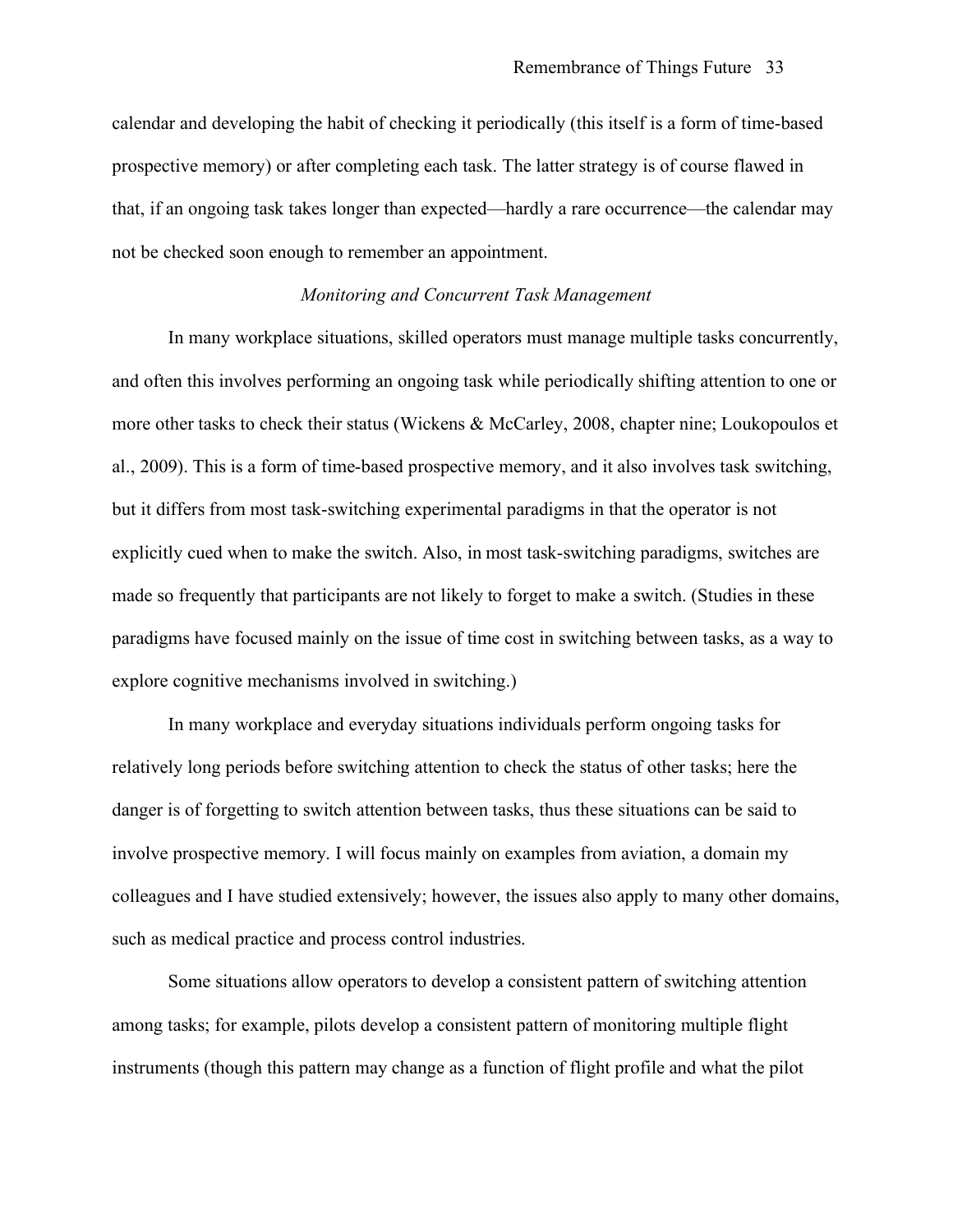wants the aircraft to do at a given time). In these situations, I argue that monitoring the various flight instruments merges into a single habitual task with closely related subtasks (e.g., monitor attitude indicator, switch gaze to airspeed indicators, back to attitude indicator, switch to altimeter, etc); performance of one subtask triggers execution of the next subtask.

Here I want to focus on a different sort of situation in which tasks cannot be practiced together in a consistent fashion to proficiency. Consider the situation in which the distribution of fuel among an aircraft's fuel tanks has become unbalanced in flight and must be rebalanced by running both engines from the tank with more fuel, instead of feeding each engine from its own fuel tank, and this process takes some minutes, depending on the situation. During this period the pilots are engaged in other tasks, but must periodically monitor the fuel gauges to know when to switch the engines back to their respective fuel tanks. These tasks vary depending on when the fuel imbalance occurs, thus pilots cannot practice switching attention between these tasks and monitoring the fuel gauges consistently or extensively enough for attention switching to become automatic. This situation resembles that in time-based prospective memory experiments, differing mainly in that pilots know only approximately how long fuel transfer will take. Pilots report becoming absorbed in ongoing tasks and forgetting to monitor fuel balancing adequately (Loukopoulos et al., 2009). Relevant to this situation is the experimental finding that participants in time-based prospective memory studies sometimes forget to make the intended response even after having checked the time only seconds before (Harris & Wilkins, 1982; McDaniel, Einstein, Stout, & Morgan, 2003).

Automobile driving involves situations sharing aspects studied in task switching and aspects studied in prospective memory. Outside the window visual-motor tasks—steering, interpreting road signs, reacting to movement of other cars and pedestrians—must be integrated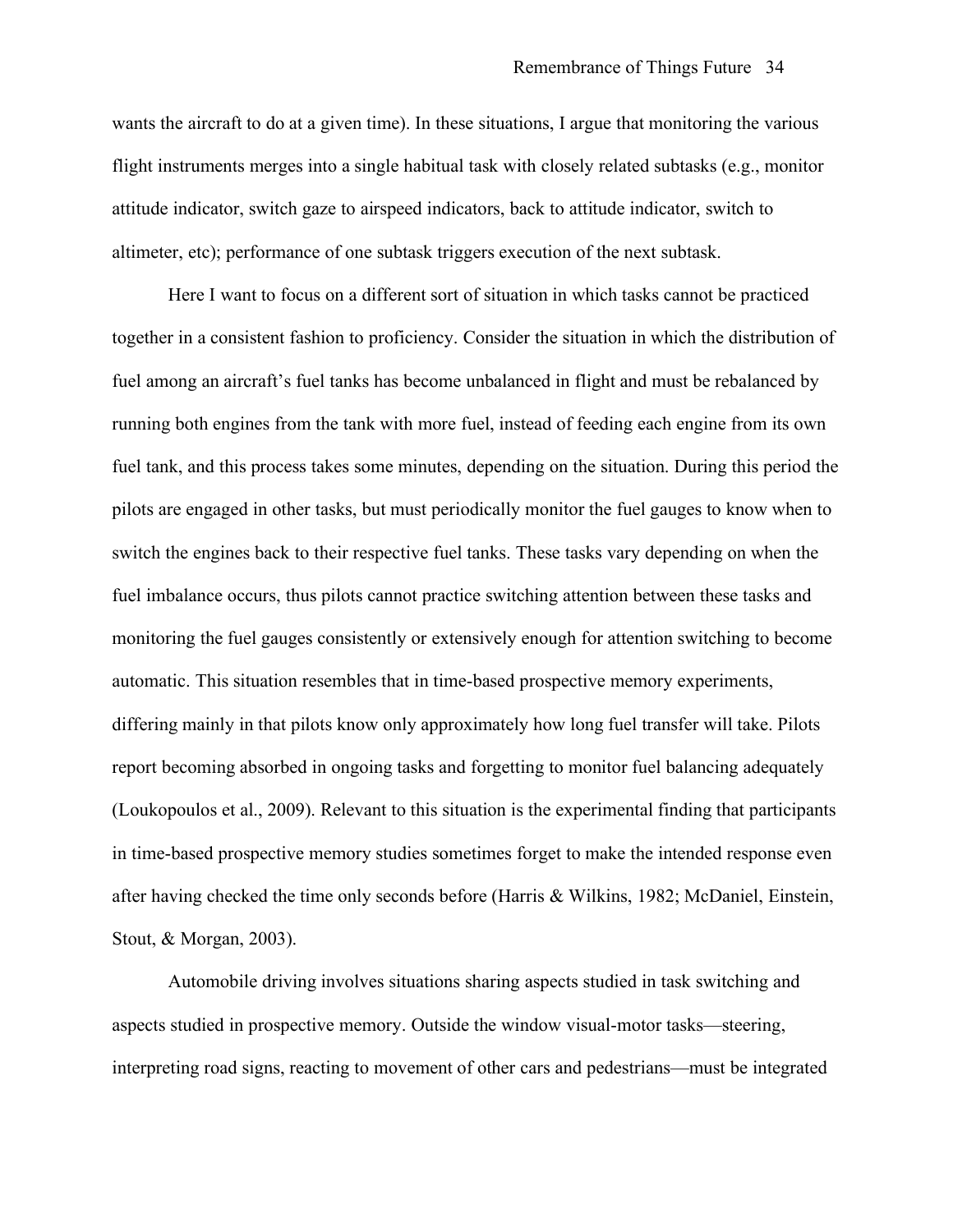and are sometimes combined with tasks that move attention inside the vehicle: checking instrument displays, tuning the radio, adjusting climate controls, talking with a passenger, or talking on a cell phone. Some tasks, such as steering and reacting to other cars, are closely related and practiced together consistently enough to fuse into a single task, but other tasks are more vulnerable to prospective memory failures. Drivers become absorbed in driving and forget to monitor for a planned exit, or become absorbed in a cell phone conversation and fail to monitor the visual environment frequently enough to respond to unexpected events such as another car swerving across lanes. This absorption, termed cognitive tunneling, is amplified when the current ongoing task makes high demands on executive functions (Wickens & McCarley, 2008, p. 153). Note that these situations differ from typical prospective memory laboratory paradigms in that the distinction between an ongoing task and a secondary prospective task is lost—the individual may forget to switch attention in either direction. Nevertheless, these situations are relevant to prospective memory because the individual fully intends to keep attention moving back and forth in a timely fashion and "forgets" to do so when becoming absorbed in one of the tasks.

Part of the challenge of remembering to switch attention among monitoring tasks is that the frequency with which attention must be switched is typically not well defined and varies with the current states of the tasks. Consider a first officer who must look down to revise information in the flight management computer (which might be required when the crew receive a revised departure clearance) while the captain is taxiing the airplane to the runway. While making data entries, the first officer must continue other duties, especially looking up to monitor taxi progress and to guard against errors the captain might make, such as crossing a runway without clearance from ground control. If data entry can be quickly accomplished and if no immediate threats exist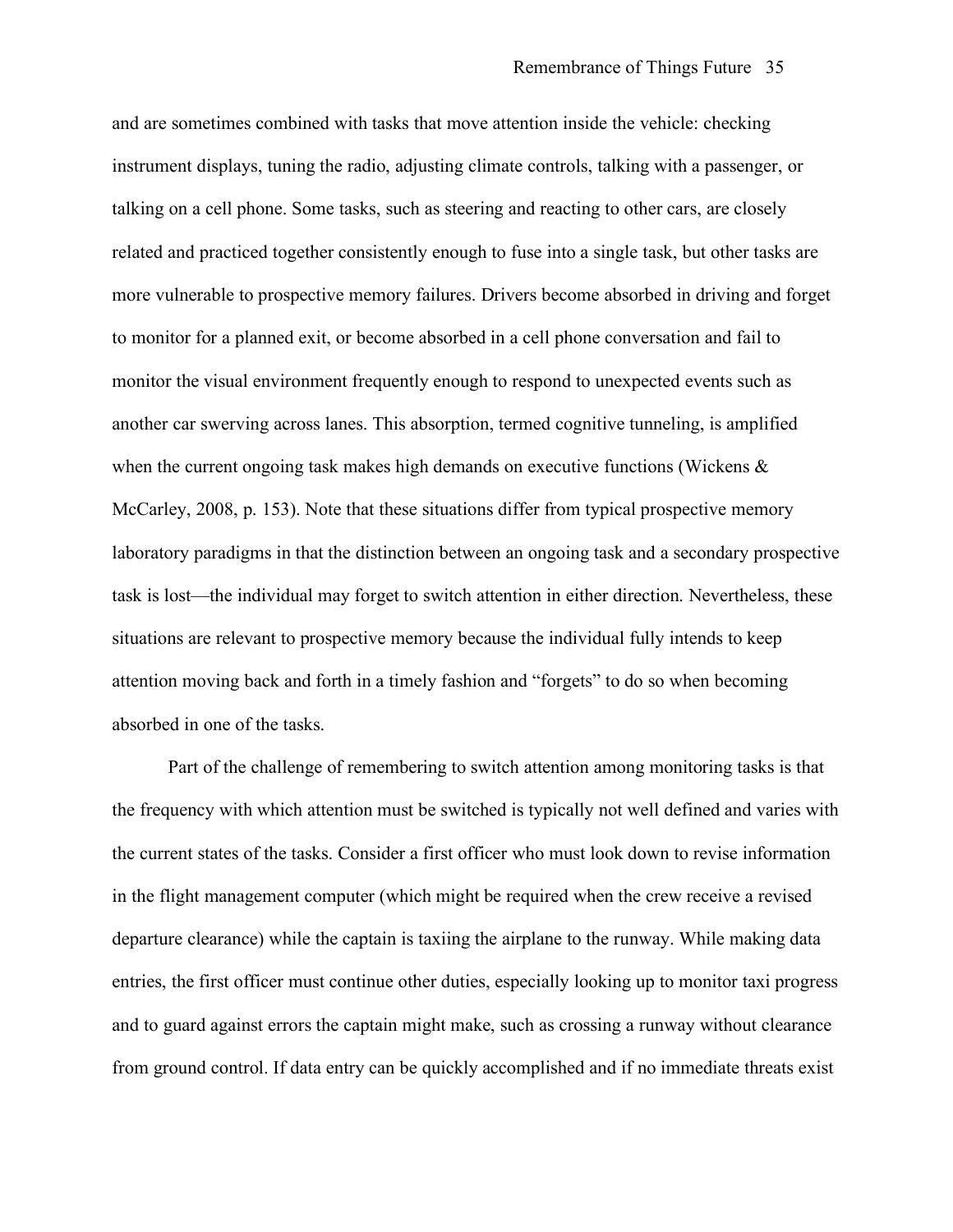for the taxi, the first officer may devote all attention to completing data entry quickly, otherwise he or she must switch attention back and forth, making a few keystrokes, looking up, and then returning to data entry. The frequency with which the first officer must shift attention to the outside visual environment is not explicitly defined and varies according to what is happening outside the aircraft. To the limited extent this sort of attention switching has been studied, skilled operators seem able to perform well most of the time, but in high workload situations performance can fall apart (Wickens & McCarley, 2008, chapter nine; Loukopoulos, et al., 2009). In particular, if unexpected problems with data entry arise, the first officer may unwittingly become absorbed in this task to the neglect of monitoring.

Craik and Bialystok (2006) developed a paradigm to study planning and task management in older adults that balances the respective advantages and disadvantages of laboratory studies and field studies. Participants were given the computer-simulated task of cooking breakfast, which involved starting and stopping cooking five foods so that they were all ready at the same time. An additional task of setting the table further increased demands for managing multiple tasks concurrently. Dependent measures were how close participants came to cooking each food the correct amount of time and how close they came to finish cooking all five foods at the same time.

This paradigm illustrates the close relationship of time-based prospective memory to task switching and concurrent task management. An interesting finding was that, although older participants showed the expected performance decrement associated with reduced executive (frontal lobe) functioning during aging, this decrement could be prevented by strong environment support that cued participants to the current status of each task.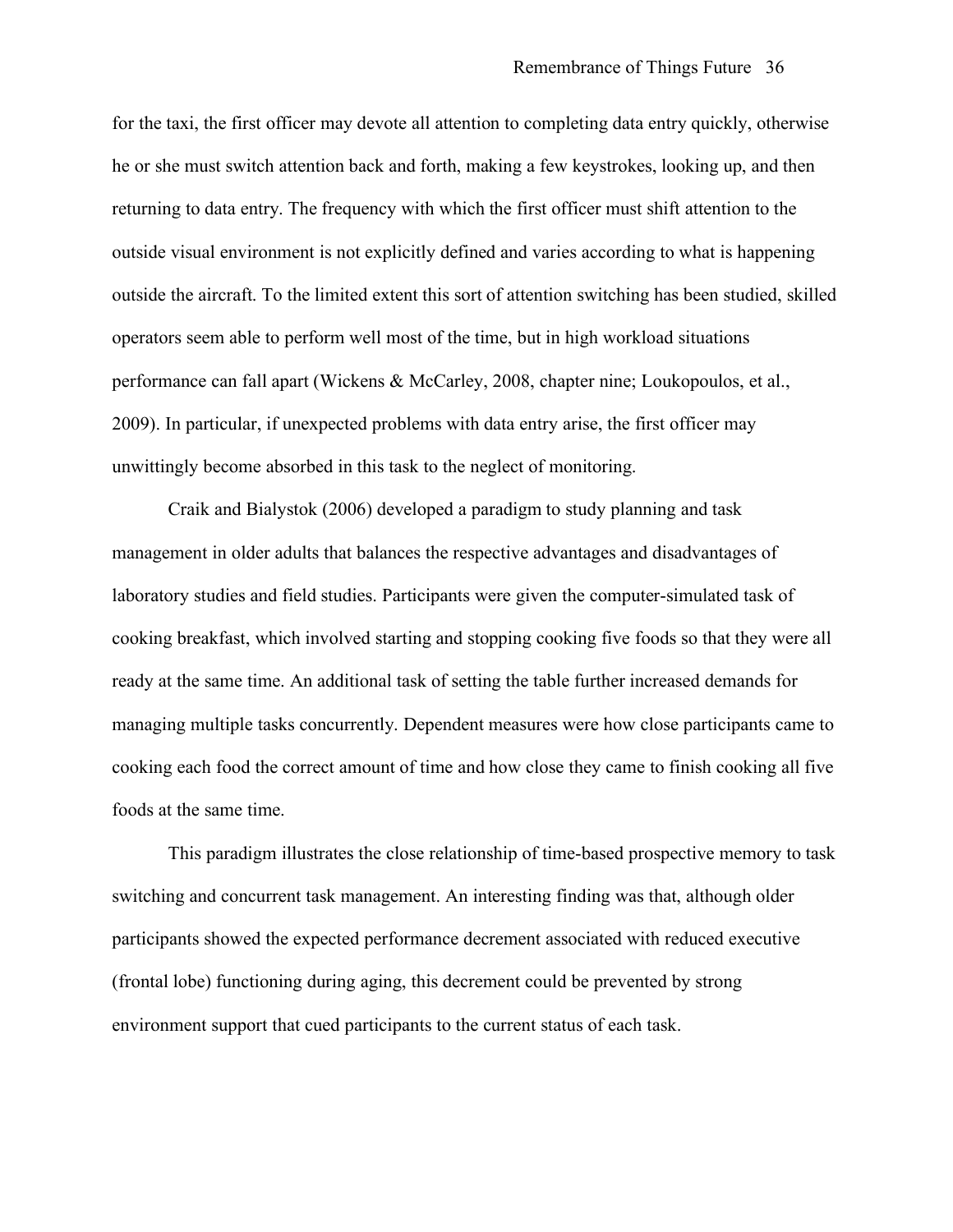Currently we lack validated computational models of the mechanisms involved in switching attention in time-based prospective memory that would account for vulnerability to lapses. A computational model that might be adapted for lapses in remembering to perform deferred intentions is the activation-based model of memory for goals (Altmann & Trafton, 2002; Altmann & Gray, 2008). This model has already been applied to account for delays in resuming interrupted tasks (Trafton & Monk, 2007), and I suggest it could be expanded to address failures to resume interrupted tasks altogether and failures to switch attention between concurrent tasks.

An issue of especial importance for both theoretical and experimental research is the ability of skilled operators performing ongoing tasks to remember to switch attention to monitor for very low probability events that, if they occurred, would have high consequence. For example, in light aircraft lacking master caution warning systems, pilots should periodically monitor the engine oil pressure and oil temperature gauges, usually placed well to the side of the flight displays that provide information necessary to control the aircraft in instrument meteorological conditions. Excursions of oil pressure and temperature presage engine failure—a very rare event, but one of considerable import in a single-engine aircraft. Unfortunately, we have neither experimental data nor theoretical models of how operators monitor for low probability, high consequence events. Personal experience suggests that operators find it difficult to maintain monitoring in such situations, perhaps because human attention is inherently biased toward sources of task-relevant information in flux. The issue is compounded because there are no standards for how frequently operators should monitor for very low probability, high consequence events.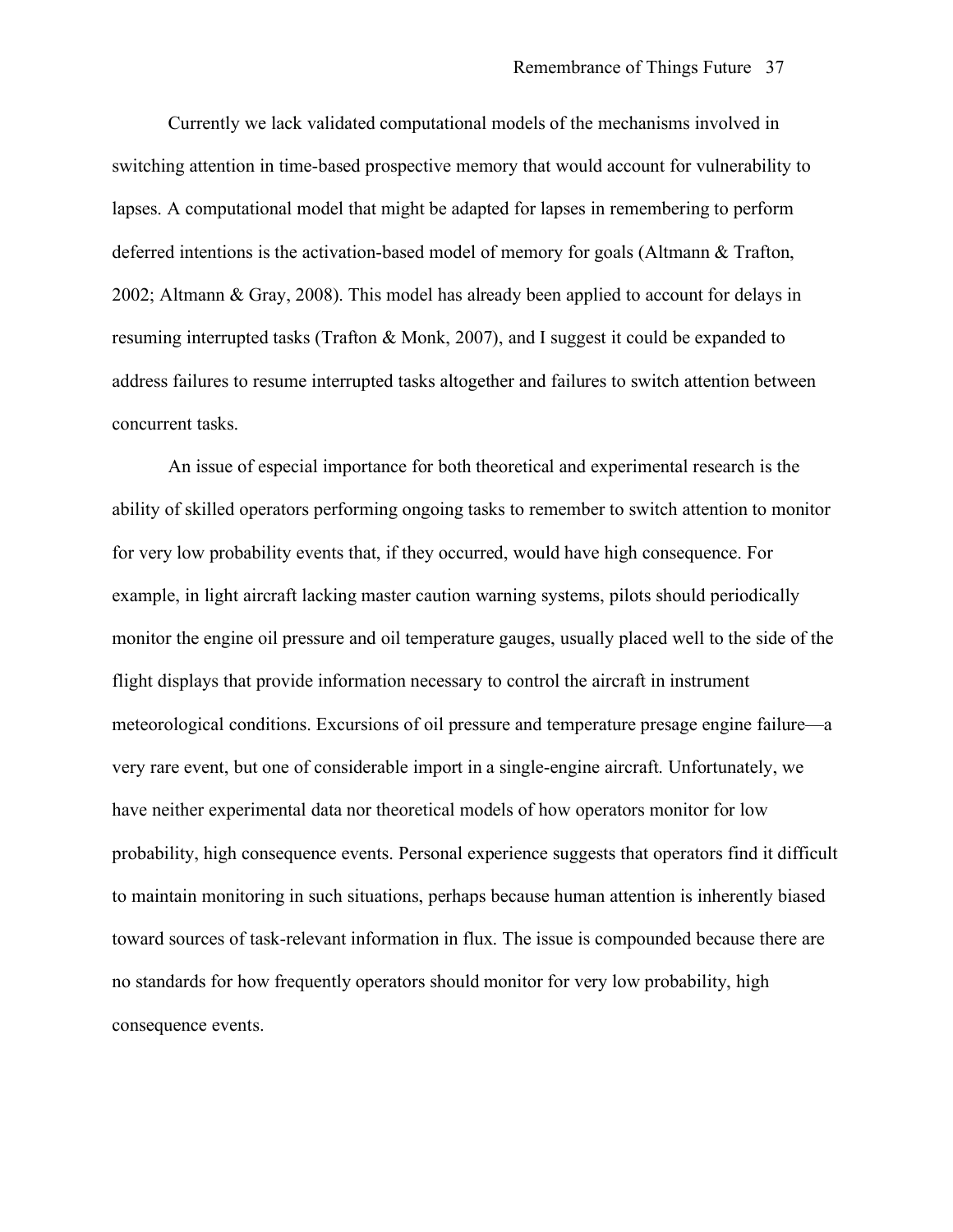### *Remembering to Perform Habitual Tasks*

Many tasks in workplace and everyday settings are habitual, in some cases performed so frequently and so consistently that execution is largely automatic; in other cases performed less frequently but often enough to at least become routine, though less automatic. An example of a task that seems to be largely automatic is starting one's car—a typical procedure might be to sit in the driver's seat, fasten the seat belt, insert the ignition key, depress the clutch, turn the ignition key, place the gearshift in forward or reverse, and release the clutch while slightly depressing the accelerator. An example of a routine procedure is taking a medication at a particular time each day; although the sequence of actions may not be as automated as starting a car, it may be performed at a consistent time and place. Clearly the cognitive mechanisms underlying habitual performance are quite different from those of remembering to perform an episodic task (event-based or time-based), and for this reason some authors do not consider habitual tasks to involve prospective memory. However, individuals do forget to perform habitual tasks, sometimes with disastrous consequences (Loukopoulos, et al., 2009), so these situations deserve study.

Much of airline flying is repetitive and explicitly prescribed in formal operating procedures. Habitual tasks are also a substantial part of the work of many other professions, such as medical practice, but prospective remembering in any form has received little study in professions outside aviation (see Grundgeiger & Sanderson, 2009, and Dembitzer & Lai, 2003, for a few examples from medicine).

Few laboratory studies have examined habitual prospective remembering, and these have not focused on the mechanisms enabling remembering of habitual tasks. Einstein, McDaniel, Smith, and Shaw (1998) gave participants a sequence of 11 ongoing tasks and, as the prospective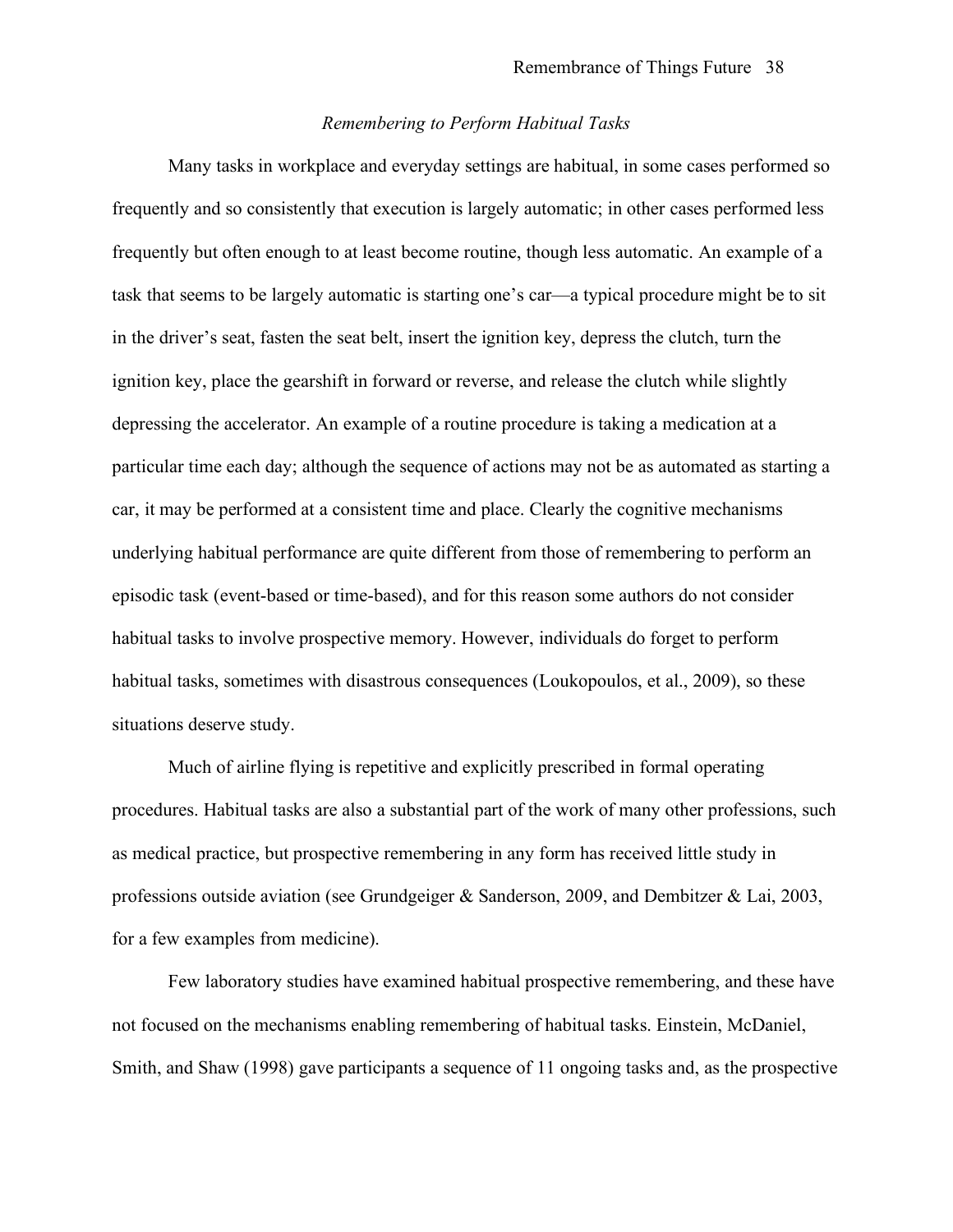task, asked them to press a designated key during the last 2 ½ minutes of each ongoing task. Repetition errors (pressing the key more than once) increased with later tasks, especially with older participants and under divided attention. This suggests that, as the prospective task became somewhat more habitual, participants had trouble remembering if they had performed it on the current occasion, a form of source monitoring or output monitoring error (memory of past occasions becomes blurred with the most recent occasion).

In a similar study, Vedhara et al. (2004) gave older patients 20 blocks of ongoing task trials in which they were to press the space bar during each block at least 30 sec after the start of the task. Providing an auditory cue or combined auditory and visual cues substantially reduced omission errors but not repetition errors. Also, there was some indication of positive correlation of performance in the laboratory prospective memory paradigm with patients' adherence to taking their diabetes medication.

Both Einstein et al. (1998) and Vedhara et al. (2004) termed their work studies of *habitual* prospective memory, but it is unlikely that the number of prospective memory trials in these studies was sufficient to establish a strong habit of prospective responding, so we are still lacking empirical research on why skilled operators sometimes forget to perform elements of highly practiced tasks.

Taking daily medications falls somewhere between highly practiced tasks and episodic tasks; it is routine and repetitive yet is not performed with the frequency and consistency required to become highly automatic. Medication adherence is a crucial issue, especially among older patients, but only a few studies have analyzed the cognitive factors involved in this form of prospective remembering (Wilson & Park, 2008). Park, et al. (1991) studied medication organizers (pill containers with separate compartments for each dose) used by arthritis patients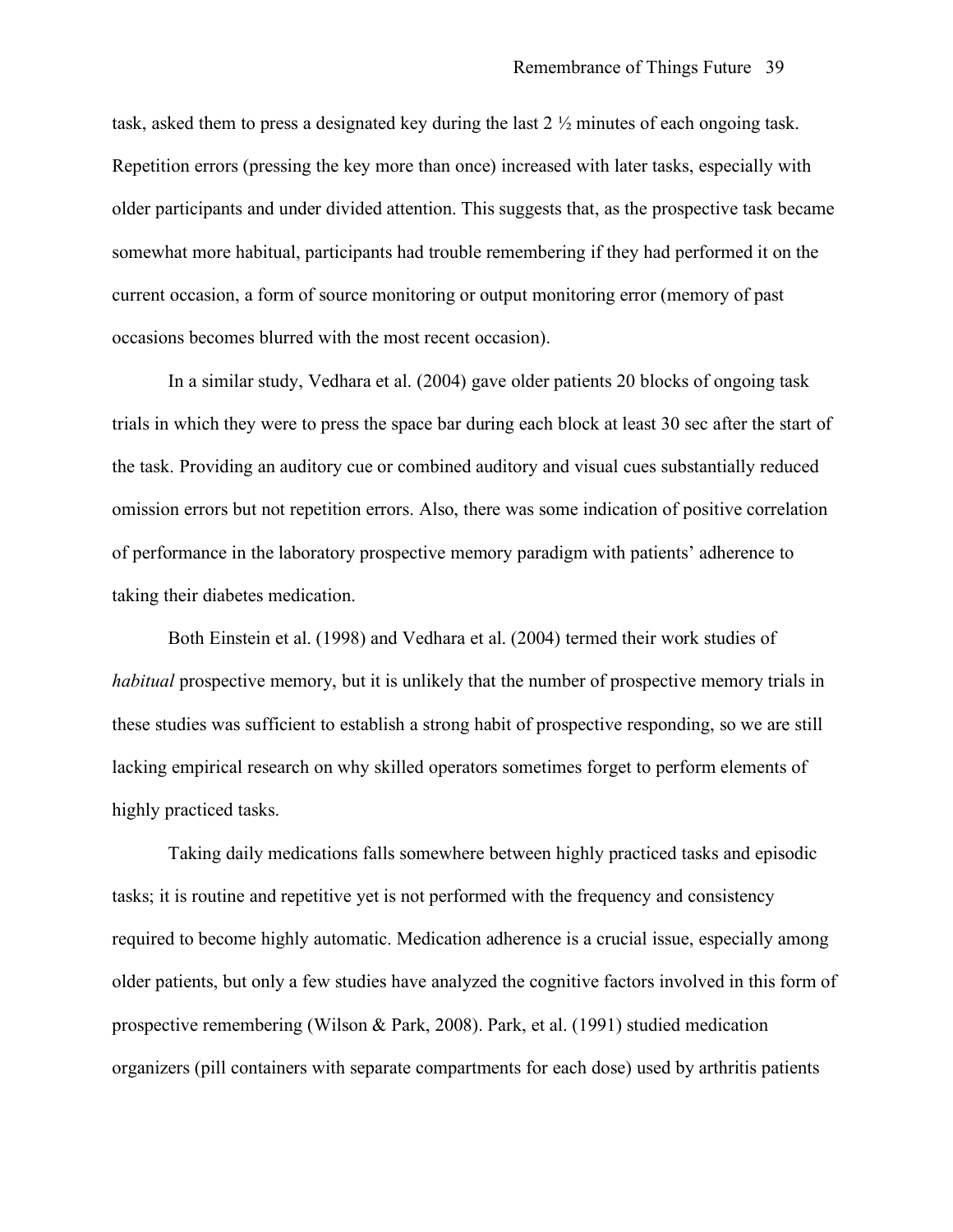and found that only one in three over-the-counter organizers appeared to improve adherence. They suggested that effective organizers may improve adherence, both by structuring patients' behavior and by facilitating their comprehension of the drug regimen.

Habitual prospective remembering demonstrates repetition errors as well as omission errors, however repetition errors may be more a matter of retrospective memory than prospective memory. When a task has been performed consistently many times in a largely automatic fashion, little trace of the most recent episode is recorded in declarative memory, thus in situations in which the status of the task is not clearly revealed by the state of the environment it is difficult for individuals to determine whether they have recently performed the task.

In one sense habitual prospective memory has been studied extensively, though not under that rubric. Considerable experimental evidence indicates that, with extensive practice of tasks, *action schemata* develop, stored as procedural memory (Norman & Shallice, 1986; Wood & Neal, 2007). These schemata are activated (retrieved) by associated environment cues and fire off sequential steps of the task automatically. Execution of each step is triggered by performance of the preceding step.

This theoretical account of action schema may help explain why individuals sometimes forget to perform elements of habitual tasks. Forgetting to perform habitual task elements is often associated with interruptions and with circumstances that force pilots to perform elements out of the normal sequence or to defer an element to a later time (Nowinski, Holbrook, & Dismukes, 2003; Loukopoulos et al., 2009). These circumstances removed normal environmental cues and broke the chain of triggering of sequential task elements. However, these observations came from ethnographic study and analysis of incident and accident reports; controlled studies are needed to verify these impressions and to elucidate underlying mechanisms.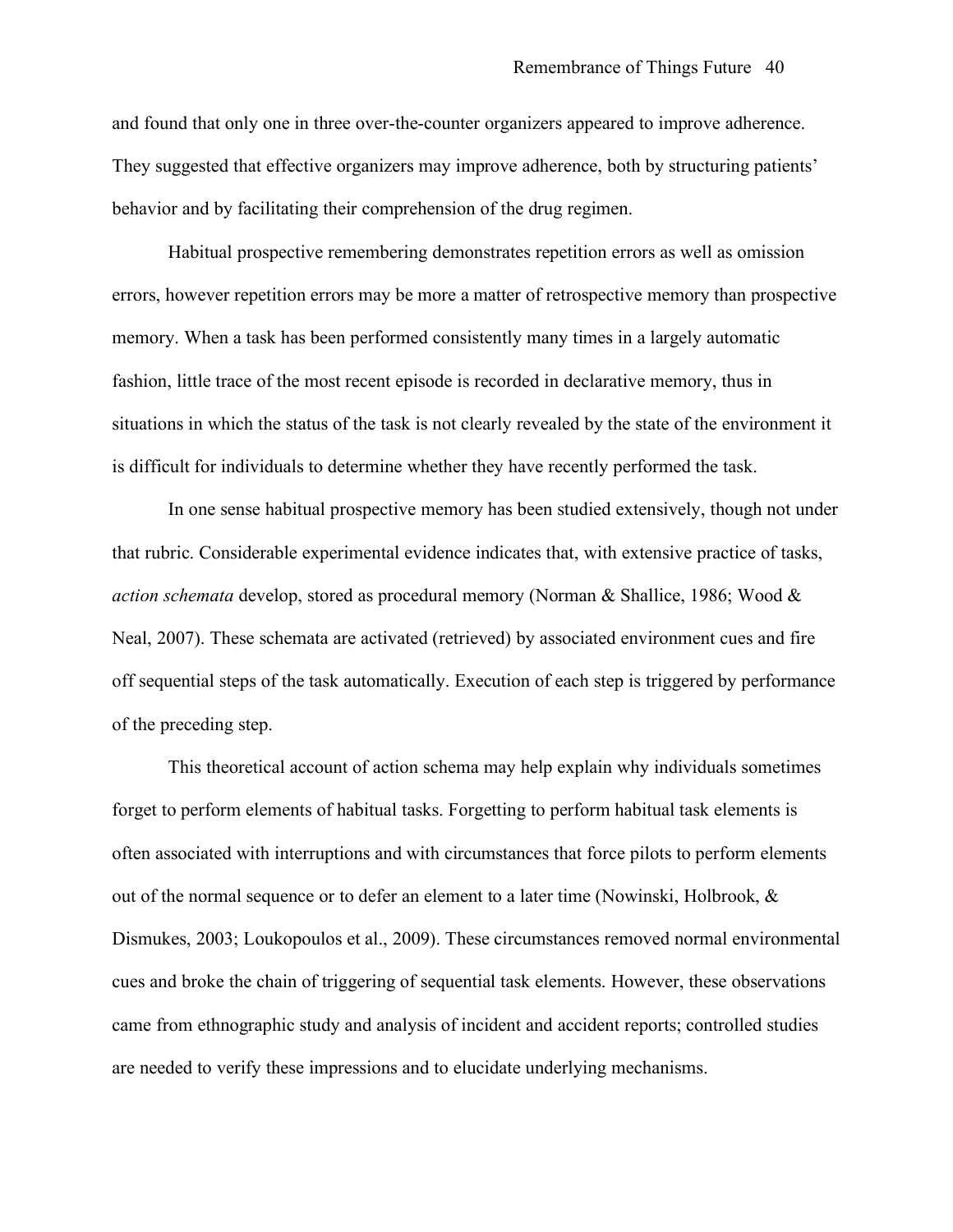## *Substituting Atypical Actions for Habitual Behaviors*

Most of us have had the experience of going into a room intending to perform some action and, distracted by rumination, performing a habitual task instead of the intended task—for example, going into the bathroom to look for a comb and brushing our teeth instead. Reason (1990, pp. 68-71) describes numerous examples of such habit intrusion. It seems likely that when we start out to perform a task similar in initial steps to a habitual task it is easy for our minds to wander and fail to exercise the executive control necessary to prevent a habitual action schema from capturing our actions. In workplace settings in which task steps are performed repetitively in a fixed sequence habit intrusion can be an insidious threat. Also, Betsch, Haberstroh, Molter, and Glockner (2004) found (in a laboratory paradigm) that inadvertently reverting to a routine action rather than substituting an intended alternative action increased substantially under time pressure to perform ongoing tasks.

Substituting atypical actions for habitual behaviors has received little attention from the prospective memory research community, perhaps because these tasks may seem to involve attention and action more than memory. However, these tasks have the essential aspect of requiring the individual to remember to perform a deferred intention (substituting an atypical action for a habitual one) without explicit prompting. Stone, Dismukes, and Remington (2001) designed a paradigm mimicking air traffic control in which participants had to advance several aircraft in a display along a routine (default) path, but occasionally had to remember to direct one aircraft to a non-routine location. Remembering to execute the deferred intention to act against habit was impaired by high workload.

Kvavilashvili (1998) developed a novel paradigm that could be used to study this topic. In this paradigm, participants were given text to read aloud and told to substitute a synonym for a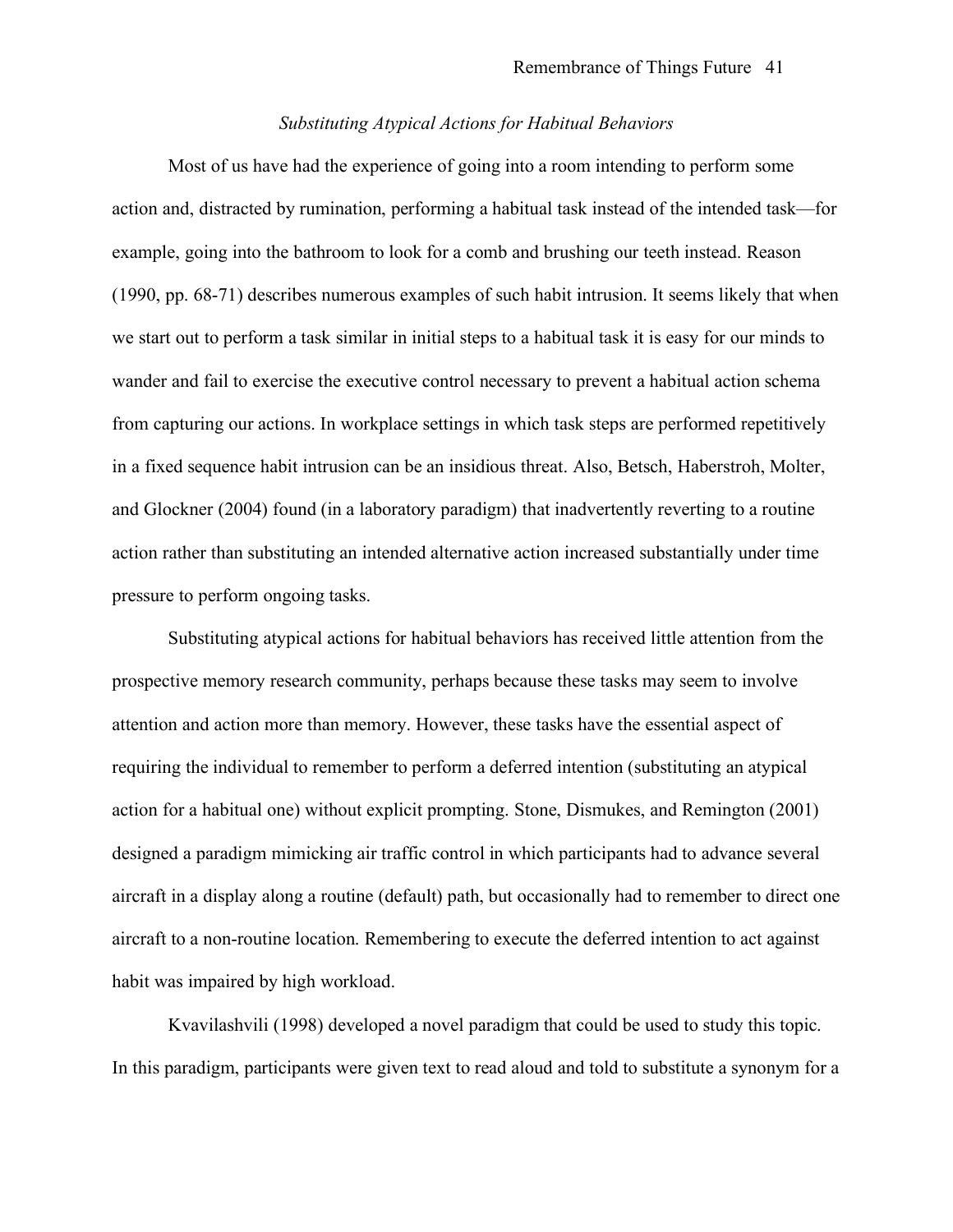given word whenever it was encountered. (In this study *detective* was substituted for *prefect*. Participants were Georgians and the text was in Georgian.) Pronouncing familiar words while reading aloud is practiced to such a degree that it is largely automatic, thus participants had to remember without prompting to inhibit the habitual response to the word prefect and substitute the word detective. Failing to substitute words could be regarded as a case of habit intrusion.

One interesting finding of this study was a change in prospective memory failures from the first 10 trials to the last 10 trials. One might expect that performance would improve over the course of the experiment as participants gained experience in inhibiting the habitual response and substituting the atypical response. Surprisingly, the opposite occurred: performance declined during the course of the experiment. Apparently participants became more absorbed in the plot of the story and thus more vulnerable to habit capture.

As an aside, absorption in an ongoing task is a factor that may be of considerable importance in prospective remembering. Absorption (which might also be called "engagement" or "cognitive tunneling") has been studied to some extent in the context of multitasking (Wickens & McCarley, 2008, p. 153), but it has not been studied in the context of prospective memory, perhaps because of the difficulty of creating objective measures. Conceivably, prospective memory performance in the Kvavilashvili (1998) paradigm might provide such a measure; unfortunately, later research has not followed up on this promising paradigm.

#### *Interruptions*

Work in today's world is rife with interruptions, disrupting performance and causing stress (Lohr, 2007; Monk, Boehm-Davis, & Trafton, 2004; Trafton & Monk, 2008). Dodhia and Dismukes (2009) argued that interruptions intrinsically create prospective memory tasks—one must remember to resume the interrupted task after the interruption ends. This may seem easy if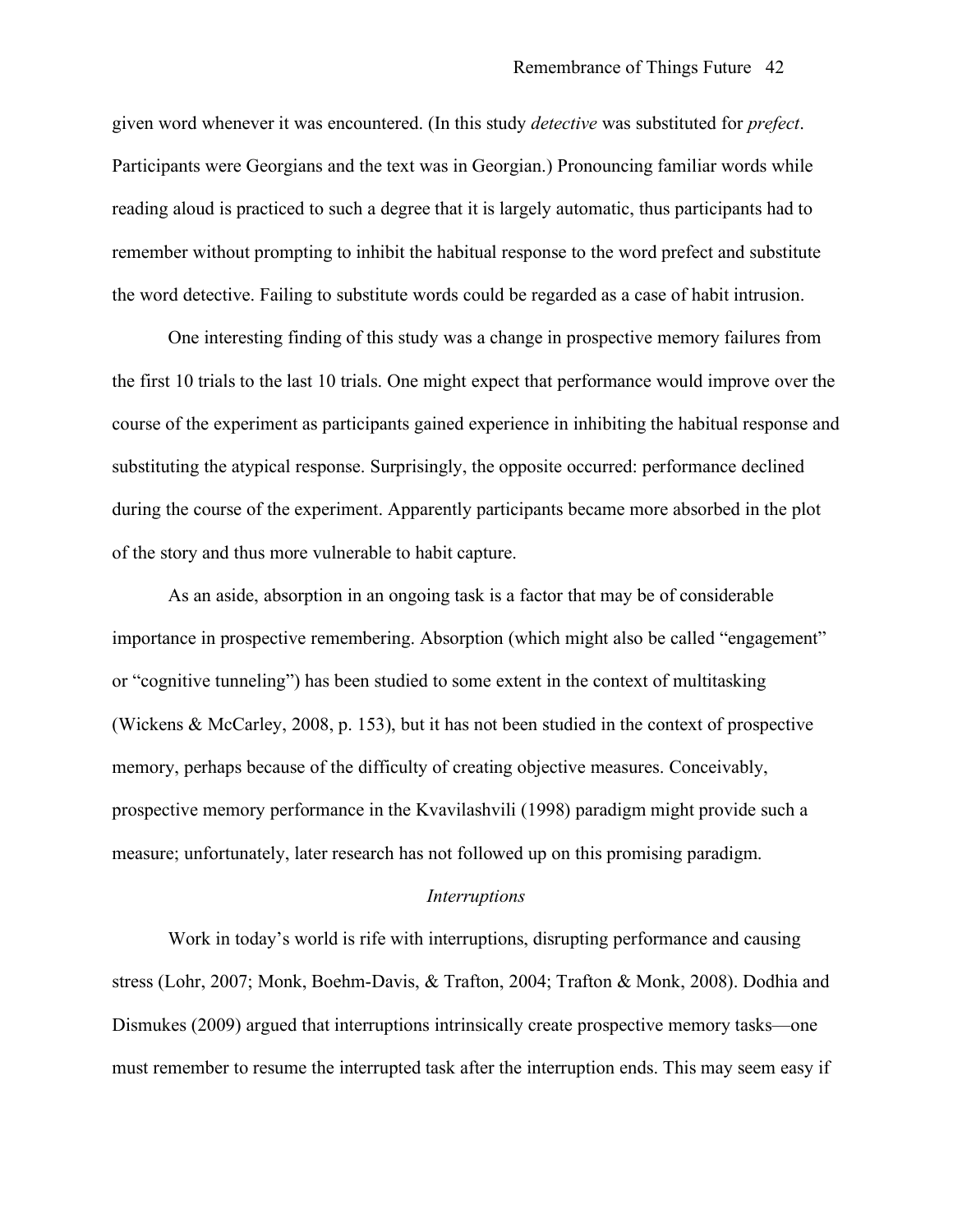only the two tasks exist and if environmental cues clearly signal that the interrupted task remains. This is the situation of most experimental studies of interruptions, which focus on the delay in resuming the interrupted task, similar to task switching paradigms (Monk et al., 2004; Trafton, Altmann, Brock, & Mintz, 2003). However in many everyday situations, interruptions can be prolonged, the suspended state of the interrupted task is not saliently signaled, and new task demands present themselves. Another problem may also occur when the interrupted task is habitual: The individual may confuse the state of the interrupted task with completion on previous occasions or, remembering that the action schema was initiated, assume that it was completed (both are forms of source memory confusion). Procedural memory, enabling execution of habitual tasks, generally does not leave a reliable episodic memory of individual instances of execution.

Interruptions are frequent in the medical field (Chisholm, Collison, Nelson, & Cordell, 2000; Delucia, Ott, & Palmieri, 2009; Ebright, Patterson, Chalko, & Render, 2003; Grundgeiger & Sanderson, 2009), but few empirical studies have examined the contribution of interruptions to medical error systematically. Grundgeiger, Liu, Sanderson, Jenkins, and Leane (2008) used an interruption event in an anesthesiology simulation involving 12 participants. The habitual prospective memory task was to check that a nurse had verified that a unit of blood to be transfused was the correct type; participants were given an interrupting task at a time they would normally have observed the actions of the nurse setting up the transfusion. The sample size was too small for statistical analysis, but the results suggest that participants who avoided letting the interruption divert their attention were less likely to forget the blood type check or to make it belatedly. This type of study, using realistic simulations to study prospective memory performance of skilled participants, holds considerable promise.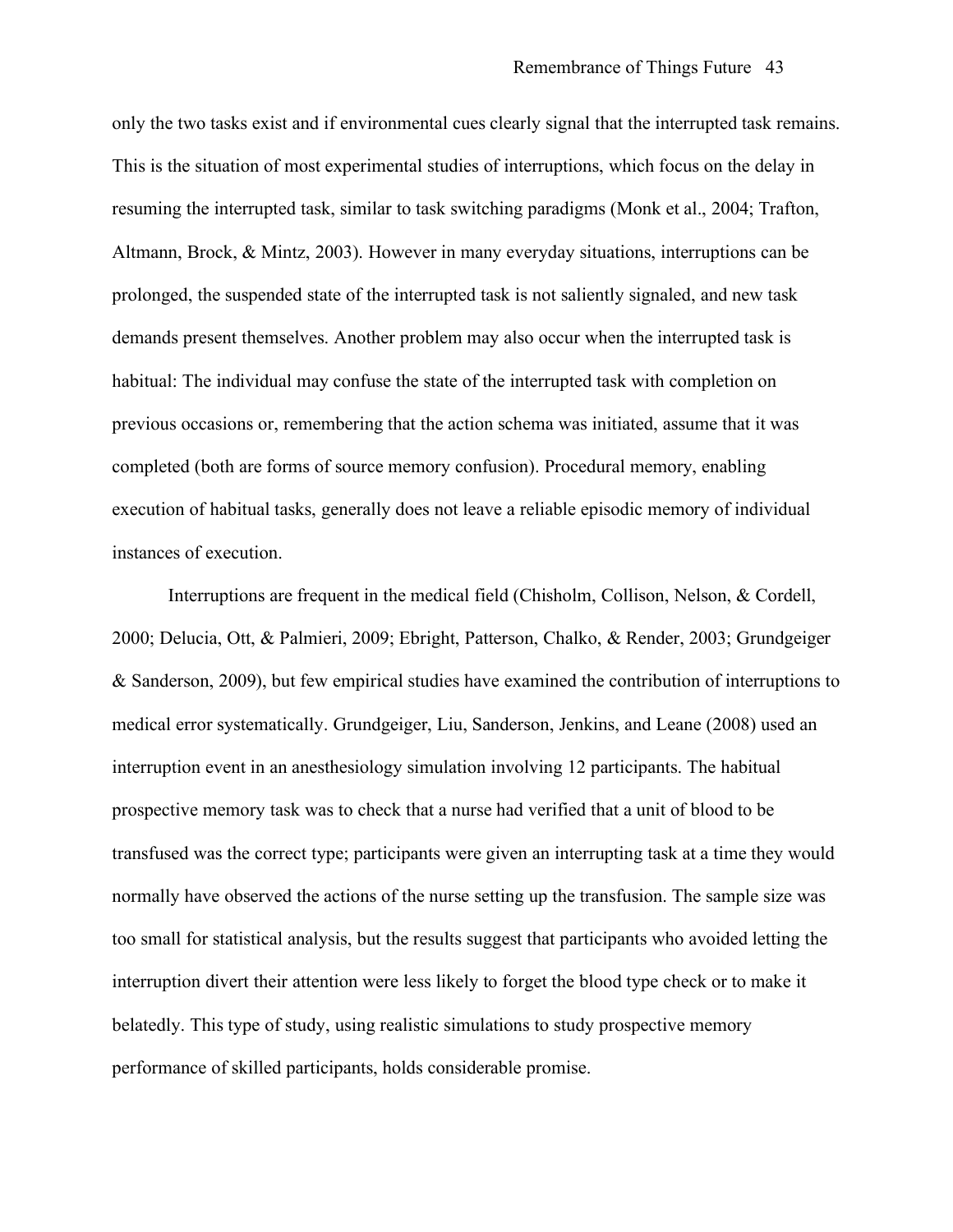Dodhia and Dismukes (2009) hypothesized that individuals forget to resume interrupted tasks for three reasons: (1) Interruptions often abruptly divert attention, which may prevent adequate encoding of an intention to resume the interrupted task and forming an implementation plan, (2) new task demands after an interruption's end reduce the opportunity to interpret cues that might remind the individual of the interrupted task, and (3) the transition after an interruption to new ongoing task demands is not distinctive because it is defined conceptually, rather than by a single perceptual cue. Participants were given an everyday ongoing task (at least for college students!) —answering a series of multiple-choice questions—and were told that when interrupted they should return to the interrupted task. However the computer presented a new set of questions immediately after the interruption ended, and participants had to remember without prompting to go back to the interrupted question before proceeding with the new set of questions. Three manipulations improved remembering to resume interrupted questions significantly: providing a reminder at the beginning of the interruption, providing a pause at the beginning of the interruption, and explicitly signaling the end of the interruption. The authors interpreted these results as supporting their hypotheses.

#### Prospective Remembering in Older Adults

Researchers have explored prospective remembering in older adults (McDaniel, Einstein, & Rendell, 2008; Phillips, Henry, & Martin, 2008; Maylor, 2008) , children (Ceci & Bronfenbrenner, 1985; Kerns, 2000; Kvavilashvili, Kyle, & Messer, 2008) and several clinical populations (Kliegel, Jager, Altgassen, & Shum, 2008; Thone-Otto & Walther, 2008; Kerns & Price, 2001). I will not review the research on these special populations (the references just cited provide good overviews), but will comment briefly on what is being learned from studies with older adults. Because failures in prospective remembering greatly affect the ability of older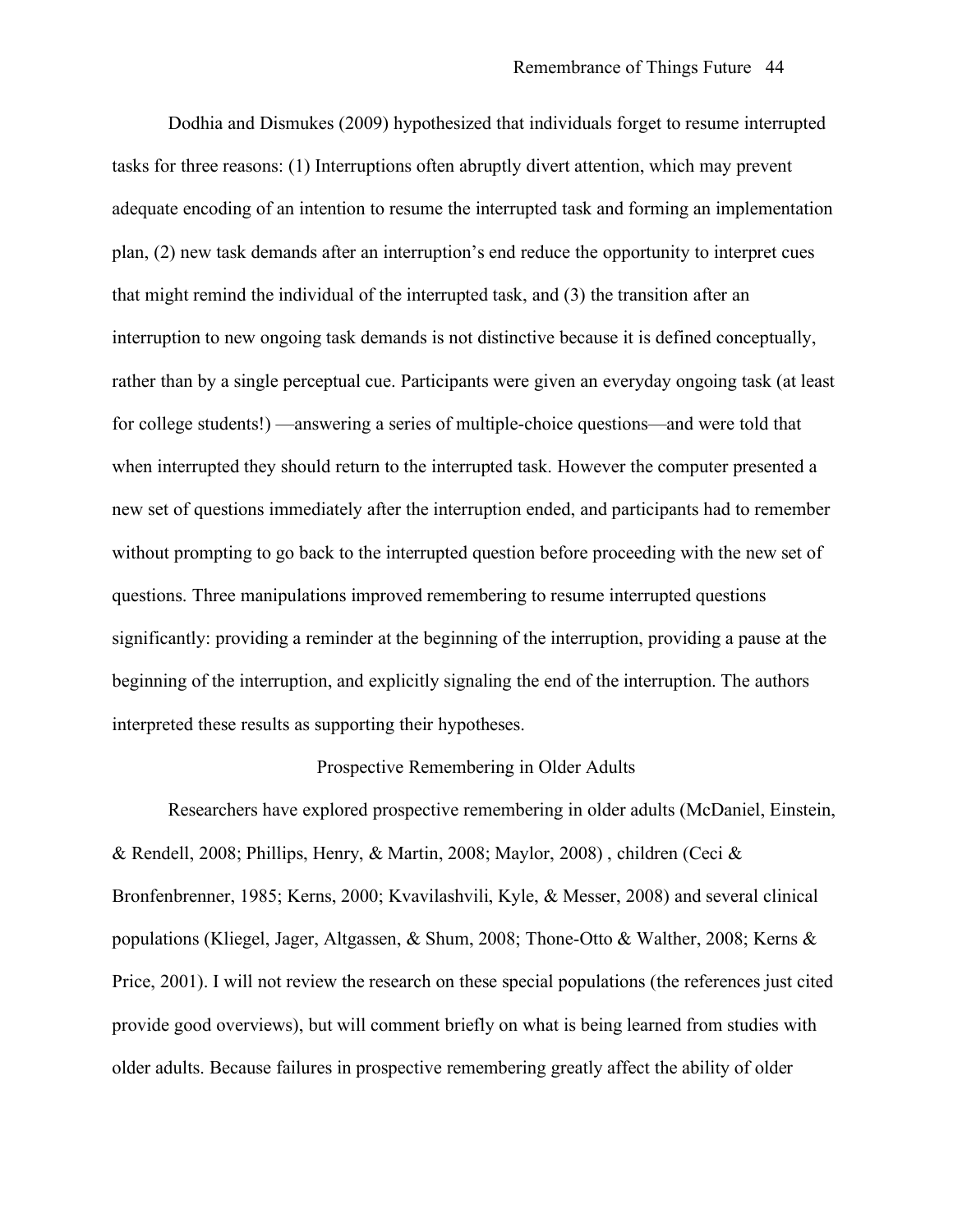adults to function independently, much of the early funding for prospective memory came from the U.S. National Institute on Aging and comparable agencies in other countries. Also, researchers have found that aging provides a natural manipulation allowing exploration of the cognitive mechanisms of prospective memory. Many studies have shown that executive functioning, working memory, and attention functions decline in the with advancing age; thus comparing older participants' prospective memory performance with that of younger participants can shed light on the roles of specific cognitive processes.

Early studies of prospective remembering in older adults revealed a paradox: Older participants perform more poorly than younger participants in many laboratory studies but not in many others. And in studies in everyday settings older participants generally perform as well as younger participants—sometimes even better—even though complaining about their memory. McDaniel and Einstein (2000) suggested a resolution of the paradox: Older participants do as well as younger ones in studies using focal cues, for which remembering is argued to be largely automatic; older participants do much worse when non-focal cues are used, making greater demands on executive function, which declines with age. In their own daily environment, some—certainly not all—older adults may benefit from having less demanding ongoing tasks and from incidental reminders in their environment, and may be more likely to employ strategies to bolster prospective remembering.

Helping elderly adults remember to perform daily tasks, such as keeping appointments and taking medicines, is crucial to enable them maintain independent living. Some applied research has been directed to this concern, and it is a topic to which the human factors community has much to contribute (Charness, 2008). In particular, we should draw upon ethnographic studies (Roth & Patterson, 2004) to create detailed descriptions of the range of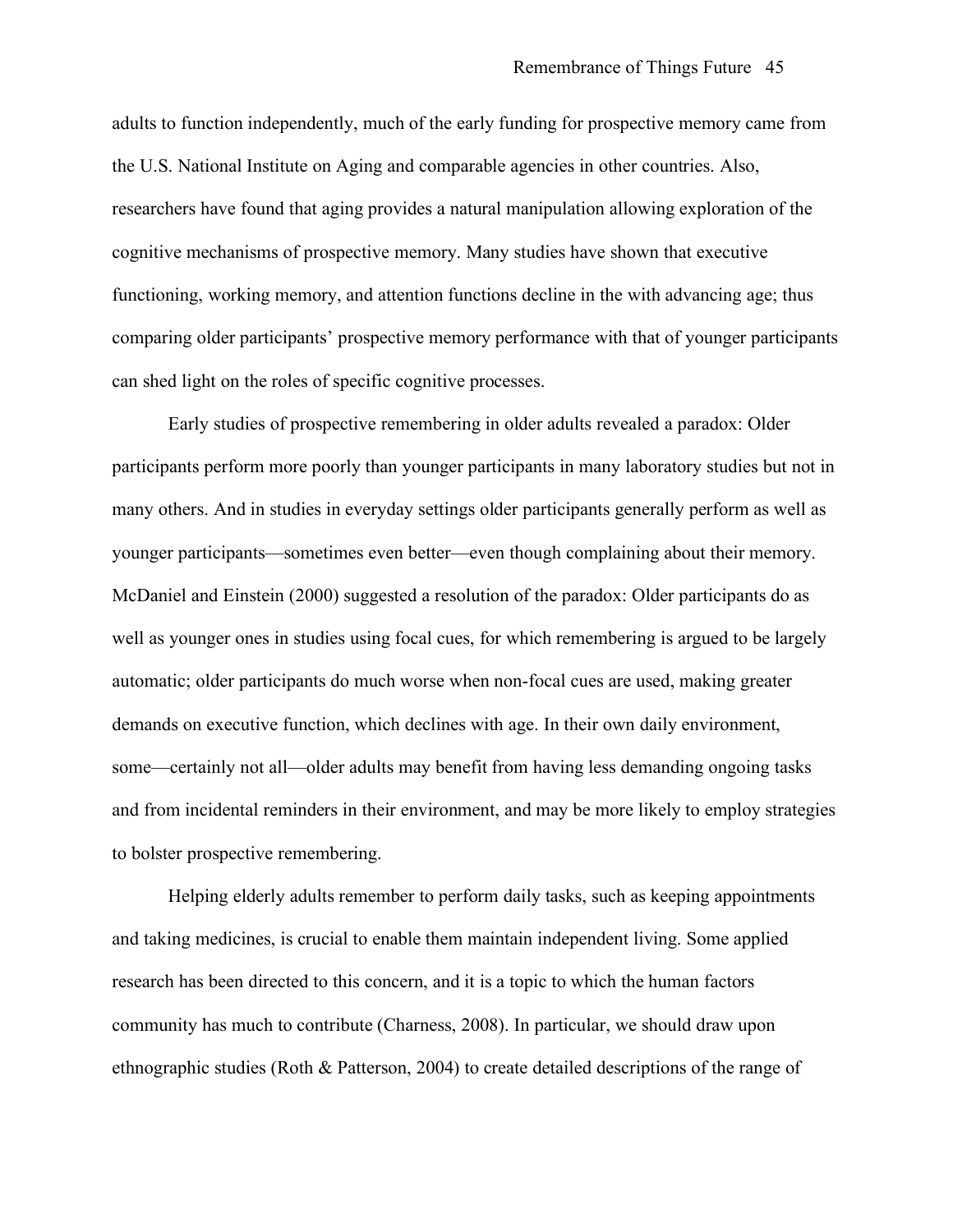prospective memory tasks of the elderly and the context in which those tasks must be performed—the living environment and typical ongoing tasks. With these descriptions and with knowledge of older adults' cognitive, perceptual, and physical capabilities, human factors practitioners can design prospective memory aids that are practical and effective.

# So, What is Prospective Memory, Really?

Although well-controlled laboratory studies are essential to understanding prospective remembering, we should be cautious in extrapolating findings from these studies because experimental paradigms create conditions not always found in diverse real-world situations. The instructions given participants may lead to more explicit encoding than occurs in some natural situations, and target cues are well defined and fairly simple, whereas in everyday situations the conditions for performing a deferred intention may be ill defined or complex. In everyday settings, incidental cues may remind individuals before, during, or after the time or situation in which they intend to perform a deferred intention. Repeated trials, temporal spacing of trials, short retention intervals, the nature of the ongoing task, and requiring participants to keep in mind as many as six target cues probably affect the interplay of cognitive processes involved in managing the combination of a prospective task with an ongoing task, and these factors may sometimes lead participants to use strategies impractical in everyday life. The factors affecting prospective memory listed in Table 2 seem likely to extrapolate from the laboratory to real-world settings, though empirical research is still needed to evaluate their effectiveness and practicality. Table 3 lists other factors that have as yet received little study but which should be investigated to better understand how prospective remembering functions in everyday and workplace settings.

#### (INSERT TABLE 3 ABOUT HERE)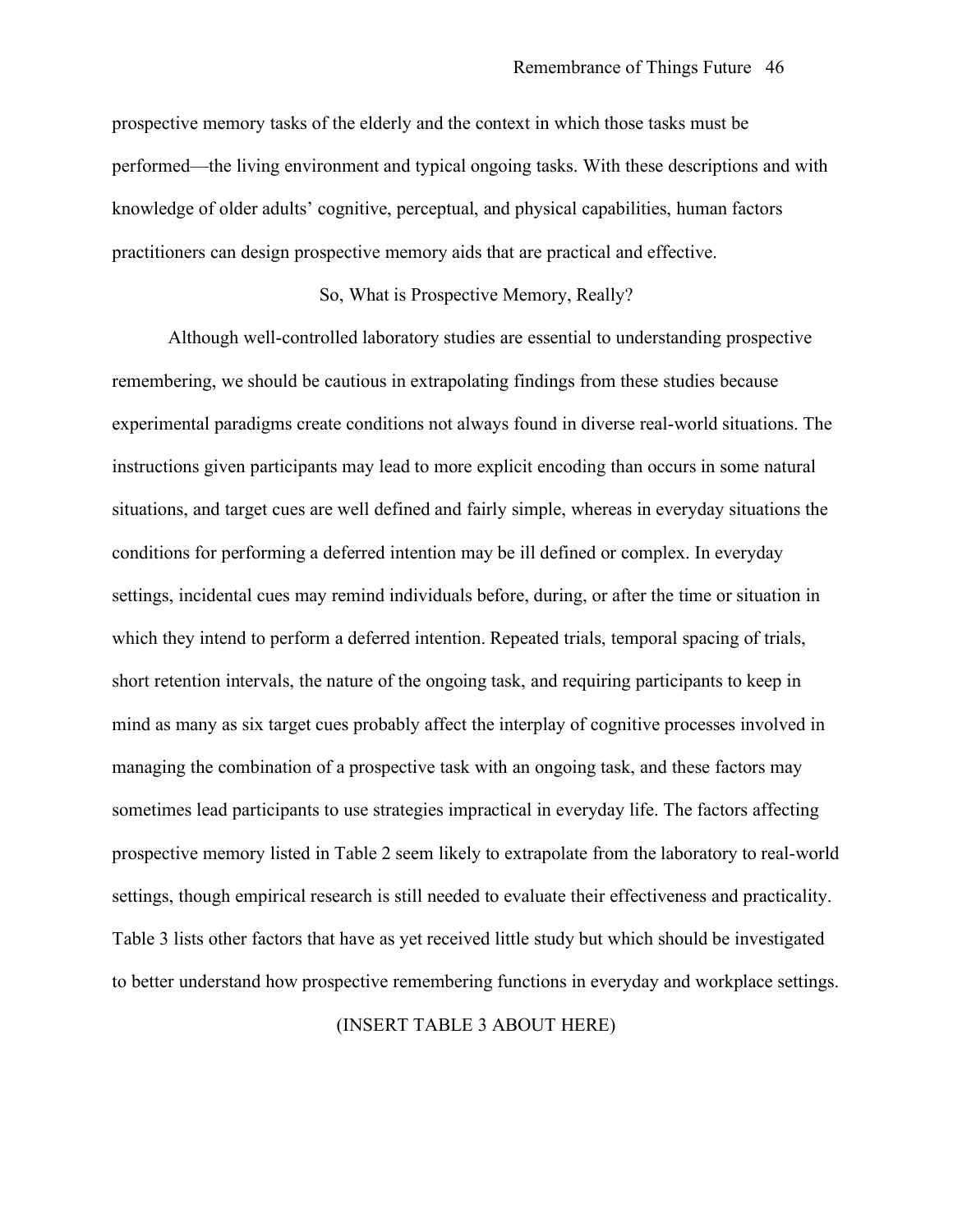Nevertheless, the research reviewed here, though far from providing a complete story, is a good foundation for understanding prospective remembering. Clearly, it is not a unitary cognitive process, and memory processes are only part of the story. Planning, attention, task switching, and task management are also central players. This is not surprising, given that prospective memory is defined not in cognitive terms but as a practical task: To remember to perform a planned action without prompting at a later time, when we will be occupied with other tasks. How prospective remembering is accomplished and how different cognitive processes come into play are functions of the nature and perceived importance of the intention, whether the individual thinks he or she might forget to perform the intended action, strategies the individual may use to support remembering, how the intention is encoded, the length of the retention interval, and the character of ongoing tasks—especially how those tasks direct attention and cause environmental information to be processed. Researchers should beware of assuming that results obtained in a single experimental paradigm capture the essential nature of prospective remembering. The multi-process theory is a step toward acknowledging the flexibility and diversity of prospective remembering, but even it addresses only some aspects.

One of the early questions in prospective memory research was whether prospective remembering involves specialized functions distinct from those found in the broader field of cognition (Brandimonte et al., 1996). Although our understanding of prospective memory is still incomplete, considerable progress has been made by framing accounts in terms of already known cognitive processes (not limited to memory); as yet it has not been necessary to posit any unique process for prospective memory. Even the intention superiority effect can be described in terms of existing concepts, such as activation and inhibition. But, clearly, prospective remembering is a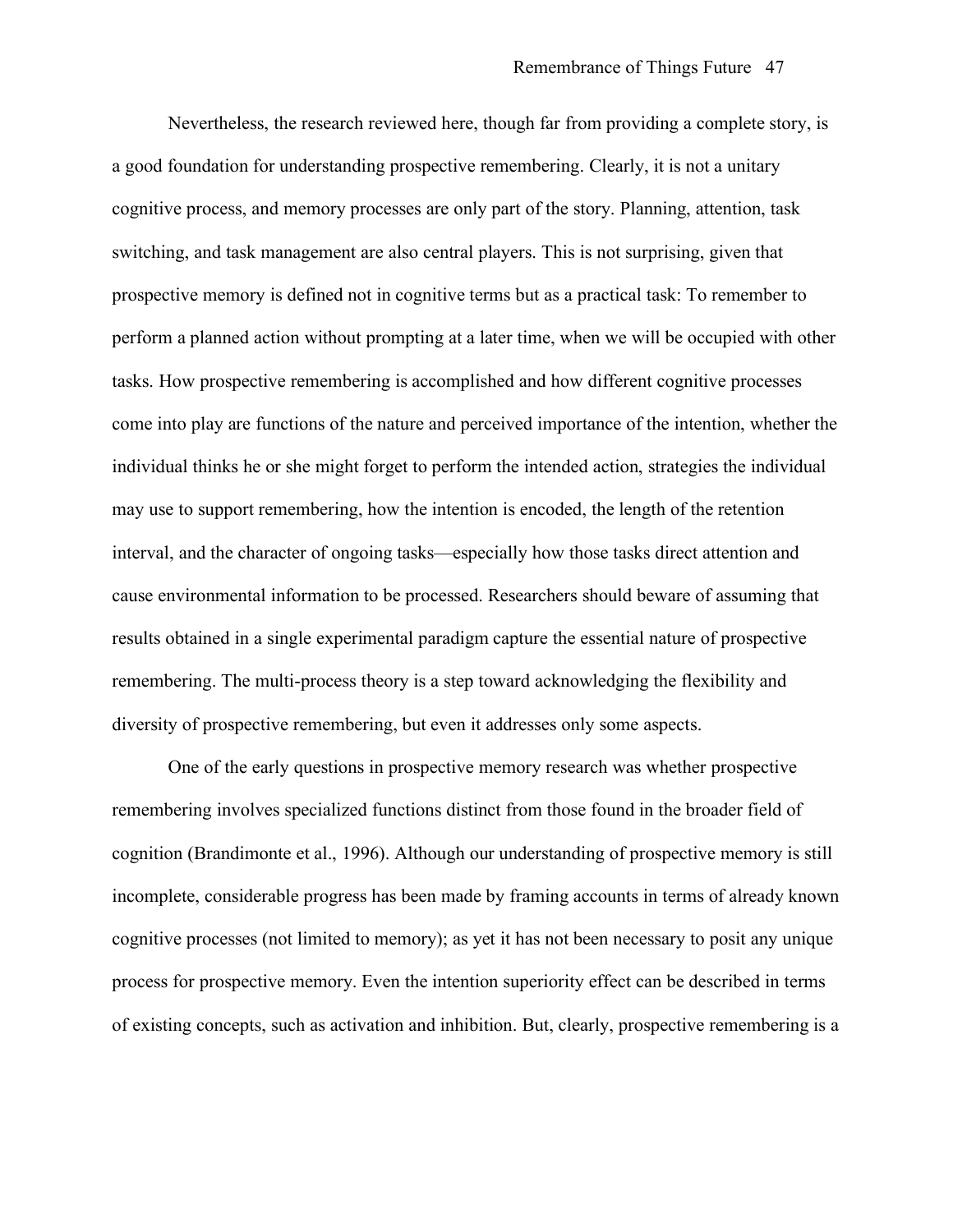heterogeneous phenomenon, and the challenge is to uncover how multiple cognitive processes come into play in specific situations.

People sometimes assume that forgetting to perform an important task—celebrating a spouse's birthday, removing an instrument before closing a surgical incision, or setting flaps for takeoff—reveals a lack of concern, vigilance, or skill on the part of the person who forgets. But our research with skilled airline pilots reveals that even the most skilled of operators are vulnerable to occasional lapses, even when the lapse threatens their own lives (Loukopoulos et al., 2009). Although research on prospective memory is far from complete, it is now clear that a cognitive account is far more appropriate and useful than moral explanations.

To summarize, the research to date suggests four central aspects of prospective remembering: (1) It can be accounted for in terms of general cognitive mechanisms rather than requiring a unique underlying process, (2) the way these cognitive mechanisms come into play varies substantially with the specific character of the prospective task, ongoing tasks, environmental conditions, and the individual, (3) cueing (external or generated by the individual's stream of thought) is central to retrieval of intentions, and (4) encoding is also crucial, though less studied than cueing.

#### Measures to Improve Prospective Remembering

Several authors have suggested ways individuals can reduce vulnerability to forgetting to perform deferred intentions (McDaniel & Einstein, 2007, pp. 194-205; Dismukes, 2008; Loukopoulos et al., 2009, chapter six; Wilson & Park, 2008; Herrmann, Raybeck, & Gruneberg, 2002, pp. 151-160). For the most part these suggestions are reasonable extrapolations from studies of how prospective memory works in the laboratory and are sensible, but only a few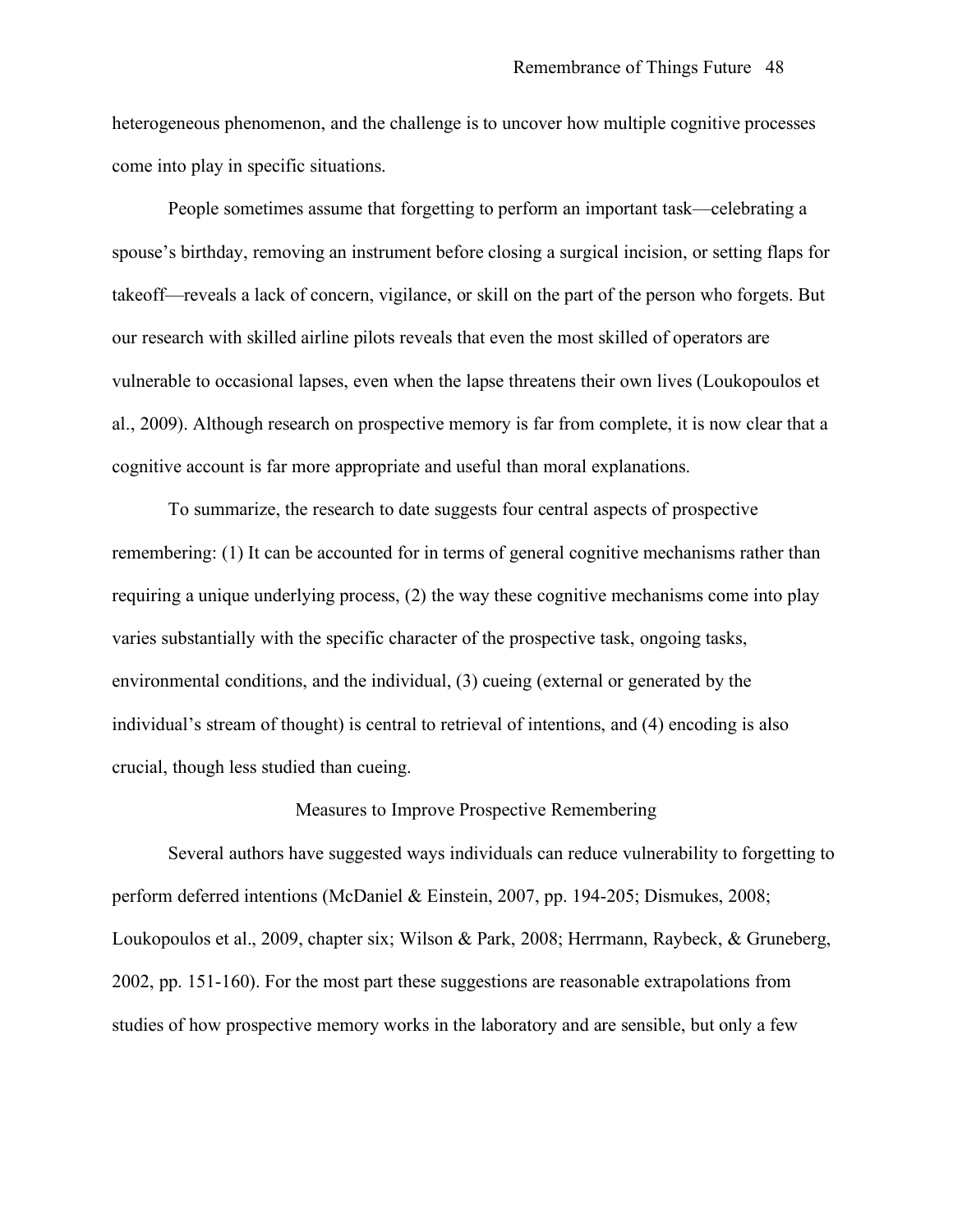studies have empirically examined the effectiveness of countermeasures and the conditions that determine effectiveness (Walker & Andrews, 2001).

The human factors community has an important role to play in developing practical countermeasures, testing their effectiveness, and educating user groups. The general approach might be to (1) analyze specific workplaces to determine situations in which problematic prospective memory failures occur and the factors contributing to those failures, (2) when possible, revise operating procedures and systems to reduce prospective memory and concurrent task demands and interruptions, (3) design alerting and warning systems to help individuals keep track of uncompleted tasks, and (4) educating individuals about vulnerability. The specific approaches described next can be employed both by human factors practitioners and individuals in their daily lives (Table 4).

#### (INSERT TABLE 4 ABOUT HERE)

#### *Recognizing Vulnerability*

I suggest that the first step toward improving prospective remembering is education. People often underestimate vulnerability to forgetting, perhaps because intentions typically involve simple, familiar actions. They may mistakenly assume that intended actions of profound importance (remembering the sleeping infant in the back of the car) will not be forgotten, and they may assume that skill and conscientiousness are adequate safeguards in such situations. But numerous reports reveal that even the most conscientious of skilled operators sometimes forget intended tasks of great importance. My colleagues and I have read many incident reports from pilots, which I generalize as: "I have been an airline captain for many years and have never before had an incident like this. My peers all regard me as an able pilot and a stickler for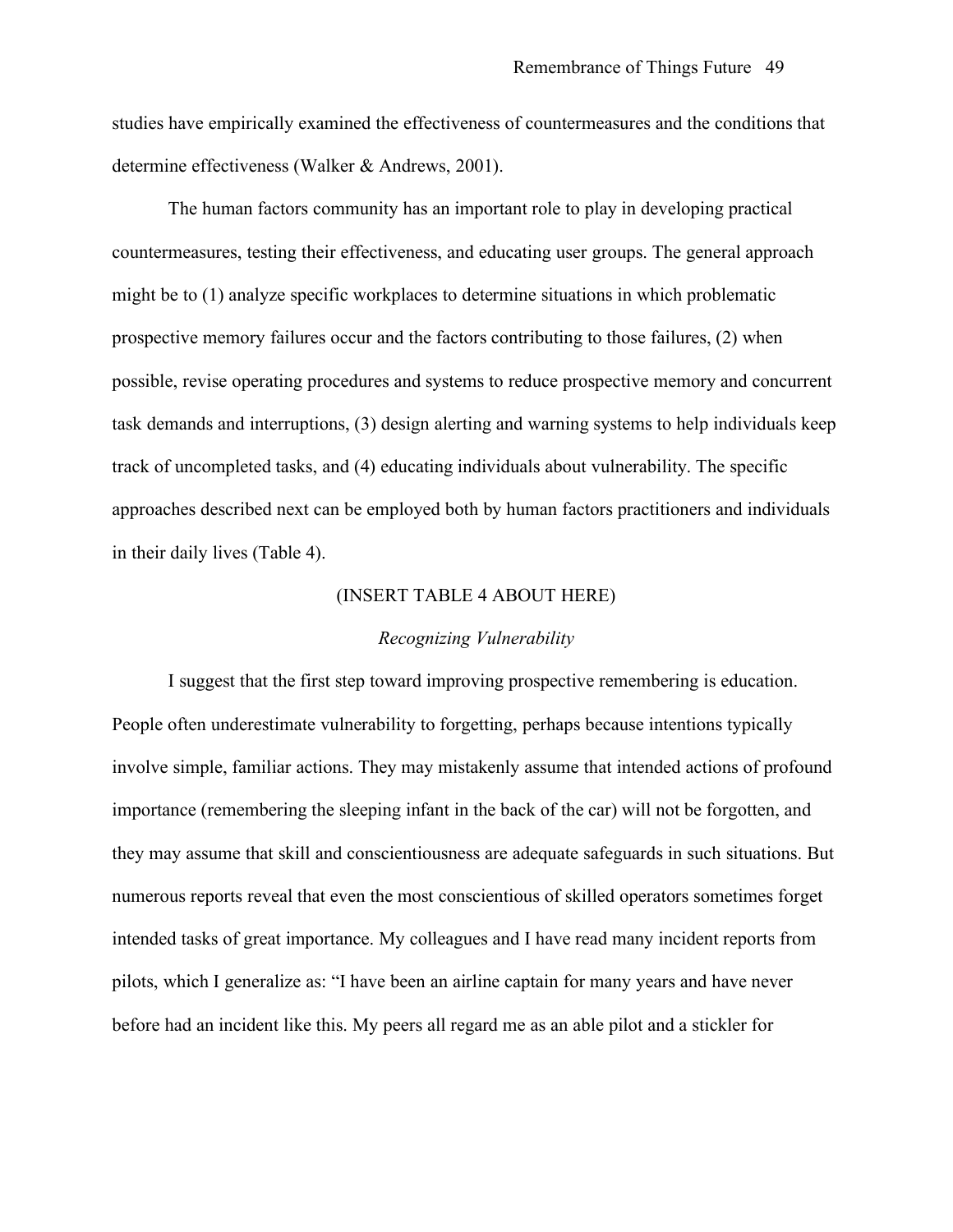following procedures exactly. I cannot understand why I forgot to call for flaps to be set, but I will be ever more vigilant against making this error again".

McDaniel and Einstein, (2007, pp. 194-205) start their suggestions for improving prospective remembering with a simple recommendation: If an intention is very important, if at all possible, do not delay performing it. Laboratory studies suggest that, as soon as attention turns to other tasks, individuals become vulnerable to forgetting to perform an intention, sometimes in only a few seconds (Einstein, McDaniel, Williford, Pagan, & Dismukes, 2003; McDaniel, Einstein, Stout, & Morgan, 2003). But of course in many situations executing an intention when it is formed is simply not possible.

Understanding that we are all vulnerable to forgetting intentions is only the first step of education. People need to know the circumstances in which they are most vulnerable to forgetting and to know what safeguards might be used in particular situations. Ongoing tasks that make heavy cognitive demands increase vulnerability, and anecdotal accounts suggest that deeply engaging tasks may do the same. We may fail to notice our freeway exit either when driving conditions are severely demanding or when they are so undemanding we drift into mental reverie. Habits can protect or undermine prospective remembering. Many automobiles can be locked on exiting either with a button on the driver's armrest or a key fob. Several times after turning off the ignition I have either put my ignition key down or dropped it without noticing while gathering up items to take into the house and then locked the car with the armrest button, discovering that the key was locked in the car only after I shut the door. Now I have developed the habit of always using the fob, never the armrest button, to lock the car.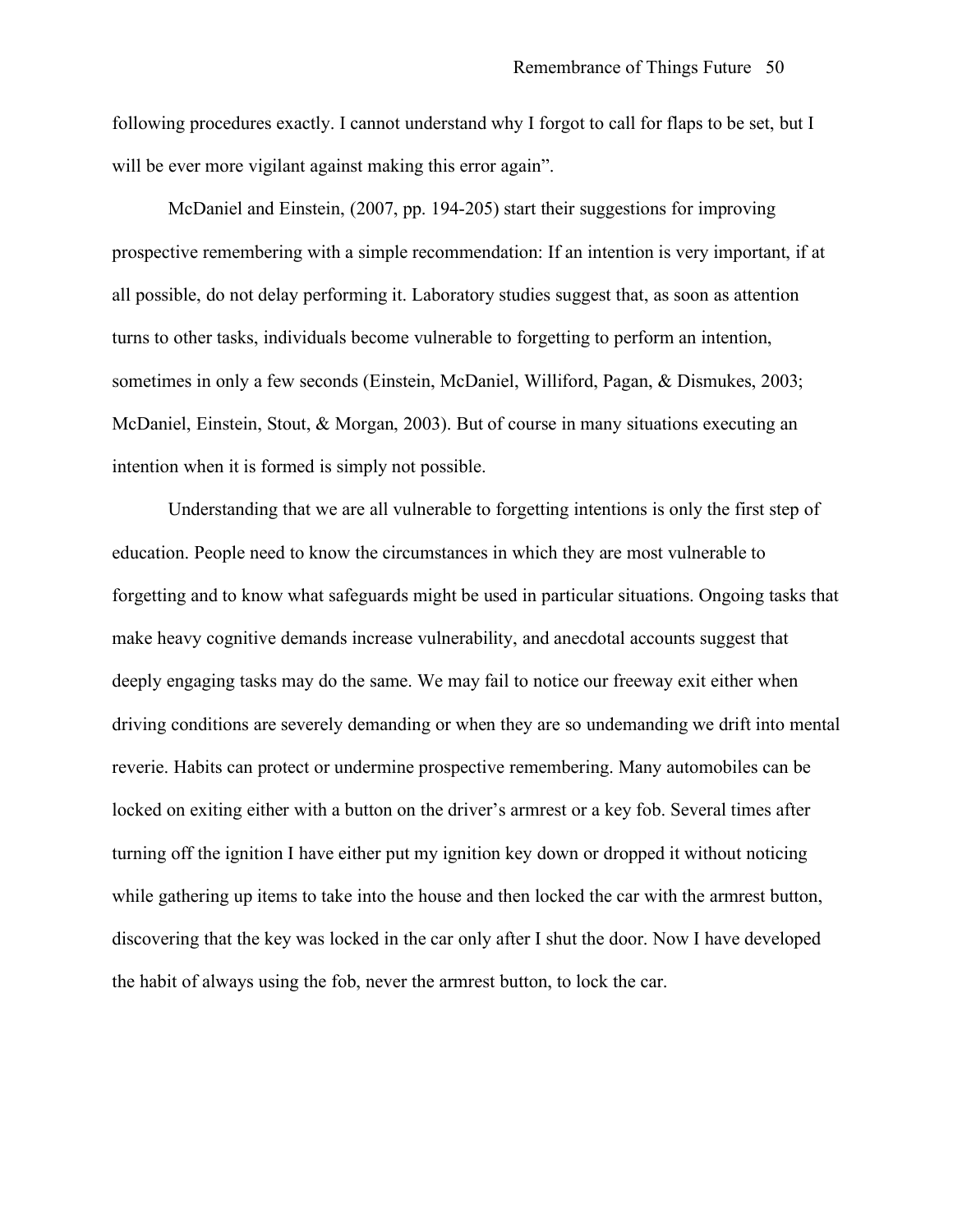# *Specific Techniques*

Laboratory research points to several techniques that have considerable potential for improving prospective remembering, but diary studies and observational studies reveal that these techniques sometimes work and sometimes fall short. The effectiveness of techniques hinges on the specific details of deferred intentions, the diverse ongoing tasks performed during the retention interval, and the environmental context. Human factors practitioners' skills in analyzing the characteristics and interplay of tasks and environment can make these techniques more reliable. In general, given that no one technique will guarantee successful performance, it is a good idea when possible to combine several techniques to address different contingencies.

Creating reminder cues can be one of the most powerful prospective memory tools. Cues that are distinctive, salient, and closely associated with the intention are generally the most effective, however no cue is effective if the task being performed when retrieval is needed does not direct attention to that cue and cause it to be processed. Thus we must think carefully about what we will likely be doing during the window of opportunity for performing the deferred intention. Best of all are cues that physically impede us from continuing an ongoing task during the window of opportunity. Pilots who must suspend execution of a checklist sometimes put the checklist between the throttle levers, which prevents them from advancing the throttles for takeoff without seeing the checklist.

Cues sometimes fail for unexpected reasons. A friend reported putting a book bag she needed to take to work the next morning against the door she normally takes to her car, but on the morning in question happened to exit from another door and forgot the book bag. Some years ago the computer support people in my organization asked us to leave our computers running on Tuesdays so they could back them up. Being well aware of my absent-mindedness I stuck a post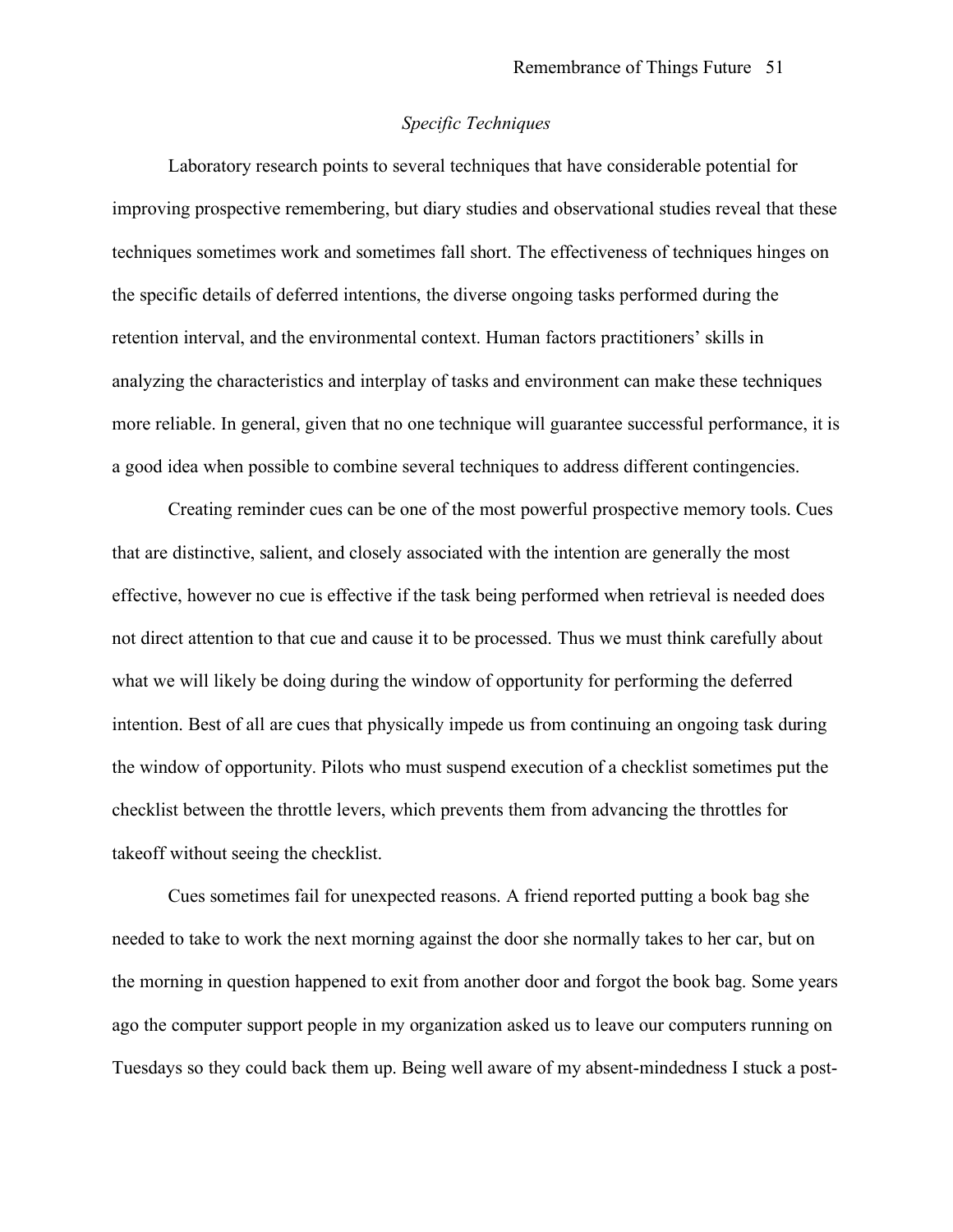it note reminder on the edge of my computer screen. But by the time Tuesday came around I had become so habituated to the post-it that I turned the computer off as usual.

Implementation planning can also be a powerful tool because it combines several strategies: elaboration of encoding, linking of deferred intentions to retrieval cues, and perhaps shifting allocation of attention by emphasizing the importance of the deferred intention. When you form an intention, give some thought to what you are likely to be doing when you expect to perform the intention. Spend some time imagining yourself performing the intention in conjunction with specific ongoing activities, identify environmental cues associated with those activities, and form a mental association between those cues and the intention. Be wary of changes in plans that may prevent the planned encounter with environmental cues, and perhaps identify multiple sets of cues associated with different contingencies.

In health care, providing explicit reminders, such as automated telephone messages, has been shown to improve appointment keeping (Macharia, Leon, Rowe, Stephenson, & Hayes, 1992; Morrow, Menard, Ridolfo, & Leirer, 2003). Tasks that are performed frequently, such as taking daily medications, have a special vulnerability in that individuals may confuse the current occasion with many previous occasions in which the task was performed, and this difficulty seems to be exacerbated in older adults. Simple devices, such as pill organizers, can improve prospective remembering, however careful analysis is required to identify the features that make them effective (Park, et al., 1991). Pill organizers guard against both errors of omission and errors of commission by providing an unambiguous indication of whether pills have been taken at each intended time. However, organizers will work only if they are placed where the user will encounter them when needed. (An alternate approach is to equip the organizer with an alarm.)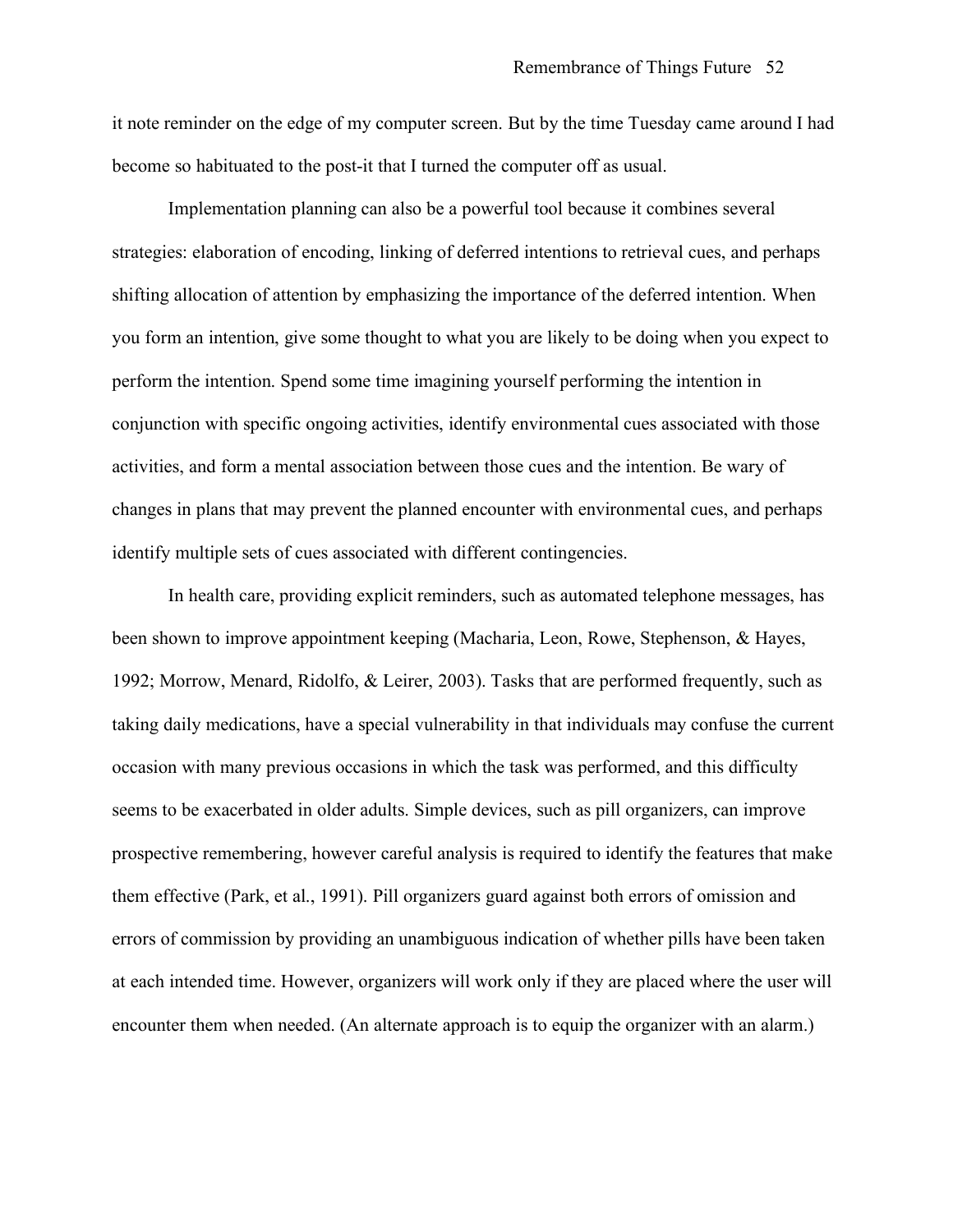Remembering to perform repeated tasks can also be bolstered by linking the task consistently to other tasks, such as brushing your teeth, already strongly established as habits.

Devices, such as automatic shutoff switches for teapots, and features, such as alerts for automobile headlights inadvertently left on, can greatly aid prospective remembering. Many lay people on their own initiative use various prospective memory aids (Walker & Andrews, 2001). Personal digital assistants (PDAs) are interesting tools, in that they combine features of several traditional memory aids. PDAs have been shown to improve prospective remembering in everyday situations, but they have drawbacks: They sometimes fail; they can be cumbersome to use, especially for the elderly, and many commercial products require substantial effort to learn to use (Herrmann & Petro, 1990; Herrmann, Yoder, Wells, & Raybeck, 1996). Low-tech aids, such as post-it notes and appointment calendars, still have value!

Simple mnemonic techniques can sometimes be helpful. Many of us have had the experience of going to a store for several items and forgetting to buy one of them. Usually this is not a retrospective memory failure, because generally we can recall the items if prompted. Simply counting the number of items to buy when planning the visit can aid prospective memory in this situation by allowing us to count the number of items bought and searching memory if the count is short. This, of course, creates a new prospective memory task—remembering to count items purchased—but this can be established as a habit.

Interruptions challenge us to remember to resume the interrupted task. The limited research on this issue suggests we should pause before addressing an interruption to form an implementation plan for returning to the interrupted task when it becomes possible. Performance of habitual tasks is normally quite reliable and does not require special attention, but becomes far less reliable when task elements must be performed out of order and when the external cues that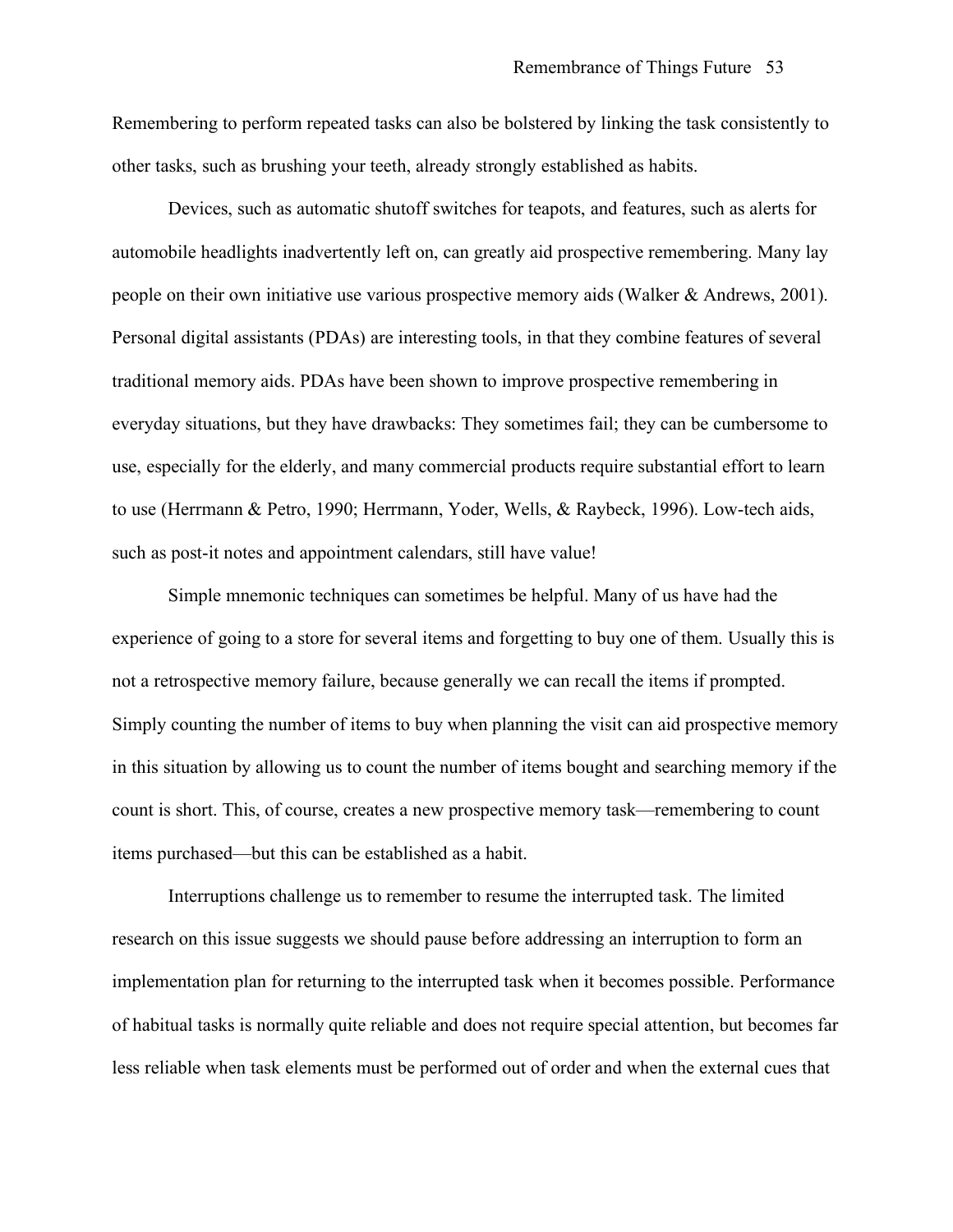normally trigger initiation of the task are for some reason absent. The best advice in these situations is to treat them as episodic prospective memory situations and to employ the strategies just discussed.

Time-based prospective remembering poses special challenges, in part because cueing is limited. One technique is, whenever possible, to convert the time-based intention into an eventbased intention by identifying cues or linking the intention to activities you will likely be performing at the intended time. For longer retention intervals it may be useful to take advantage of spontaneous retrievals during the interval to rehearse and elaborate links between the intention and potential cues.

Little if any research provides support for prospective remembering when individuals must switch attention repeatedly among two or more tasks. However one possibility comes from studies showing that people find it easier to switch attention if the switch is made after completing a subtask rather than in the middle of a subtask—presumably this reduces the difficulty of reinstating the status of resumed tasks. Thus, when encountering situations in which multiple tasks must be managed concurrently, it may be useful to consider how long you can dwell on each task and plan to perform an appropriate number of steps in that task before switching to another task.

### *Alerting Systems and Checklists*

In some work environments organizational safeguards have evolved to guard against forgetting to perform crucial actions. In aviation, checklists and alerting systems are used extensively. Itemized checklists are integrated into the flow of operating procedures, and undoubtedly save many lives. However, although they are a valuable safeguard against prospective memory errors, checklists are themselves vulnerable to these errors—for example,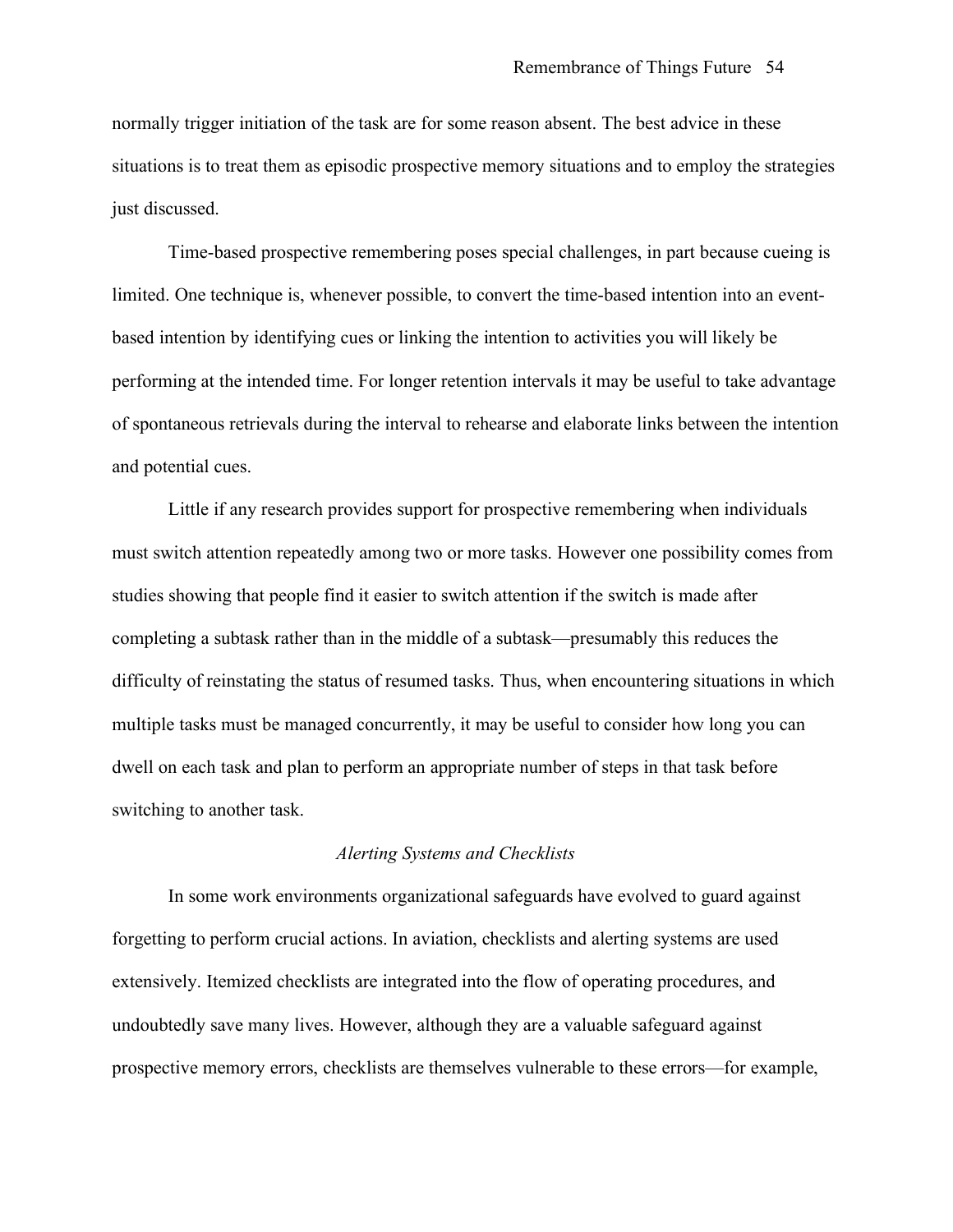pilots have forgotten to resume interrupted checklists (Loukopoulos et al, 2009). The effectiveness of checklists depends on both on how they are designed and how they are used is used in the operating environment (Degani & Wiener, 1993; Loukopoulos et al., 2009; Burian, 2006). Checklists should be initiated at relatively low workload periods, and, whenever possible, critical tasks should be anchored to specific and salient events. For example, in aviation it is better to set flaps to takeoff position directly after engine start rather than while the aircraft is taxiing to the runway.

Warning systems alert pilots to forgotten tasks; for example, the ground proximity warning system of modern airliners verbally annunciates "gear" if pilots have failed to lower the landing gear before landing. Perhaps the next generation of aircraft will have intelligent systems that monitor aircraft state and model crew intentions to provide reminders and warnings closely tuned to diverse situations. However designing any system to support prospective remembering should involve a collaboration of designers, domain experts (in this case, pilots) and human factors experts to insure that the system addresses prospective memory vulnerabilities specific to the situation and that the system does not introduce latent error modes.

Medical error causes tens of thousands of deaths every year in the U.S. alone (Bogner, 1994; IOM, 2000). Although few studies have addressed prospective memory errors in medicine, these errors probably play a significant role (Gawande, Studdert, Orav, Brennan, & Zinner, 2003; Dembitzer  $\&$  Lai, 2003). In recent years, leaders in the medical community have been working to adapt safety procedures from aviation, such as checklists, to medical practice. Two barriers have been encountered. One is that medical practice is less standardized than aviation operations. The other barrier is cultural: Some practitioners regard using memory aids as an admission of lack of professional skill (Hales & Pronovost, 2006). Nevertheless, when implemented in a way to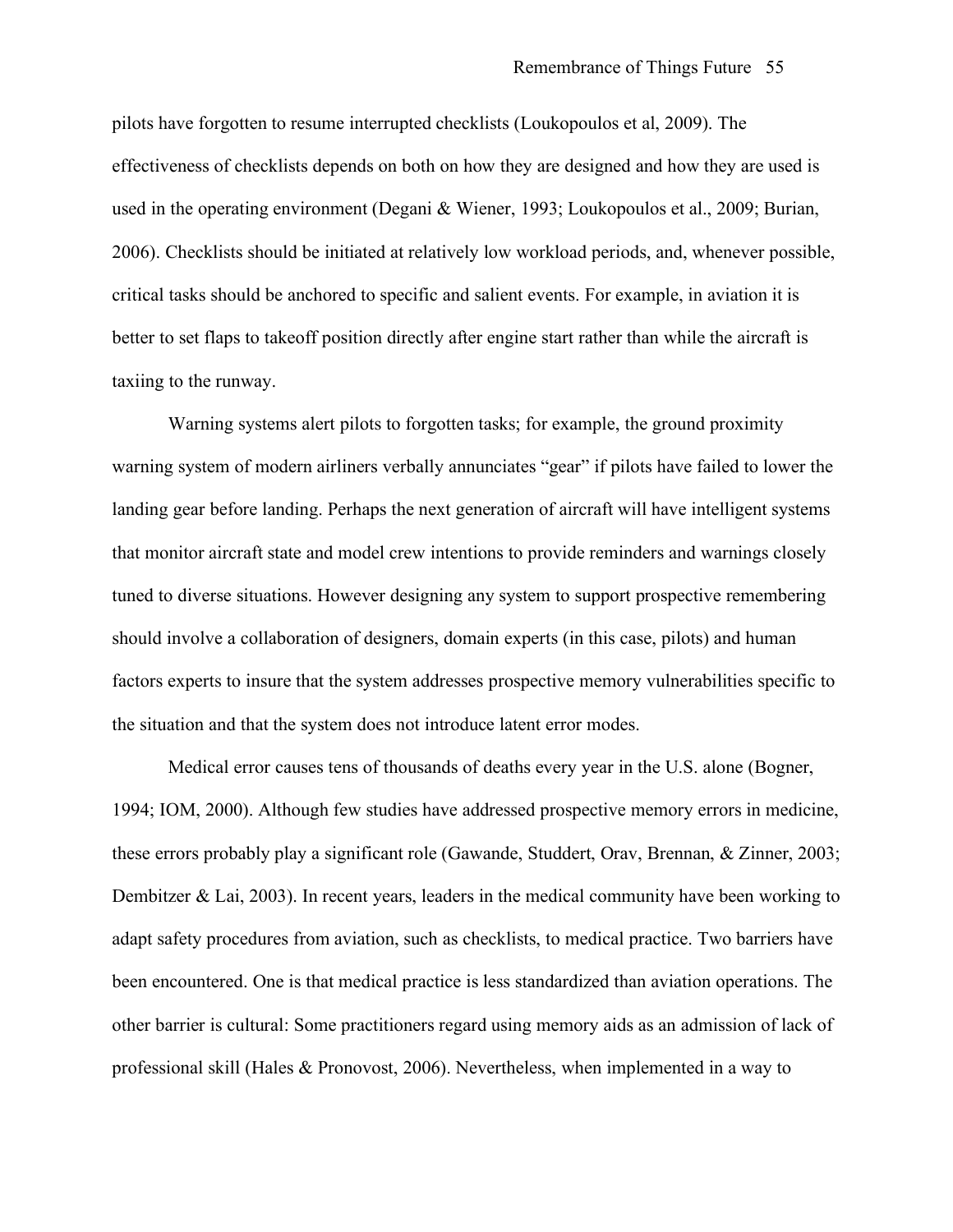obtain "buy-in" from medical practitioners, checklists can improve patient safety substantially. Haynes et al. (2009) reported introduction of checklists for surgical procedures reduced postsurgical complications from 11% to 7% and reduced death rate from 1.5% to 0.8%. Unfortunately, this study did not report which errors were reduced by the use of checklists, but prospective memory errors were very probably among them. Similarly, bar coding and automated drug distribution systems have been shown to reduce errors in dispensing medication (Morrow, North, & Wickens, 2009).

Developing effective and practical prospective memory aids in medicine or any other domain requires careful analysis of the prospective memory and ongoing task demands of each specific operational situation, and a good place to start this analysis is with ethnographic studies (Roth & Patterson, 2004; also see the next section of this chapter). Human factors practitioners are well suited to this approach of analyzing task demands in the context of the physical and cultural environment of workplaces.

### A Research Agenda

Basic research in prospective memory is now a thriving activity on strong theoretical footing, and scientists in this area have clear ideas of research issues (McDaniel & Einstein, 2007; Kliegel et al., 2008). Much could be gained by extending research on event-based prospective remembering to examine other forms, especially the several forms of time-based prospective remembering, habitual prospective memory tasks, and interruptions. Underlying these other forms are both basic and applied research issues. For example, we have very little understanding of how people switch attention among unrelated tasks in the absence of explicit cueing when the interval between task switches is too long to support active maintenance in working memory.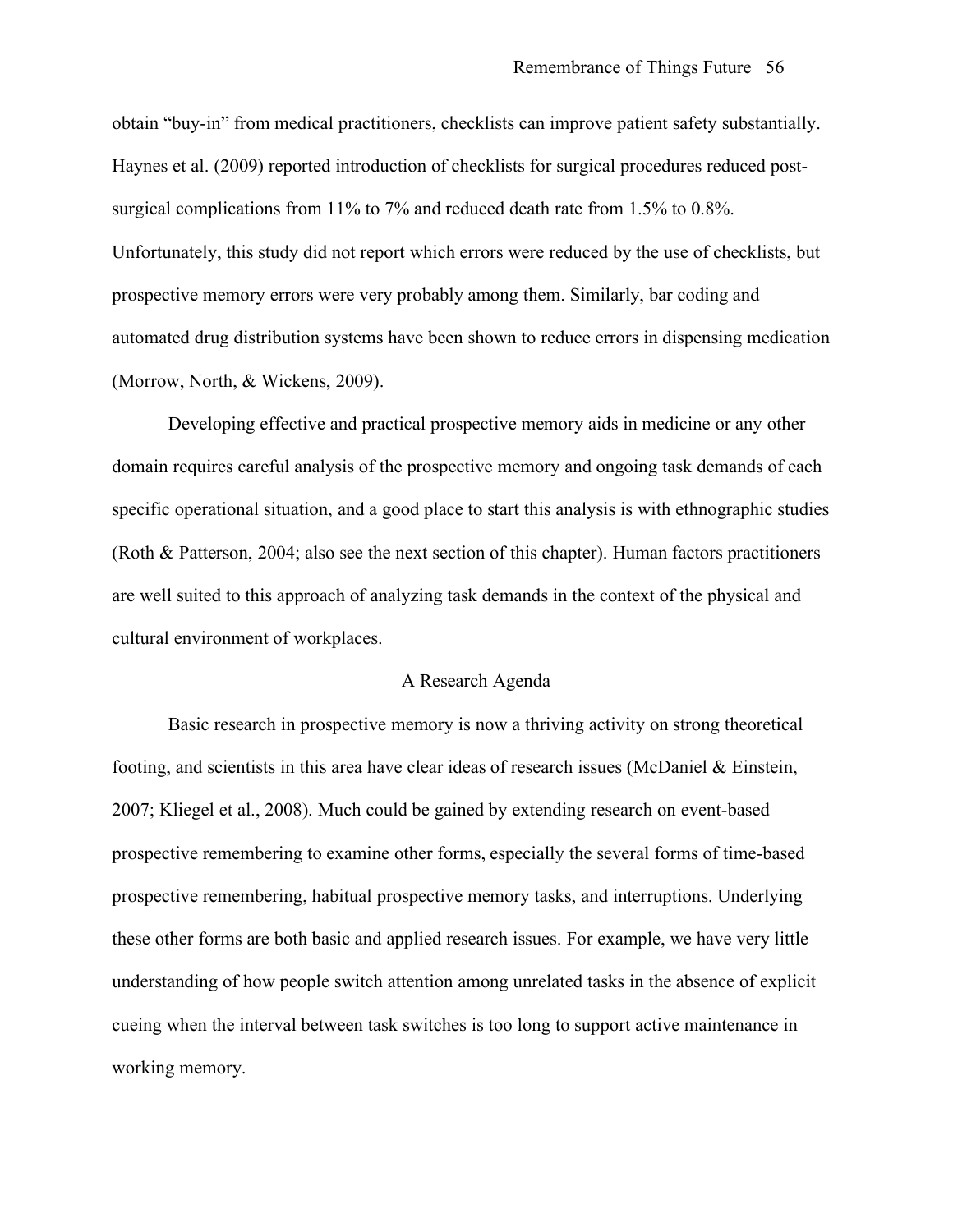We also need theoretical models of how goals for a suspended task are maintained while elements of an unrelated task are being performed. The cognitive architecture ACT-R originally postulated that goals have a privileged status not requiring source activation to be maintained and included the notion of a *goal stack* in which sub-goals are popped off as completed, triggering the next sub-goal (Anderson & Lebierre, 1998). More recently, however, Anderson and Douglass (2001) concluded that goals exist in the same form as other memories. We need computational models of prospective remembering couched from this more recent perspective and addressing the interplay of the goals and sub-goals of prospective and ongoing tasks. Several computational models have been proposed for task switching (e.g., Altmann & Gray, 2008) and multitasking (e.g., Salvucci & Taatgen, 2008; Meyer & Kieras, 1997); perhaps these models could be adapted to account for switching from an ongoing task to a prospective task in conditions in which the switching interval is considerably longer than in most task switching studies. At a more applied level, perhaps the framework of situated cognition (Kirlik, 2006) could be used to model how operators monitor the status of concurrent tasks requiring prospective remembering.

In all forms of prospective memory we need to go beyond memory functions and examine the roles of planning, such as in forming implementation intentions, and attention, especially in managing concurrent tasks.

Another suggestion is to resist the temptation to generalize too broadly from one experimental paradigm. Research to date clearly shows that results vary substantially with characteristics such as the nature and number of target cues, length of the retention period, character and number of ongoing tasks, the relative importance of the prospective and ongoing tasks, and differences among individuals. Almost certainly this reflects differences in cognitive processing as a function of strategies individuals use in specific situations (consciously or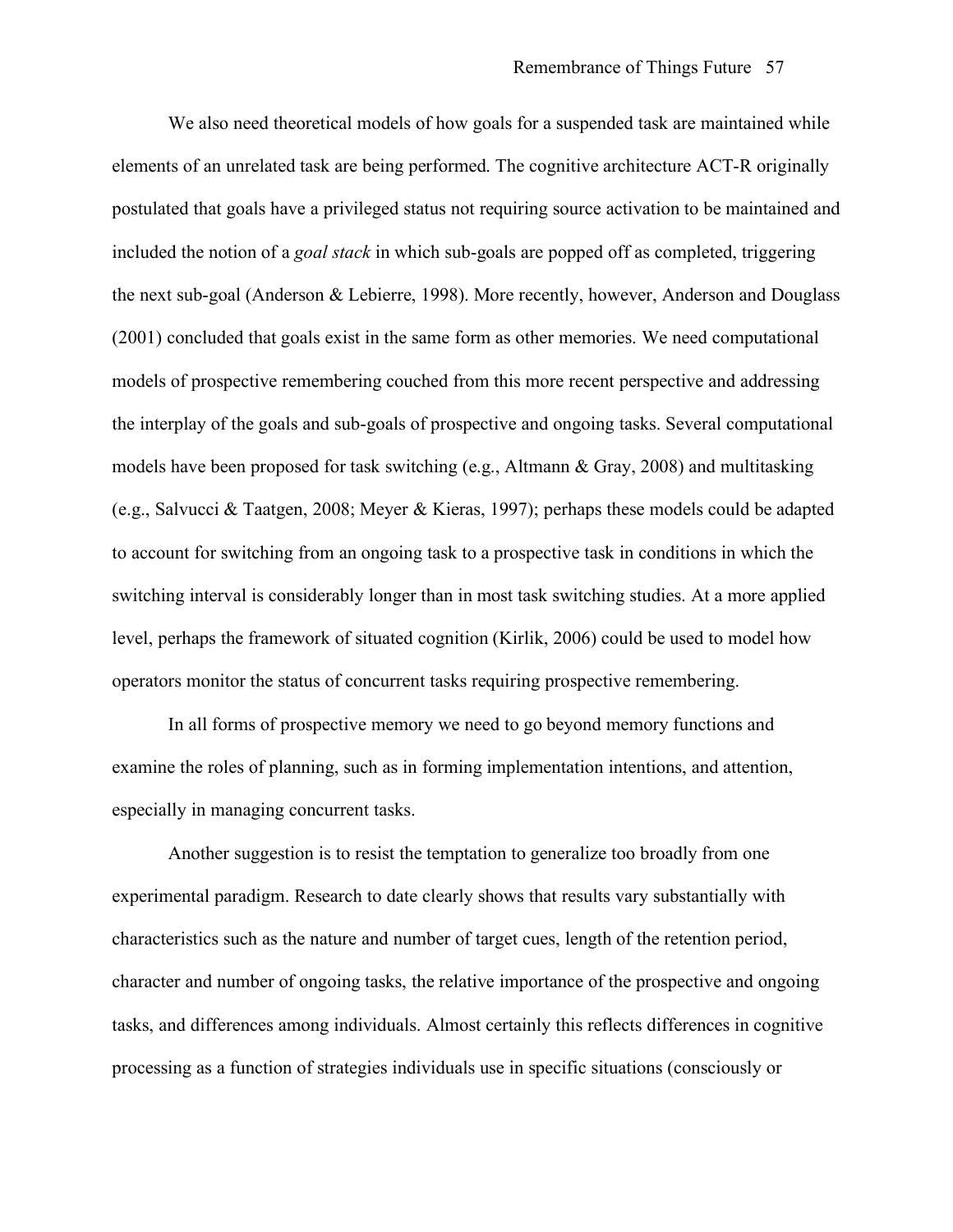unconsciously). This is hardly surprising, given that humans are exquisitely adaptive and tend to use strategies that minimize effort while satisficing among multiple goals

Although many studies address the issue of whether prospective remembering requires limited cognitive resources (attention and working memory), little research has explored what strategies individuals use to bolster remembering and what cognitive processes underlie those strategies (but see Guynn, 2008, for an account of how monitoring may be accomplished). Einstein and McDaniel (2008) speculated that individuals may be able to regulate their threshold for noticing cues relevant to deferred intentions. If this is true, it might allow individuals to focus intently on an ongoing task to the exclusion of thoughts of other tasks or, alternatively, to broaden awareness and increase sensitivity to concerns beyond the ongoing task. We need research paradigms to explore this sort of possibility and the various strategies that might be used to support prospective remembering in diverse situations.

To address both theoretical and applied issues we need to thoroughly understand the full range of everyday and workplace situations that create prospective memory demands. Ethnographic observations, diary studies, questionnaires, and realistic simulations of workplace scenarios are valuable tools for this, as well as paradigms such as that of Sellen et al. (1997) that provide objective data in actual workplace settings. These tools of course lack the power of wellcontrolled laboratory paradigms, but they are necessary to identify the phenomena that must be addressed in laboratory studies. Research on human performance is most powerful when reductionistic approaches are combined with observations of integrated performance in the actual environment (or realistic simulations of that environment). For example, observations that pilots sometimes forget to resume interrupted tasks in the cockpit led to experimental study of prospective memory tasks created by interruptions (Dodhia & Dismukes, 2009).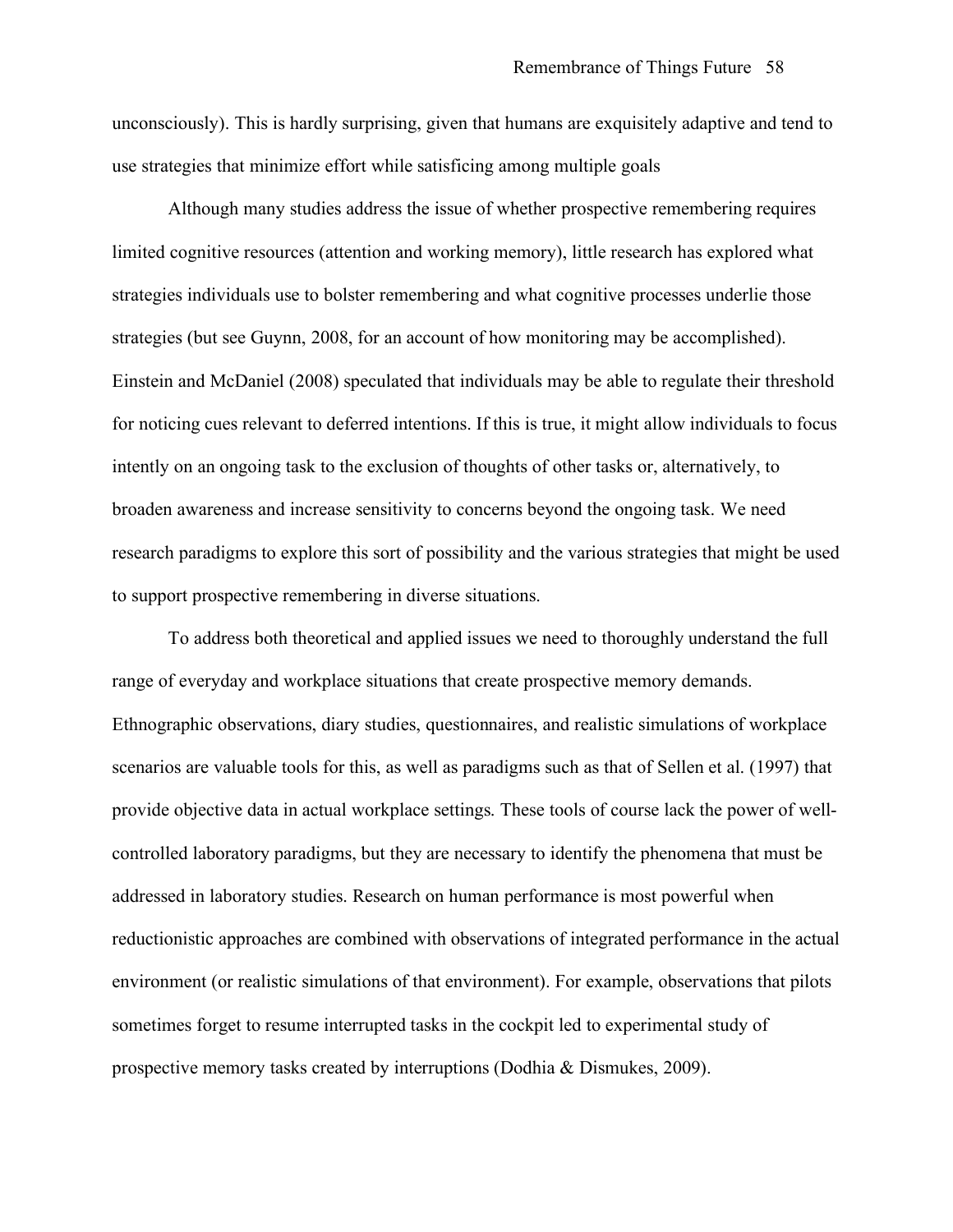Because workplace tasks and situations vary substantially in cognitive and organizational features, systematic observation of specific workplace settings would provide valuable data on the types of prospective memory tasks in those specific settings and how individuals respond. This would allow evaluation of the extent to which laboratory phenomena operate in these settings, and it might also uncover new factors. This "needs analysis" would provide a foundation for developing practical countermeasures—measures that work in laboratory settings might not be practical in workplace and daily living settings, and measures that work in one setting may not work in other settings. Loukoupoulos et al. (2009) analyzed the work of airline pilots in this way; similarly, Park and colleagues (1991) analyzed the effectiveness of medication organizers. The domain of medical practice cries out for analysis of prospective memory demands and potential countermeasures to reduce medical error, and many other workplace settings deserve study.

Also, existing laboratory studies have failed to capture the full range of conditions that individuals use to define the window of opportunity for executing an intention. Consider a typical laboratory study in which the target cue is the word *cat*, occurring occasionally in a series of words in an ongoing task, such as pleasantness rating. This simple target cue, when presented, provides a clearly defined opportunity to execute the intention. Contrast this with an everyday situation in which you intend to call a colleague shortly after arriving at your office the next morning. The "event", arriving at your office, is characterized by multiple elements rather than any single cue—recognizing, unlocking, and opening the door to your office; putting down your briefcase; sitting at your chair, etc—which unfurl over time and which you may not be thinking of as "arriving at the office", since this activity can be performed largely automatically. In visual attention studies, targets defined by conjunction of two variables (e.g., red X's) require much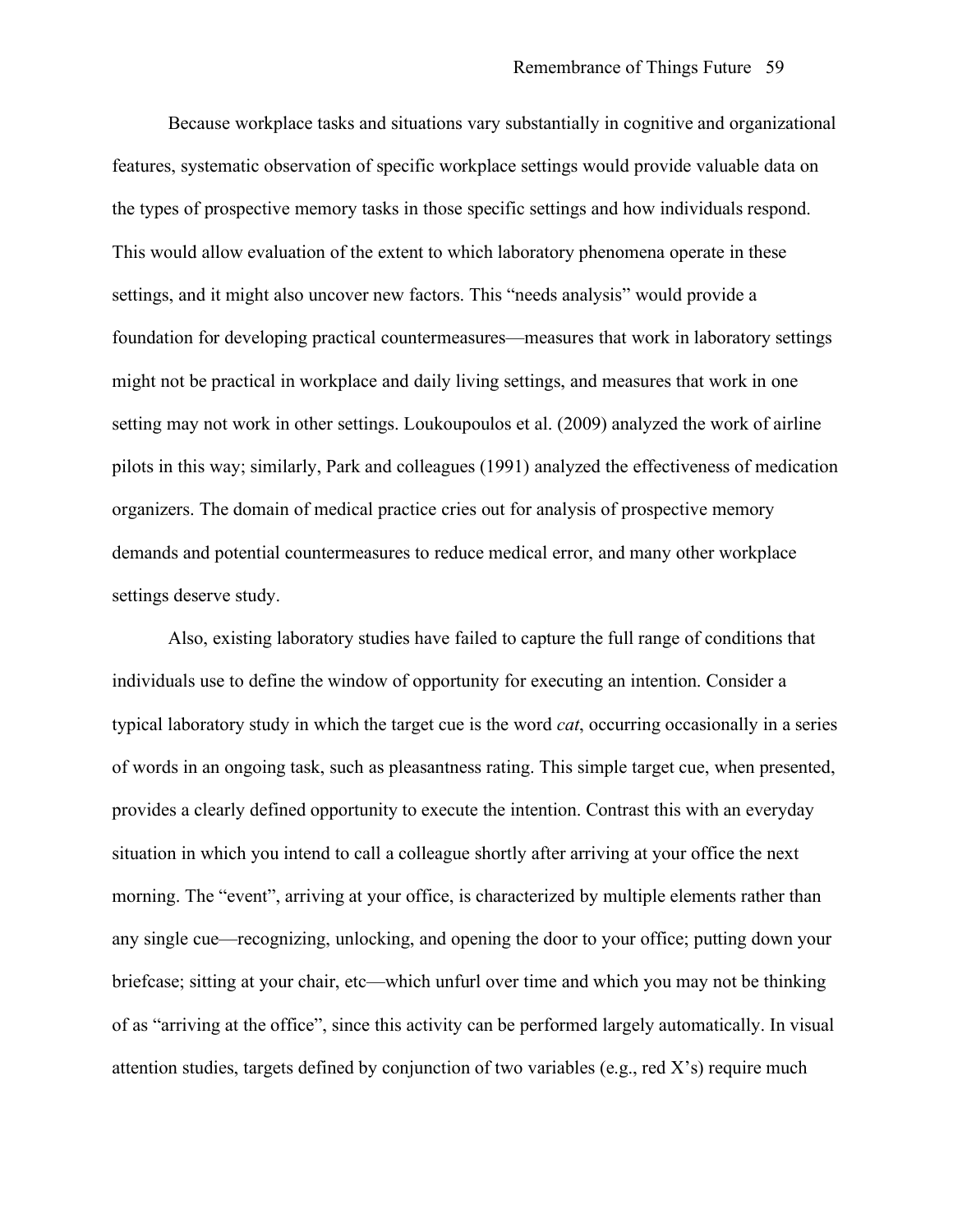more effort to detect in a field of distractors than targets varying on a single dimension (e.g., all red letters in a field of differently-colored letters) (Triesman & Gelade, 1980). By analogy, prospective remembering might be improved by selecting simple discrete cues to define when to perform an intention rather than situations such as "arriving at the office", defined by conjunction of several factors. This possibility, however, has not been directly studied.

By their nature, laboratory paradigms establish participants' intentions through instructions designed to minimize performance variations other than through explicit manipulations. We do not know to what extent self-generated intentions, formed in the context of an individual's other goals, habits, and preferences, differ from intentions given by an experimenter. Conceivably we might find a self-generation effect comparable to that observed in retrospective memory, in which individuals better remember information if they generate it themselves rather than receiving it passively (Slamecke & Graf, 1978). We do know that the laboratory environment both strips away some aspects of the natural world and sometimes creates conditions not found outside the lab. A participant in a prospective memory experiment has only the tasks given by the experimenter: perform the ongoing task and execute the prospective response when a target cue is encountered. (Typically the prospective memory task is presented as a secondary or incidental task; this way of couching instructions affects performance, as Kvavilashvili's 1998 data reveal.) The experiment instructions may create and the laboratory environment may help maintain an association between the ongoing task and the delayed intention not often occurring in situations outside the laboratory. Thus we need paradigms to bridge between real-world situations and existing laboratory studies.

In addition to possible differences between self-generated intentions and typical laboratory instructions, we need to consider that individuals integrate their own intentions into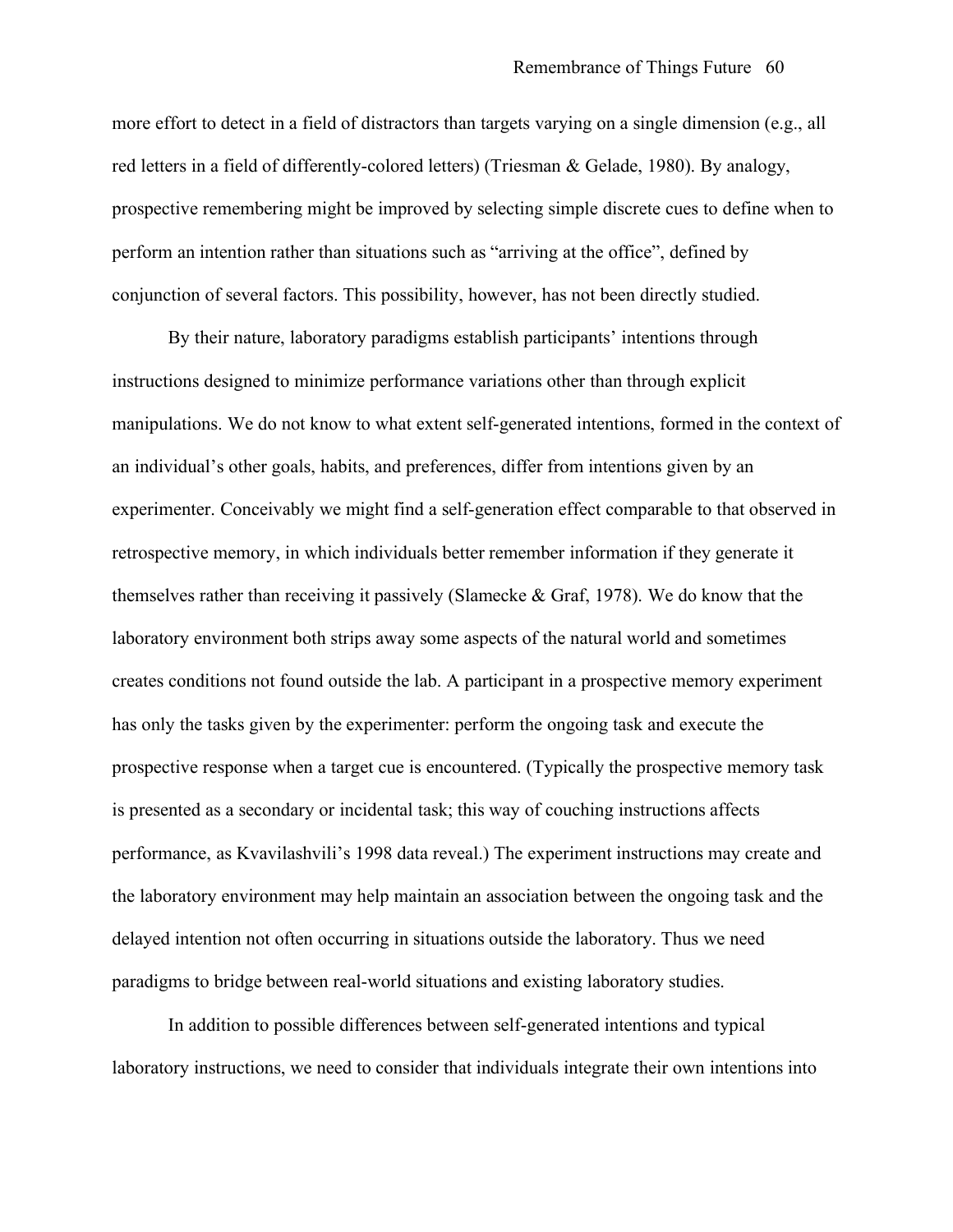their larger set of goals and manage these dynamically, shifting priorities in response to new demands and opportunities. For example, in a study aimed at ecological validity, Marsh, Hicks, and Landau (1998) had participants record planned activities at the beginning of a week's period and track execution of those activities. Among the findings were that participants reprioritized intentions during the week and were likely to fulfill intentions for prearranged appointments and intentions involving commitments to other people, but were less successful in fulfilling intentions to arrange appointments, to take or to return things, and similar activities. The study, which also used laboratory tests of retrospective memory and attention, revealed that the participants had accurate meta-cognitive understanding of their abilities and adapted appropriate compensatory strategies. This study demonstrates the value of paradigms that bridge between well-controlled laboratory studies and ecologically valid studies of how people carry out intentions in their daily lives.

Laboratory studies rarely require participants to retain deferred intentions more than an hour, yet in our daily lives we must sometimes remember intentions formed weeks or even months earlier. The mechanisms of retention and retrieval may differ substantially as a function of retention interval. For example, in laboratory studies, intentions may be maintained in working memory to some degree by association with the ongoing task and with the experimental context (this association would provide activation), but this is unlikely for long intervals filled with diverse ongoing tasks. In contrast to most experimental studies, in everyday situations individuals do not always know what task they will be performing when the opportunity to perform a deferred intention arises.

Also, laboratory studies usually present target cues at least several times, but few studies have examined how one retrieval (or failure to retrieve) might affect the probability of a later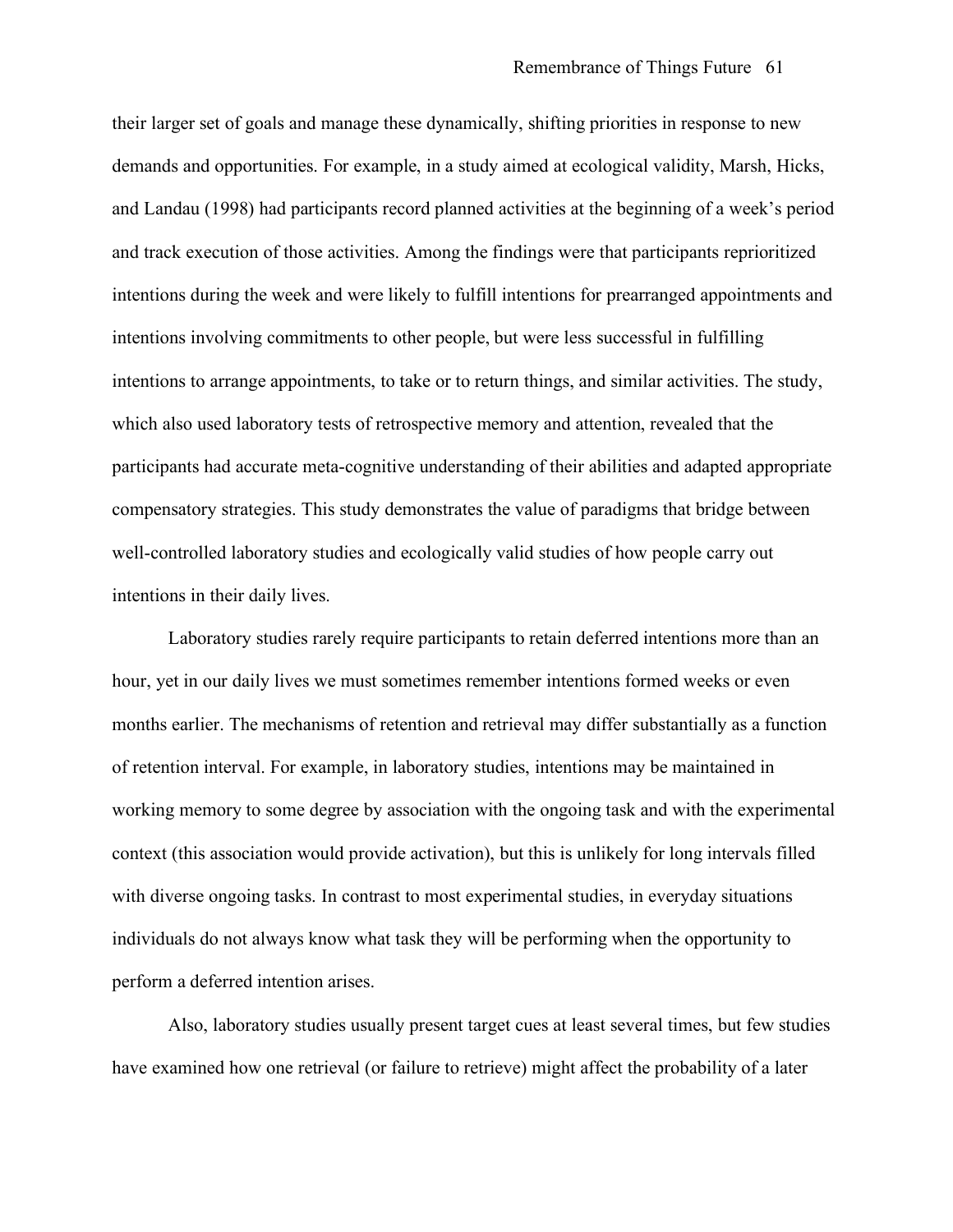retrieval of an intention (but see Ellis & Milne, 1996, and McNerney & West, 2007, for exceptions). Everyday intentions usually involve fairly broad windows of opportunity for execution rather than the few seconds a participant in an experiment has to respond to a target cue. For example, if you intend to give a message to a friend the next time you see him, you have the full length of the encounter to remember your intention. The implications of these differences between laboratory and everyday situations have seldom been explored.

The suggestions in the previous section for enhancing prospective remembering are sensible and derive from experimental research, but little applied research has been conducted to examine how well these suggestions work in diverse real-world situations or to determine what factors influence effectiveness. Research analogous to that of Park et al. (1991) on effectiveness of pill organizers is especially needed for all workplace and everyday settings in which prospective memory failures can have dire consequences. Electronic devices, such as PDAs, can be useful memory aids, but so far their design requires better human factors analysis and engineering (Herrmann et al., 1996). As an example of this type of human factors analysis, Vortac, Edwards, and Manning (1995) studied air traffic controllers' use of flight data strips to remind themselves of pending actions and explored how switching to visual displays that could not be manipulated might affect prospective remembering. Organizations that do adopt measures to protect prospective remembering of critical tasks would do well to collect before and after data for interventions. (Organizations often fail to actually test the expected effect of interventions.)

Prospective memory is by its nature an important issue in human factors, and the human factors community is well constituted to contribute to understanding of prospective remembering and to develop practical ways of enhancing this crucial aspect of human performance.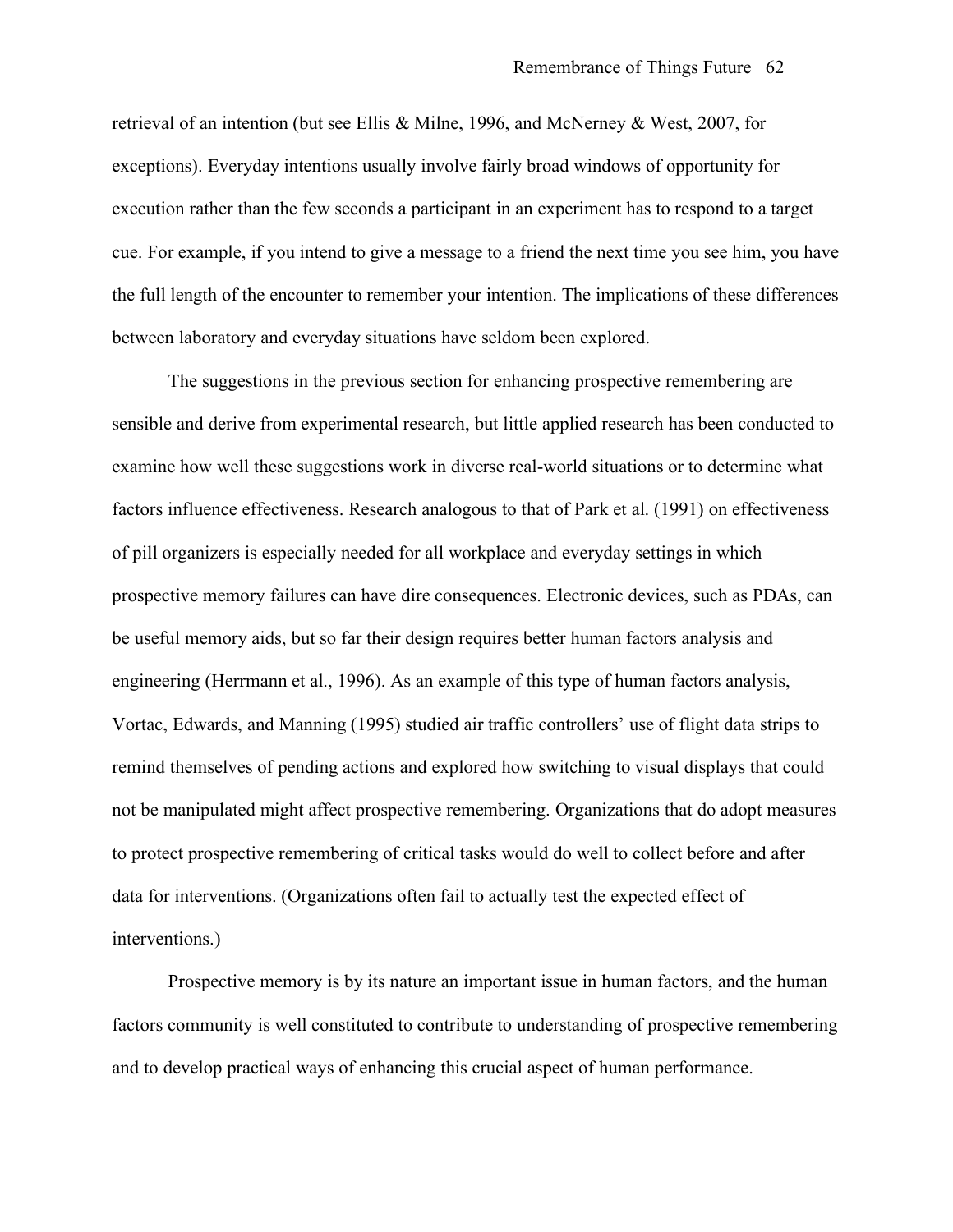Prospective remembering is the product of many cognitive and social functions, the individual's experience and goals, interplay with multiple ongoing tasks, and the environmental context; thus our understanding of it would benefit greatly from the trans-disciplinary approach of human factors.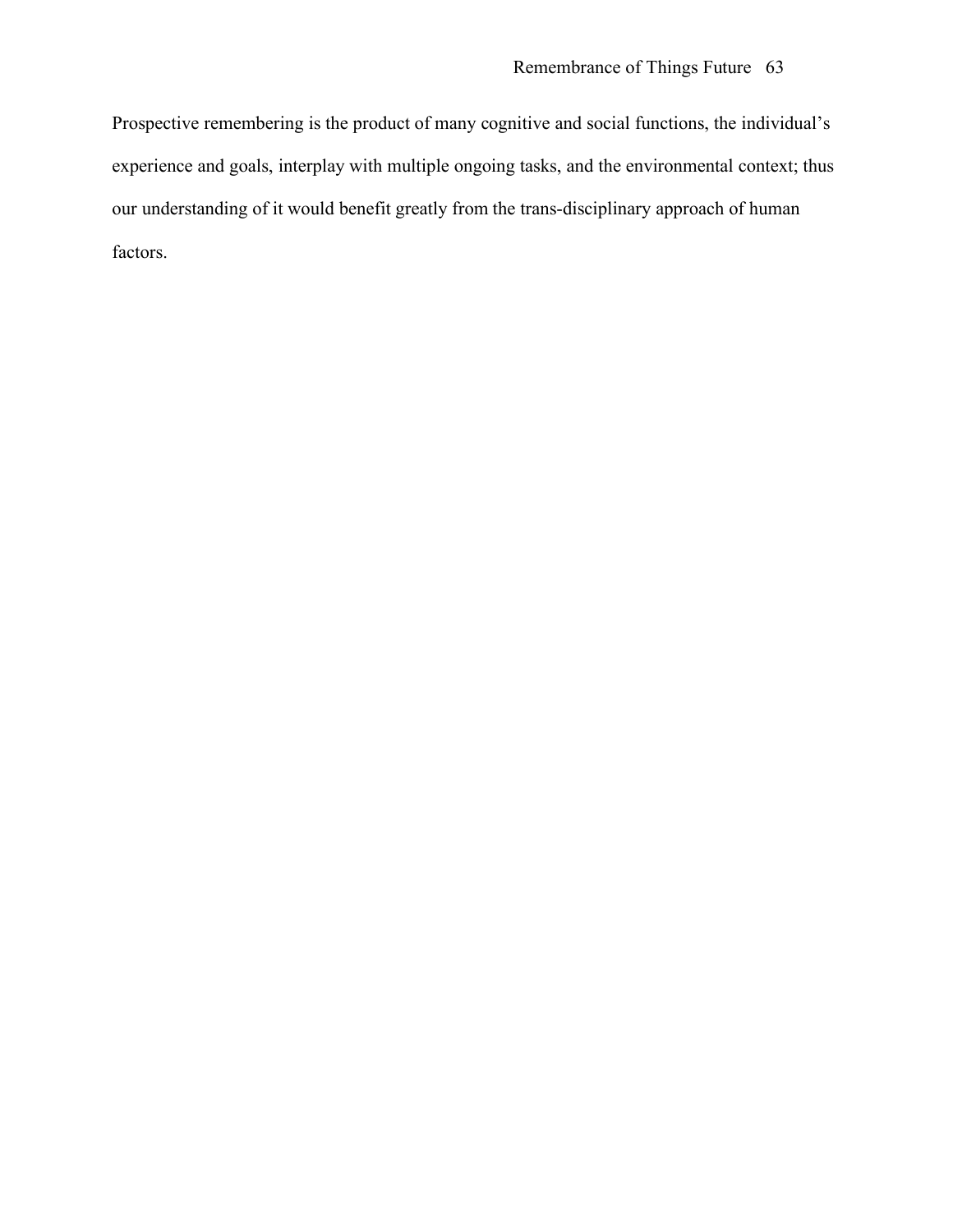#### References

- Altmann E. M. & Gray, W. D. (2008). An integrated model of cognitive control in task switching. *Psychological Review, 115*(3), 602-639.
- Altmann, E. M., & Trafton, J. G. (2002). Memory for goals: An activation-based model. *Cognitive Science, 26*, 39-83.
- Anderson, J. R. (1996). ACT: A simple theory of complex cognition. *American Psychologist, 51*, 355-365.
- Anderson, J. R. & Lebierre, C. (1998). *The atomic components of thought*. Mahwah, NJ: Lawrence Erlbaum Associates.
- Anderson, J. R. & Douglass, S. (2001). Tower of Hanoi: Evidence for the cost of goal retrieval. *Journal of Experimental Psychology: Learning, Memory, and Cognition, 27*, 1331-1346.
- Betsch, T., Haberstroh, S., Molter, B. & Glockner, A. (2004). Oops, I did it again —Relapse errors in routinized decision making. *Organizational Behavior and Human Decision Processes, 93*(1), 62-74.
- Bogner, M. S. (1994). *Human error in medicine*. Mahwah, NJ: Erlbaum
- Brandimonte, M. A. & Passolunghi, M. C. (1994). The effect of cue-familiarity, cuedistinctiveness, and retention interval on prospective remembering. *The Quarterly Journal of Experimental Psychology Section A: Human Experimental Psychology, 47*(3), 565-587.
- Brandimonte, M., Einstein, G. O., & McDaniel, M. A. (1996). *Prospective memory: Theory and Applications*. Mahwah, NJ: Erlbaum.
- Burian, B. K. (2006). Aeronautical emergency and abnormal checklists: Expectations and realities. In *Proceedings of the Human Factors and Ergonomics Society 50th Annual Meeting*, pp. 101-105, San Francisco: CA.
- Ceci, S. J. & Bronfenbrenner, U. (1985). "Don't forget to take the cupcakes out of the oven": Prospective memory, strategic time-monitoring, and context. *Child Development, 56*, 152- 164.
- Charness, N. (2008). Aging and human performance. *Human Factors, 50*(3), 548-555.
- Chasteen, A. L., Park, D. C., & Schwarz, N. (2001). Implementation intentions and facilitation of prospective memory. *Psychological Science, 12,* 457–461.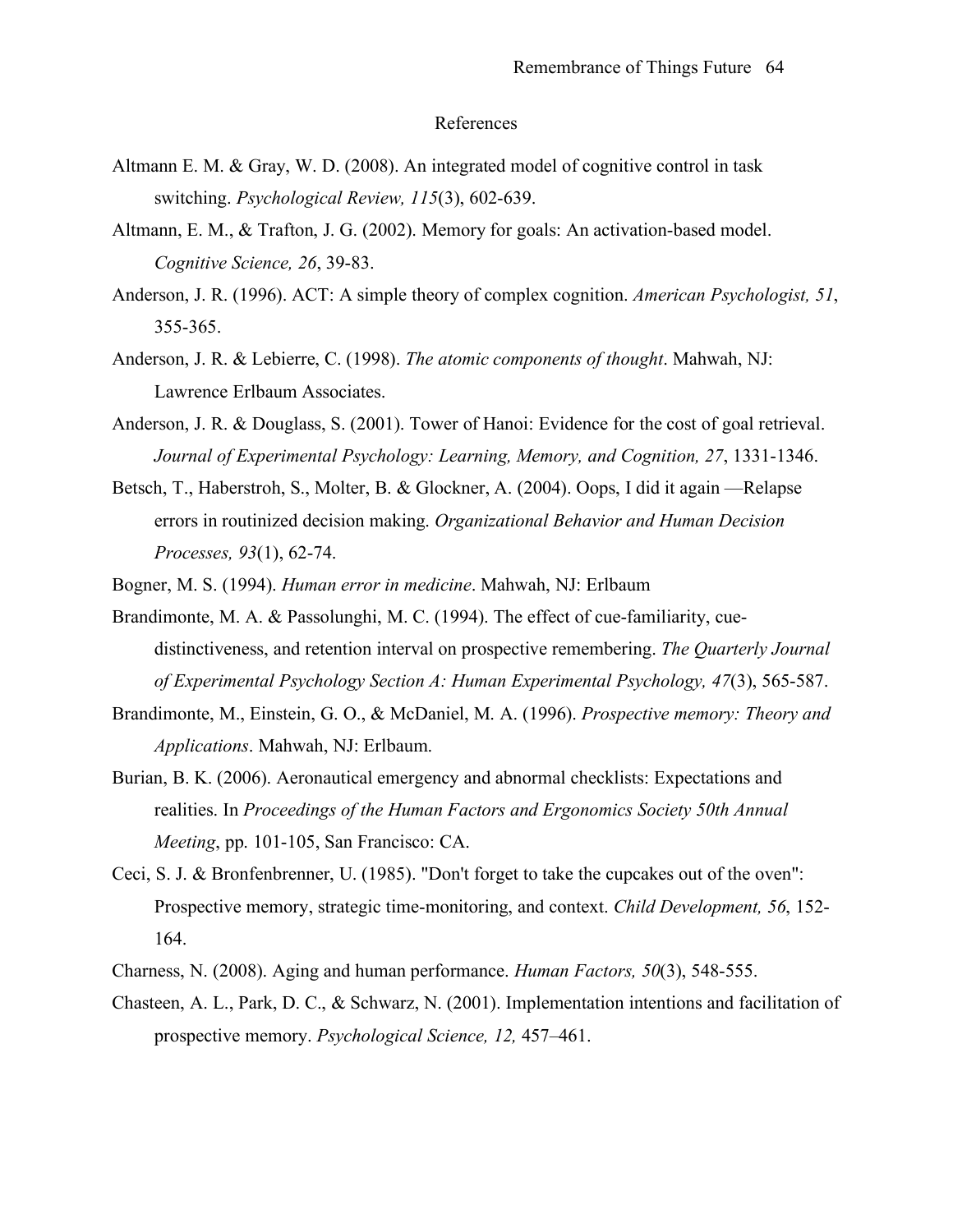- Chisholm, C. D., Collison, E. K., Nelson, D. R., & Cordell, W. H. (2000). Emergency department workplace interruptions: Are emergency physicians "interrupt-driven" and "multitasking"? *Academic Emergency Medicine, 7*(11), 1239-1243.
- Cohen, A. L. & Gollwitzer, P. M. (2008). The cost of remembering to remember: Cognitive load and implementation intentions influence ongoing task performance. In M. Kleigel, M. A. McDaniel, & G. O. Einstein (Eds.), *Prospective Memory: Cognitive, Neuroscience, Developmental, and Applied Perspectives* (pp. 367-390). New York: Taylor & Francis Group/Lawrence Erlbaum Associates.
- Cook, G. I., Marsh, R. L., & Hicks, J. L. (2004). Associating a time-based prospective memory task with an expected context can improve or impair intention completion. *Applied Cognitive Psychology, 19*(3), 345-360.
- Craik, F. I. M. & Bialystok, E. (2006). Planning and task management in older adults: Cooking breakfast. *Memory & Cognition, 34*, 1236-1249.
- d'Ydewalle, G., Bouckaert, D. & Brunfaut, E. (2001). Age-related differences and complexity of ongoing activities in time- and event-based prospective memory. *American Journal of Psychology, 114*(3), 411-423.
- Degani, A., & Wiener, E. L. (1993). Cockpit checklists: Concepts, design, and use. *Human Factors, 35*(2), 345-359. Also available at http://ti.arc.nasa.gov/m/profile/adegani/Cockpit%20Checklists.pdf .
- DeLucia, P. R., Ott, T. E., & Palmieri, P. A. (2009). Performance in nursing. In F. T. Durso (Ed.), *Reviews of human factors and ergonomics,* Vol. 5, pp. 1-40. Santa Monica, CA: Human Factors and Ergonomics Society.
- Dembitzer, A. & Lai, E. J. (2003). Images in clinical medicine: Retained surgical instrument. *New England Journal of Medicine, 16*(348), 228.
- Dieckmann, P., Reddersen, S., Wehner, T., & Rall, M. (2006). Prospective memory failures as an unexplored threat to patient safety: Results from a pilot study using patient simulators to investigate the missed execution of intentions. *Ergonomics, 49*, (5-6), 526-543.
- Dismukes, R. K. (2008). Prospective memory in aviation and everyday settings. In M. Kliegel, M. A. McDaniel. & G. O. Einstein (Eds.), *Prospective memory: Cognitive, neuroscience, developmental, and applied perspectives* (pp. 411-428). Hillsdale, NJ: LEA.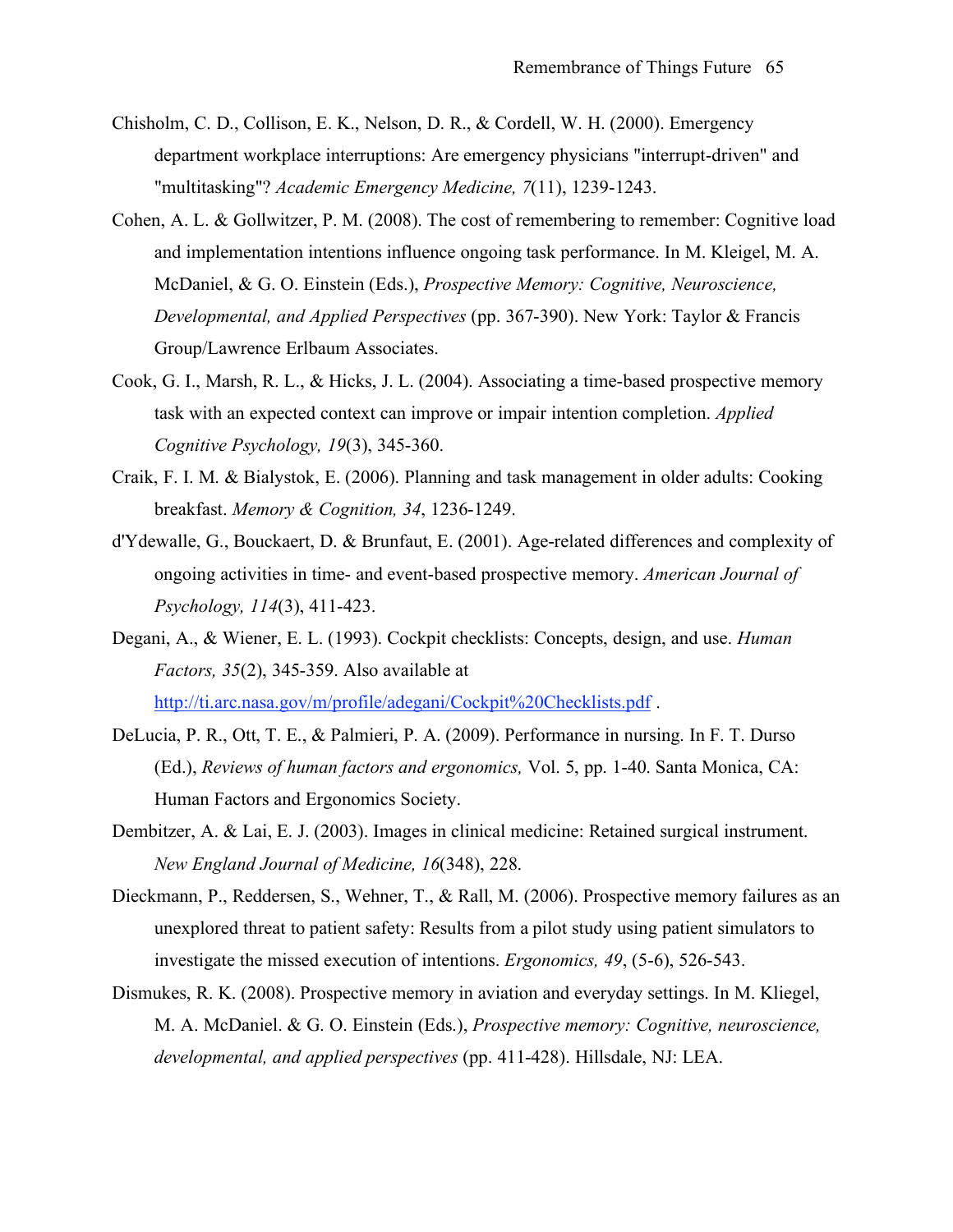- Dismukes, R. K. & Nowinski, J. L. (2006) Prospective memory, concurrent task management, and pilot error. In A. Kramer, D. Wiegmann, & A. Kirlik (Eds.) *Attention: From Theory to Practice* (pp. 225-236)New York: Oxford University Press.
- Dockree, P. M. & Ellis, J. A. (2001). Forming and canceling everyday intentions: Implications for prospective remembering. *Memory & Cognition, 29*, 1139-1143.
- Dodhia, R. M. & Dismukes, R. K. (2009). Interruptions create prospective memory tasks. *Applied Cognitive Psychology, 23*(1), 73-89.
- Ebright, P. R., Patterson, E. S., Chalko, B., & Render, M. L. (2003). Understanding the complexity of registered nurse work in acute care setting. *Journal of Nursing Administration, 33*(12), 630-638.
- Einstein, G. O., Holland, L. J., McDaniel, M. A. & Guynn, M. J. (1992). Age-related deficits in prospective memory: The influence of task complexity. *Psychology & Aging, 7*(3), 471- 478.
- Einstein, G. O., & McDaniel, M. A. (1990). Normal aging and prospective memory. *Journal of Experimental Psychology: Learning, Memory, and Cognition, 16*(4), 717-726.
- Einstein, G. O., & McDaniel, M. A. (in press). Prospective memory and what costs do not reveal about retrieval processes: A commentary on Smith, Hunt, McVay, & McConnell (2007). *Journal of Experimental Psychology: Learning, Memory, and Cognition*.
- Einstein, G. O., & McDaniel, M. A. (2008). Prospective memory and metamemory: The skilled use of basic attentional and memory processes. *Psychology of Learning and Motivation, 48*, 145-174. Also in A. Benjamin (Ed.), *The psychology of learning and motivation*. San Diego, CA: Elsevier.
- Einstein, G. O., McDaniel, M. A., Manzi, M., Cochran, B., & Baker, M. (2000). Prospective memory and aging: Forgetting intentions over short delays. *Psychology & Aging, 15*(4), 671-683.
- Einstein, G. O., McDaniel, M. A., Richardson, S. L., Guynn, M. J., & Cunfer, A. R. (1995). Aging and prospective memory: Examining the influence of self-initiated retrieval processes. *Journal of Experimental Psychology: Learning, Memory, and Cognition, 21*, 996-1007.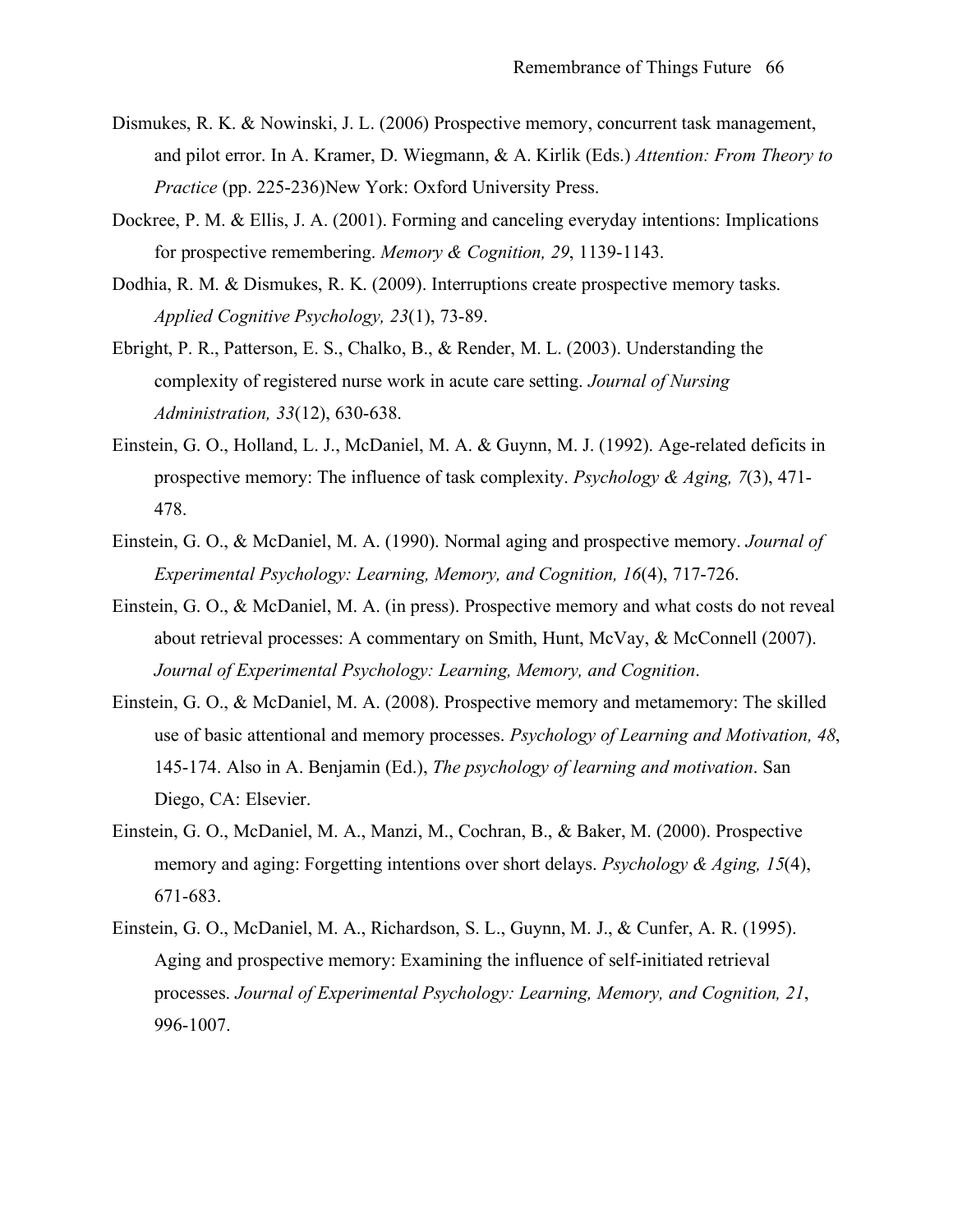- Einstein, G. O., McDaniel, M. A., Smith, R. E. & Shaw, P. (1998). Habitual prospective memory and aging: Remembering intentions and forgetting actions. *Psychological Science, 9*, 284- 288.
- Einstein, G. O., McDaniel, M. A., Thomas, R., Mayfield, S., Shank, H., Morrisette, N, & Breneiser, J. (2005). Multiple processes in prospective memory retrieval: Factors determining monitoring versus spontaneous retrieval. *Journal of Experimental Psychology: General, 134*(3), 327-342.
- Einstein, G. O., McDaniel, M. A., Williford, C. L., Pagan, J. L., & Dismukes, R. K. (2003). Forgetting of intentions in demanding situations is rapid. *Journal of Experimental Psychology: Applied, 9*, 147-162
- Ellis, J. A. (1996). Prospective memory or the realization of delayed intentions: A conceptual framework for research. In M. Brandimonte, G. O. Einstein, & M. A. McDaniel (Eds.), *Prospective memory: Theory and applications* (pp. 1-22). Hillsdale, NJ: LEA.
- Ellis J. & Milne, A. (1996). Retrieval cue specificity and the realization of delayed intentions. *Quarterly Journal of Experimental Psychology (A): Human Experimental Psychology, 49*(4), 862-887.
- Finstad, K., Bink, M., McDaniel, M., & Einstein, G. O. (2006). Breaks and task switches in prospective memory. *Applied Cognitive Psychology, 20*, 705-712.
- Gawande, A. A., Studdert, D. M., Orav, E. J., Brennan, T. A., & Zinner, M. J. (2003). Risk factors for retained surgical instruments and sponges after surgery. *The New England Journal of Medicine, 348*(3), 228-235.
- Glicksohn, J., & Myslobodsky, M. S. (2006). What it takes to remember the future. In J. Glicksohn & M. S. Myslobodsky (Eds.), *Timing the future: The case for a time-based prospective memory* (pp. 263-306). London, UK: World Scientific Publishing Company.
- Gollwitzer, P. M. (1999). Implementation intentions: Strong effects of simple plans. *American Psychologist, 54,* 493–503.
- Gollwitzer, P. M., & Brandstätter, V. (1997). Implementation intentions and effective goal pursuit. *Journal of Personality and Social Psychology, 73,* 186–199.
- Gollwitzer, P. M. & Cohen, A. H. (2008). Commentary: Goals and the intentions meant to fulfill them. *Prospective memory: Cognitive, neuroscience, developmental, and applied perspectives* (pp. 433-439). Hillsdale, NJ: LEA.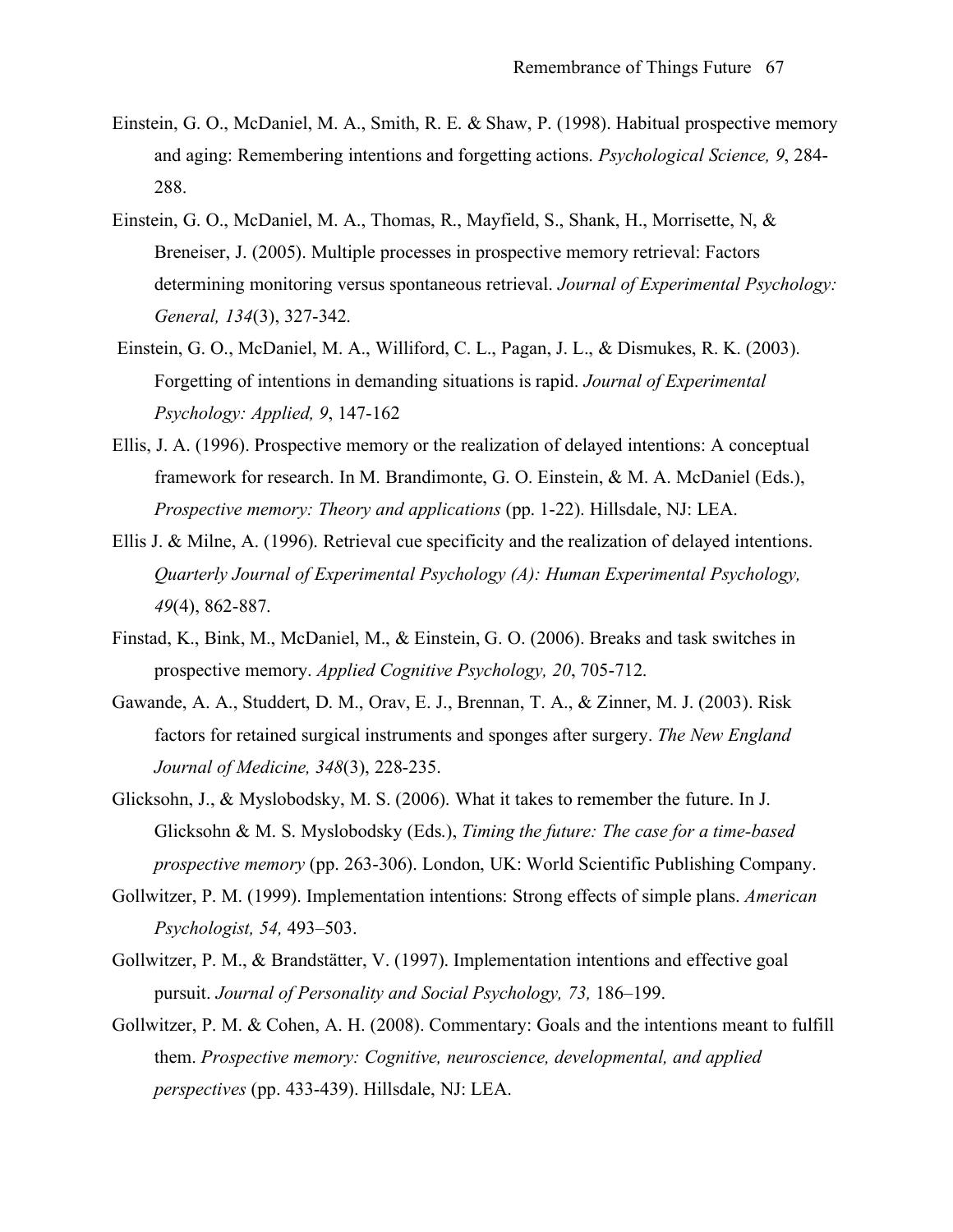- Goschke, T. & Kuhl, J. (1993). Representation of intentions: Persisting activation in memory. *Journal of Experimental Psychology: Learning, Memory, and Cognition, 19*(5), 1211-1226.
- Graf, P. & Grondin, S. (2006). Time perception and time-based prospective memory. In J. Glicksohn & M. S. Myslobodsky (Eds.), *Timing the future: The case for a time-based prospective memory* (pp. 1-24) . London, UK: World Scientific Publishing Company.
- Grundgeiger, T., Liu, D., Sanderson, P. M., Jenkins, S., & Leane, T. (2008). Effects of interruptions on prospective memory performance in anesthesiology. In *Proceedings of the Human Factors and Ergonomics Society 52nd Annual Meeting, 52*(12), 808-812.
- Grundgeiger, T. & Sanderson, P. (2009). Interruptions in healthcare: Theoretical views. *International Journal of Medical Informatics, 78*(5), 293-307.
- Guynn, M. J. (2008). Theory of monitoring in prospective memory: Instantiating a retrieval mode and periodic target checking. *Prospective memory: Cognitive, neuroscience, developmental, and applied perspectives*, (pp. 53-72). Hillsdale, NJ: LEA.
- Guynn , M. J., McDaniel, M. A., & Einstein, G. O. (1998). Prospective memory: When reminders fail. *Memory & Cognition, 26*(2), 287-298.
- Guynn, M. J., McDaniel, M. A., & Einstein, G. O. (2001). Remembering to perform actions: A different type of memory? In H. D. Zimmer, R. L. Cohen, M. J. Guynn, J. Engelkamp, R. Kormi-Nouri, & M. A. Foley (Eds.), *Memory for action: A distinct form of episodic memory?* (pp. 25-48). New York: Oxford.
- Hales, B. M. & Pronovost, P. J. (2006). The checklist—A tool for error management and performance improvement. *Journal of Critical Care, 21*, 231-235.
- Harris, J. E. (1984). Remembering to do things: A forgotten topic. In J. E. Harris & P. E. Morris (Eds.), *Everyday memory: Actions and absent-mindedness,* (pp. 71-92). London: Academic Press.
- Harris, J. W. & Wilkins, A. J. (1982). Remembering to do things: A theoretical framework and an illustrative experiment. *Human Learning, 1*, 123-136.
- Haynes, A. B., Weiser, T. G., Berry, W. R., Lipsitz, S. R., Breizat, A. S., Dellinger, E. P, et al., (2009). A surgical safety checklist to reduce morbidity and mortality in a global population. *New England Journal of Medicine, 360* (5), 491-499.
- Herrmann, D. J., & Petro, S. J. (1990). Commercial memory aids. *Applied Cognitive Psychology, 4*(6), 439-450.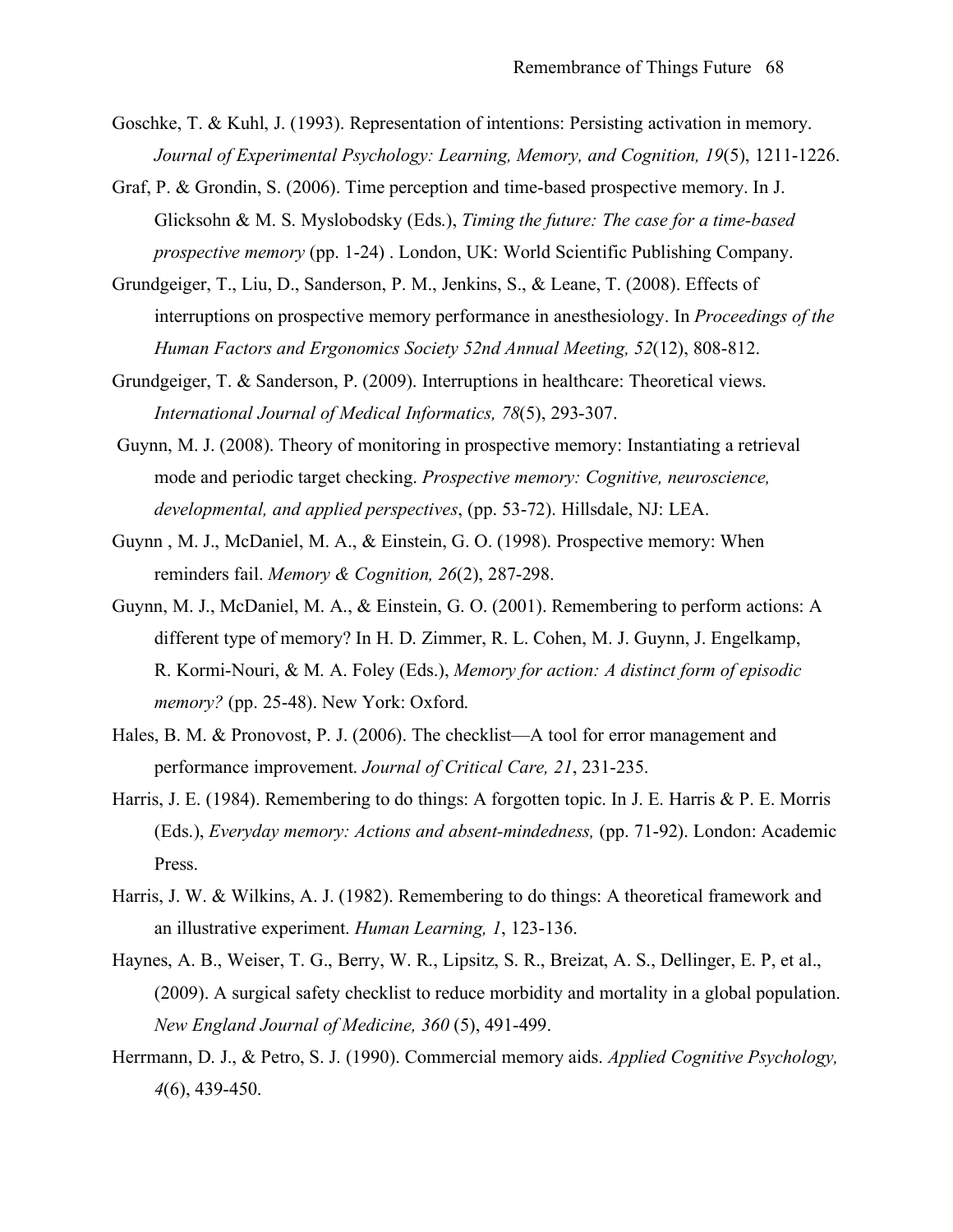- Herrmann, D., Raybeck, D., & Gruneberg, M. (2002). *Improving memory and study skills: Advances in theory and practice*. Seattle, WA: Hogrefe and Huber Publishers.
- Herrmann, D., Yoder, C. Y., Wells, J. & Raybeck, D. (1996). Portable electronic scheduling/reminding devices. *Cognitive Technology, 1*, 36-44.
- Hicks, J. L., Marsh, R. L., & Russell, E. J. (2000). The properties of retention intervals and their affect on retaining prospective memories. *Journal of Experimental Psychology: Learning, Memory, and Cognition, 26*(5), 1160-1169.
- Holbrook, J. B. & Dismukes, R. K. (2009). Prospective memory in everyday tasks. In *Proceedings of the Human Factors and Ergonomics Society 53rd Annual Meeting, pp. 590- 594.*
- Holbrook, J. B., Nowinski, J. L., & Dismukes, R. K. (2005, July). Do intentions linger after a prospective memory task has been performed? Presentation at the *2nd International Conference on Prospective Memory*, Zurich, Switzerland.
- Hockey, G. R. J., Wastell, D. G. & Sauer, J. (1998). Effects of sleep deprivation and user interface on complex performance: A multilevel analysis of compensatory control. *Human Factors, 40*(2), 233-253.
- Institute of Medicine (2000). *To Err Is Human: Building a Safer Health System.* Washington, DC: National Academy Press.
- Kerns, K. A. (2000). The CyberCruiser: An investigation of development of prospective memory in children. *Journal of the International Neuropsychological Society, 6*, 62-70.
- Kerns, K. A. & Price, K. J. (2001). An investigation of prospective memory in children with ADHD. *Child Neuropsychology, 7*(3), 162-171.
- Kirlik, A. (2006). *Adaptive perspectives on human-technology interaction: Methods and models for cognitive engineering and human-computer interaction*. New York: Oxford University Press.
- Kliegel, M., Jager, T., Altgassen, M. & Shum, D. (2008). Clinical neuropsychology of prospective memory. In M. Kliegel, M. A. McDaniel, & G. O. Einstein (Eds.), *Prospective memory: Cognitive, neuroscience, developmental, and applied perspectives* (pp. 283-308). Mahwah: Erlbaum.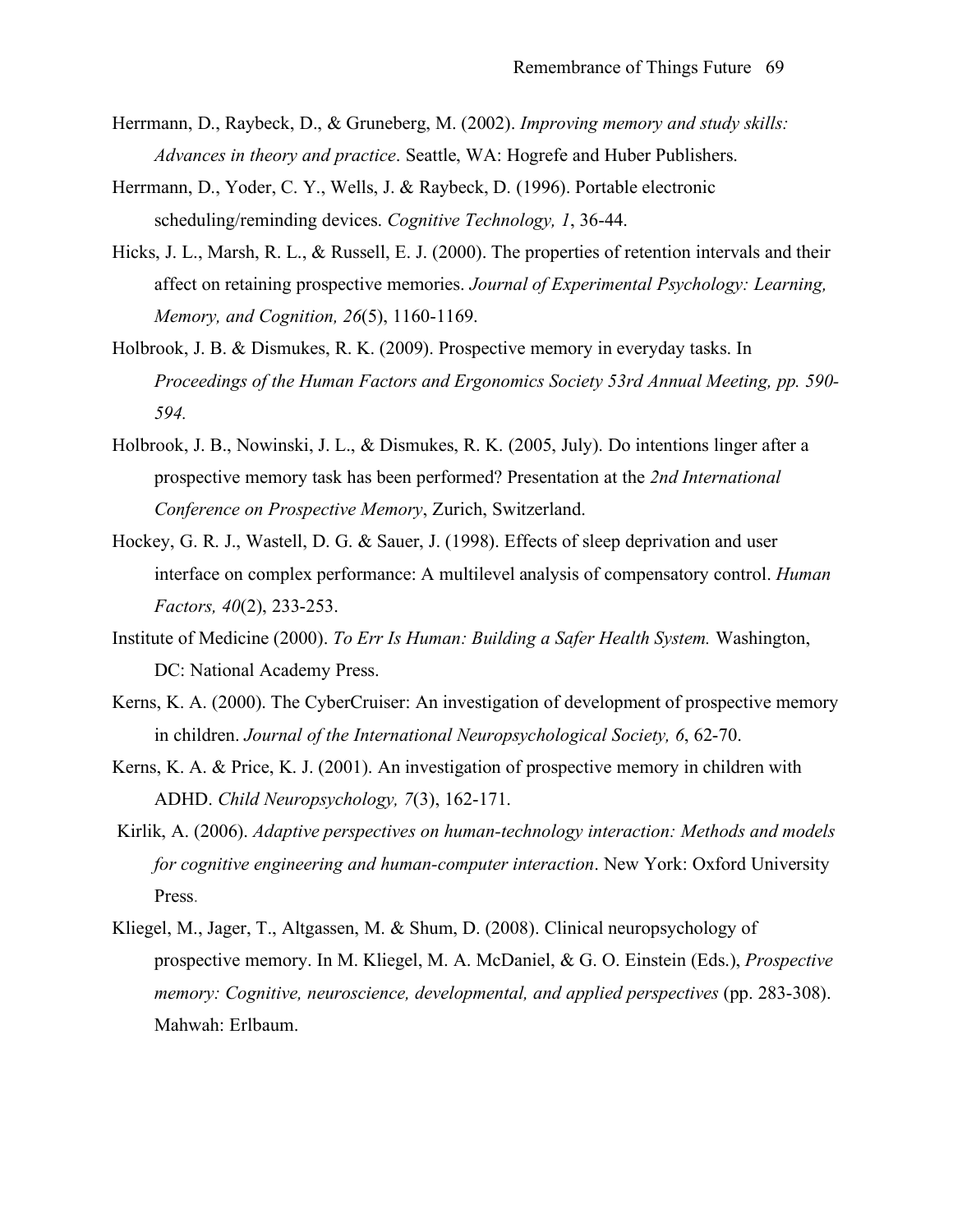- Kliegel, M., Martin, M., McDaniel, M. A., & Einstein, G. O. (2001). Varying the importance of a prospective memory task: Differential effects across time- and event-based prospective memory. *Memory, 9*, 1-11.
- Kliegel, M., Martin, M., McDaniel, M. A., & Einstein, G. O. (2002). Complex prospective memory and executive control of working memory: A process model. *Psychologische Beitrage, 44*, 303-318.
- Kliegel, M., Martin, M., McDaniel, M. A., & Einstein, G. O. (2004). Importance effects on performance in event-based prospective memory tasks. *Memory, 12*(5), 553-561.
- Kliegel, M., McDaniel, M. A., & Einstein, G. O. (2000). Plan formation, retention, and execution in prospective memory: A new approach and age-related effects. *Memory and Cognition, 28*(6), 1041-1049.
- Kliegel, M., McDaniel, M. A., & Einstein, G. O. (2008). *Prospective memory: Cognitive, neuroscience, developmental, and applied perspectives.* New York: Taylor & Francis Group/Lawrence Erlbaum Associates.
- Kvavilashvili, L. (1998). Remembering intentions: Testing a new method of investigation. *Applied Cognitive Psychology, 12*(6), 533-554.
- Kvavilashvili, L. & Ellis, J. (1996). Varieties of intention: Some distinctions and classification. In M. Brandimonte, G. O. Einstein, & M. A. McDaniel (Eds.), *Prospective memory: Theory and applications* (pp. 23-51) . Hillsdale, NJ: LEA.
- Kvavilashvili, L. & Fisher, L. (2007). Is time-based prospective remembering mediated by selfinitiated rehearsals? Role of incidental cues, ongoing activity, age, and motivation. *Journal of Experimental Psychology: General, 136*(1), 112-132.
- Kvavilashvili, L., Kyle, F., & Messer, D. J. (2008). The development of prospective memory in children: Methodological issues, empirical findings and future directions. In M. Kliegel, M. A. McDaniel, & G. O. Einstein (Eds.), *Prospective memory: Cognitive, neuroscience, developmental, and applied perspectives*, (pp. 115–140). Mahwah, NJ: Erlbaum.
- Loft, S., Kearney, R. & Remington, R. (2008). Is task interference in event-based prospective memory dependent on cue presentation? *Memory & Cognition, 36*(1), 139-148.
- Loft, S. & Yeo, G. (2007). An investigation into the resource requirements of event-based prospective memory. *Memory & Cognition, 35*(2), 263-274.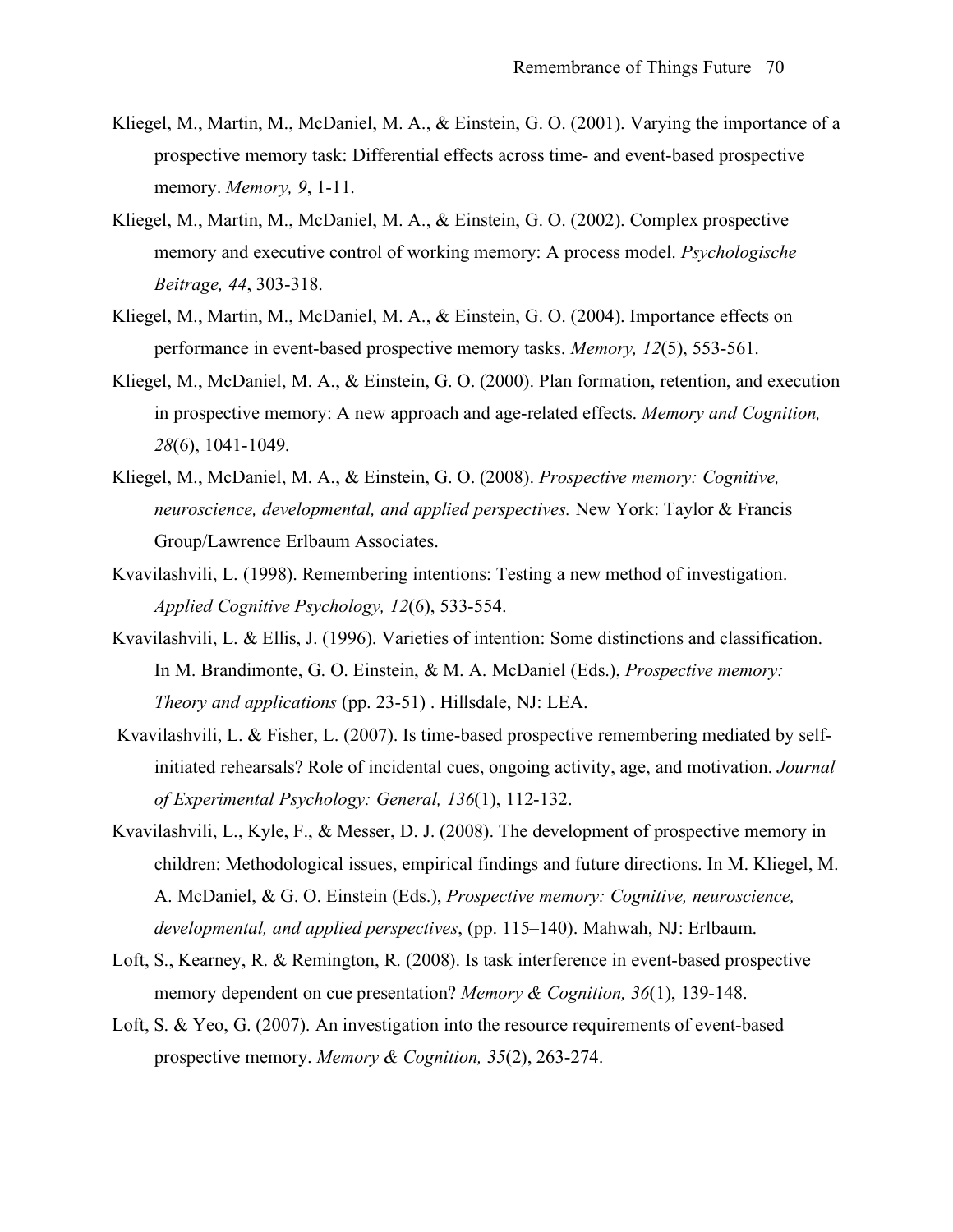- Lohr, S. (2007, March 25). Slow down, brave multitasker, and don't read this in traffic. *New York Times*. Retrieved July 30, 2009, from http://www.nytimes.com/2007/03/25/business/25multi.html? r=2&pagewanted=all
- Loukopoulos, L. D., Dismukes, R. K., & Barshi, I. (2009). *The multitasking myth: Handling*
- *complexity in real-world operations*. Aldershot, UK: Ashgate.
- Macharia, W. M., Leon, G., Rowe, B. H., Stephenson, B.J., & Haynes, R. B. (1992). An overview of interventions to improve compliance with appointment keeping for medical services. *Journal of the American Medical Association, 267*(13), 1813-1817.
- Marsh, R. L., Cook, G. I., *&* Hicks, J. L. (2006). An analysis of prospective memory. In B. H. Ross (Ed.), *The Psychology of Learning and Motivation, Vol. 46* (pp. 115-153). San Diego: Elsevier Academic Press.
- Marsh R. L. & Hicks J. L. (1998). Event-based prospective memory and executive control of working memory. *Journal of Experimental Psychology: Learning, Memory, and Cognition, 24*(2), 336-349.
- Marsh, R. L., Hicks, J. L., & Bink, M. L. (1998). Activation of completed, uncompleted, and partially completed intentions. *Journal of Experimental Psychology: Learning, Memory, and Cognition, 24*, 350-361.
- Marsh, R. L., Hicks, J. L., & Byran, E. (1999). The activation of unrelated and cancelled intentions. *Memory & Cognition, 27*, 320-327.
- Marsh, R. L., Hicks. J. L., & Cook, G. I. (2005). On the relationship between effort toward an ongoing task and cue detection in event-based prospective memory. *Journal of Experimental Psychology: Learning, Memory, & Cognition, 31*(1), 68-75.
- Marsh, R. L., Hicks, J. L., & Cook, G. I. (2006). Task interference from prospective memories covaries with contextual associations of fulfilling them. *Memory & Cognition, 34*, 1037- 1045.
- Marsh, R. L., Hicks, J. L., Cook, G. I., Hansen, J. S., & Pallos, A. L. (2003). Interference to ongoing activities covaries with the characteristics of an event-based intention. *Journal of Experimental Psychology: Learning, Memory, & Cognition, 29*(5), 861-870.
- Marsh, R. L., Hicks, J. L., Cook, G. I., & Mayhorn, C. B. (2007). Comparing older and younger adults in an event-based prospective memory paradigm containing an output monitoring component. *Aging, Neuropsychology, and Cognition, 14*(2), 168-188.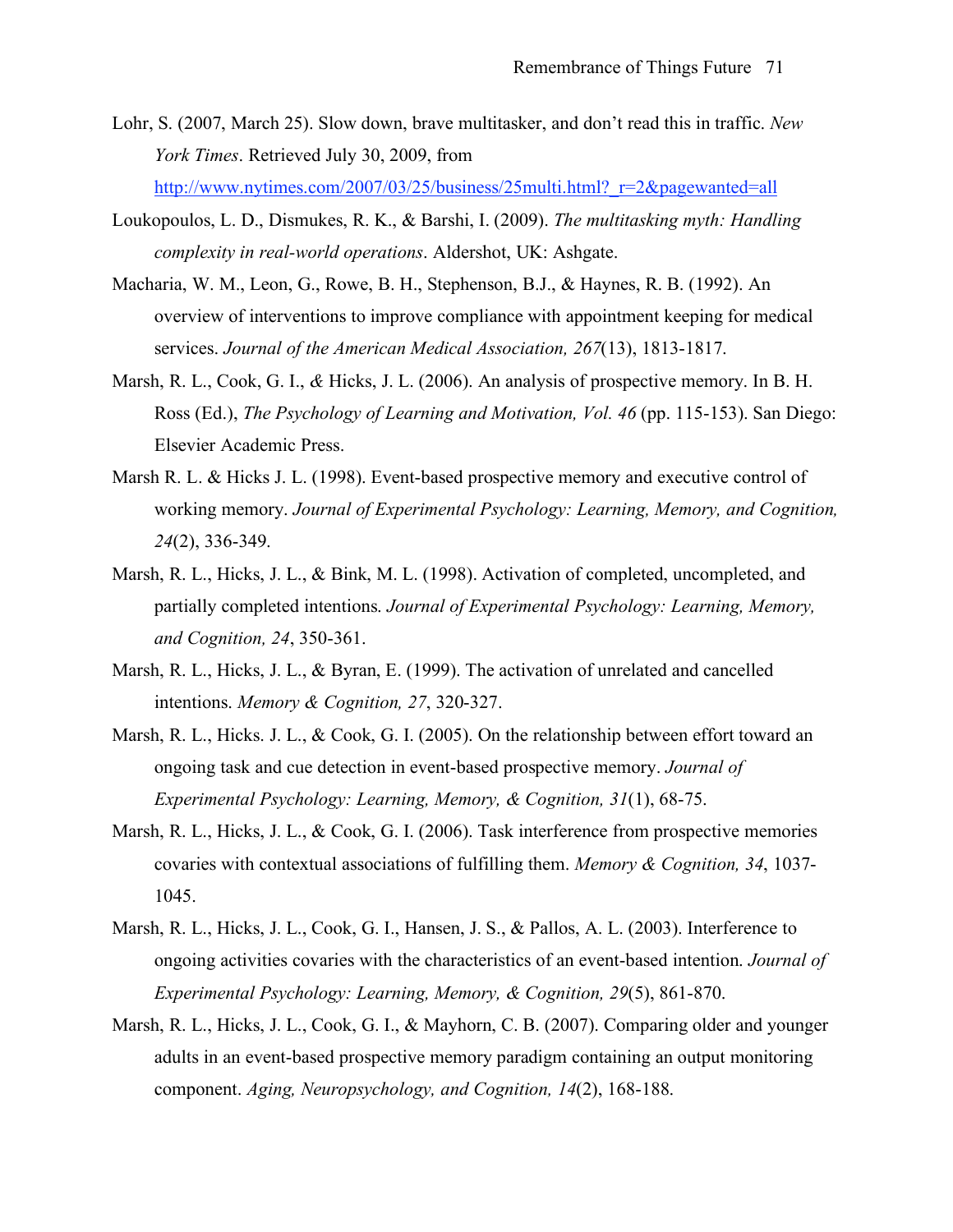- Marsh, R. L., Hicks, J. L. & Landau, J. D. (1998). An investigation of everyday prospective memory. *Memory & Cognition, 26*(4), 633-643.
- Maylor, E. A. (1993). Aging and forgetting in prospective and retrospective memory tasks. *Psychology and Aging, 8*(3), 420-428.
- Maylor, E. A. (2008). Commentary: Prospective memory through the ages. In M. Kliegel, M. A. McDaniel, & G. O. Einstein (Eds.), *Prospective memory: Cognitive, neuroscience, developmental, and applied perspectives,* (pp. 217-233)*.* New York: Erlbaum.
- McDaniel, M. A. & Einstein, G. O. (2000). Strategic and automatic processes in prospective memory retrieval. *Applied Cognitive Psychology, 14*, 127-144.
- McDaniel, M. A. & Einstein, G. O. (2007). *Prospective memory: An overview and synthesis of an emerging field*. Thousand Oaks, CA: Sage
- McDaniel M. A., Einstein G. O. & Rendell P. G. (2008). The puzzle of inconsistent declines in prospective memory: A multiprocess explanation. In: M. Kliegel, M. A. McDaniel, & G. O. Einstein (Eds.), *Prospective memory* (pp. 141-160). New York: Erlbaum.
- McDaniel, M. A., Einstein, G. O., Stout, A. C., & Morgan, Z. (2003). Aging and maintaining intentions over delays: Do it or lose it. *Psychology and Aging*, *18*,823-835.
- McDaniel, M. A., Guynn, M. J., Einstein, G. O., & Breneiser, J. (2004). Cue-focused and reflexive-associative processes in prospective memory retrieval. *Journal of Experimental Psychology: Learning, Memory, & Cognition, 30*, 605-614.
- McDaniel, M. A., Howard, D. C., & Butler, K. M. (2008). Implementation intentions facilitate prospective memory under high attention demands. *Memory & Cognition, 36,* 716–724.
- McDaniel, M. A., Robinson-Riegler, R., & Einstein, G. O. (1998). Prospective remembering: Perceptually driven or conceptually driven processes? *Memory & Cognition, 26*(1), 121- 134.
- McDonald-Miszczak, L., Gould, O. N., & Tychynski, D. (1999). Metamemory predictors of prospective and retrospective memory performance. *The Journal of General Psychology, 126*(1), 37-52.
- McNerney, M. W. & West, R. (2007). An imperfect relationship between prospective memory and the prospective interference effect. *Memory & Cognition, 35*, 275-282.
- Meacham, J. A. & Leiman, B. (1976). Remembering to perform future actions. Paper presented at the meeting of the American Psychological association, Chicago, September. Also in U .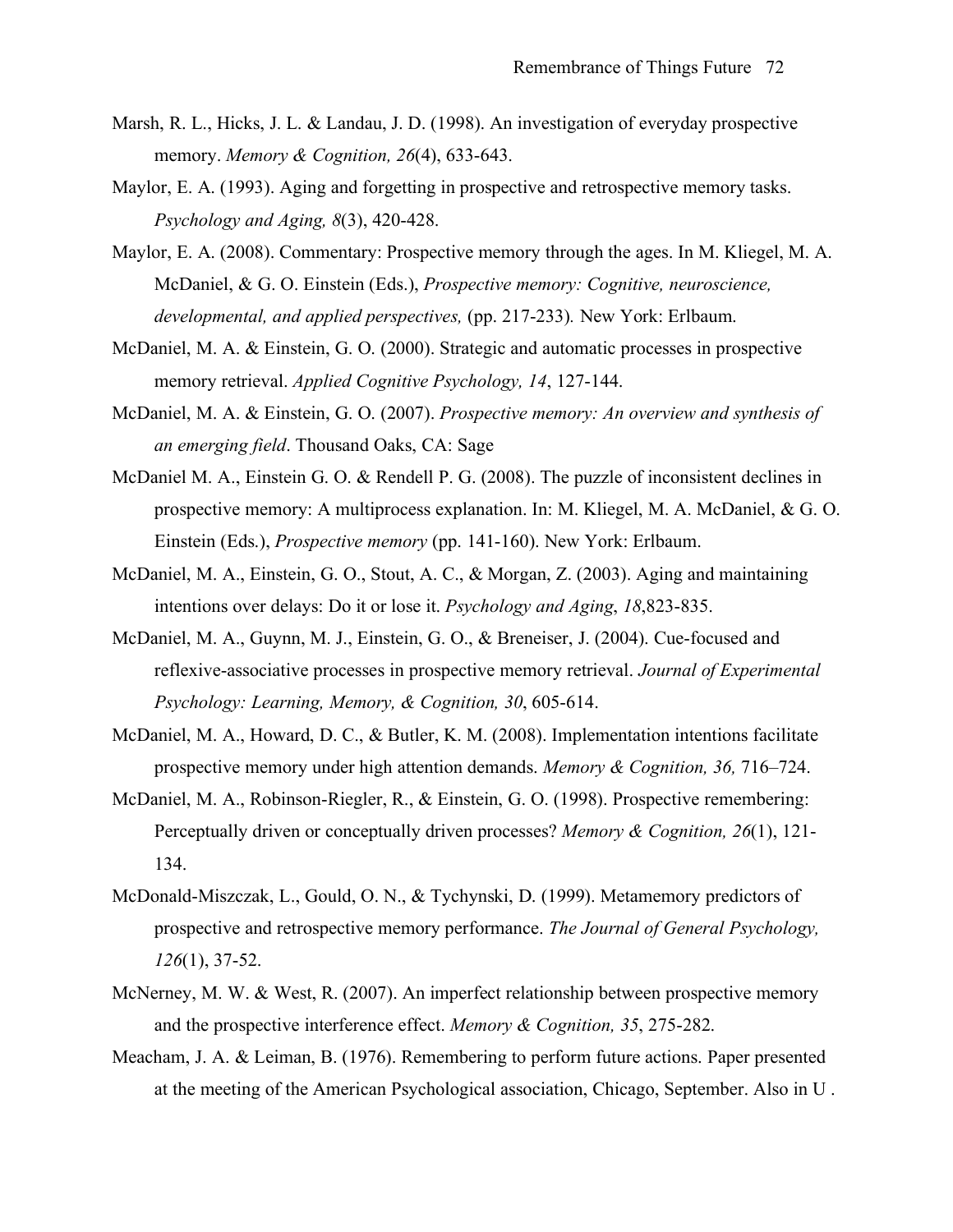Neisser (Ed.), *Memory observed: Remembering in natural contexts,* (pp. 327-336). San Francisco, CA: W. H. Freeman and Company.

- Meeks, J. T., & Marsh, R. L. (2010). Implementation intentions about nonfocal event-based prospective memory tasks. *Psychological Research, 74(1), 82-9.*
- Meyer, D. E., & Kieras, D. E. (1997). A computational theory of execution cognitive processes and human multiple-task performance: Part 1. Basic mechanisms. *Psychological Review*, *104(1)*, 3-65.
- Miller, G. A., Galanter, E., & Pribram, K. H. (1960). *Plans and the structure of behavior*. New York, NY: Holt, Rinehart and Winston.
- Milne, S.E., Orbell, S. & Sheeran, P. (2002). Combining motivational and volitional interventions to promote exercise participation: Protection motivation theory and implementation intentions. *British Journal of Health Psychology, 7*, 163-184.
- Monk, C., Boehm-Davis, D. A., & Trafton, J. G. (2004). Recovering from interruptions: Implications for driver distraction research. *Human Factors, 46*(4), 650-663.
- Morrow D. G., Menard W. E., Ridolfo H. E., & Leirer V. O. (2003). Arriving prepared: Automated telephone messages improve appointment adherence. *Gerontechnology, 2*(3):247-254.
- Morrow, D., North, R., & Wickens, C. D. (2005). Reducing and mitigating human error in medicine. In R. S. Nickerson (Ed.), *Reviews of human factors and ergonomics,* Vol. 1, pp. 254-296. Santa Monica, CA: Human Factors and Ergonomics Society.
- Nigro, G. & Cicogna, P. C. (2000). Does delay affect prospective memory performance? *European Psychologist, 5*(3), 228-233.
- Norman, D. A. & Shallice, T. (1986). Attention to action: Willed and automatic control behavior. In R. H. Davidson, G. E. Schwartz, and D. Shapiro (Eds.), *Consciousness and selfregulation, advances in research and theory* (pp. 1-18) . New York, NY: Plenam.
- Nowinski, J. L., Holbrook, J. B., & Dismukes, R. K. (2003). Human memory and cockpit operations: An ASRS study. In *Proceedings of the 12th International Symposium on Aviation Psychology* (pp. 888-893). Dayton, OH: The Wright State University.
- Nowinski, J. L. & Dismukes, R. K. (2005). Effects of ongoing task context and target typicality on prospective memory performance: The importance of associative cuing. *Memory, 13*(6), 649-657.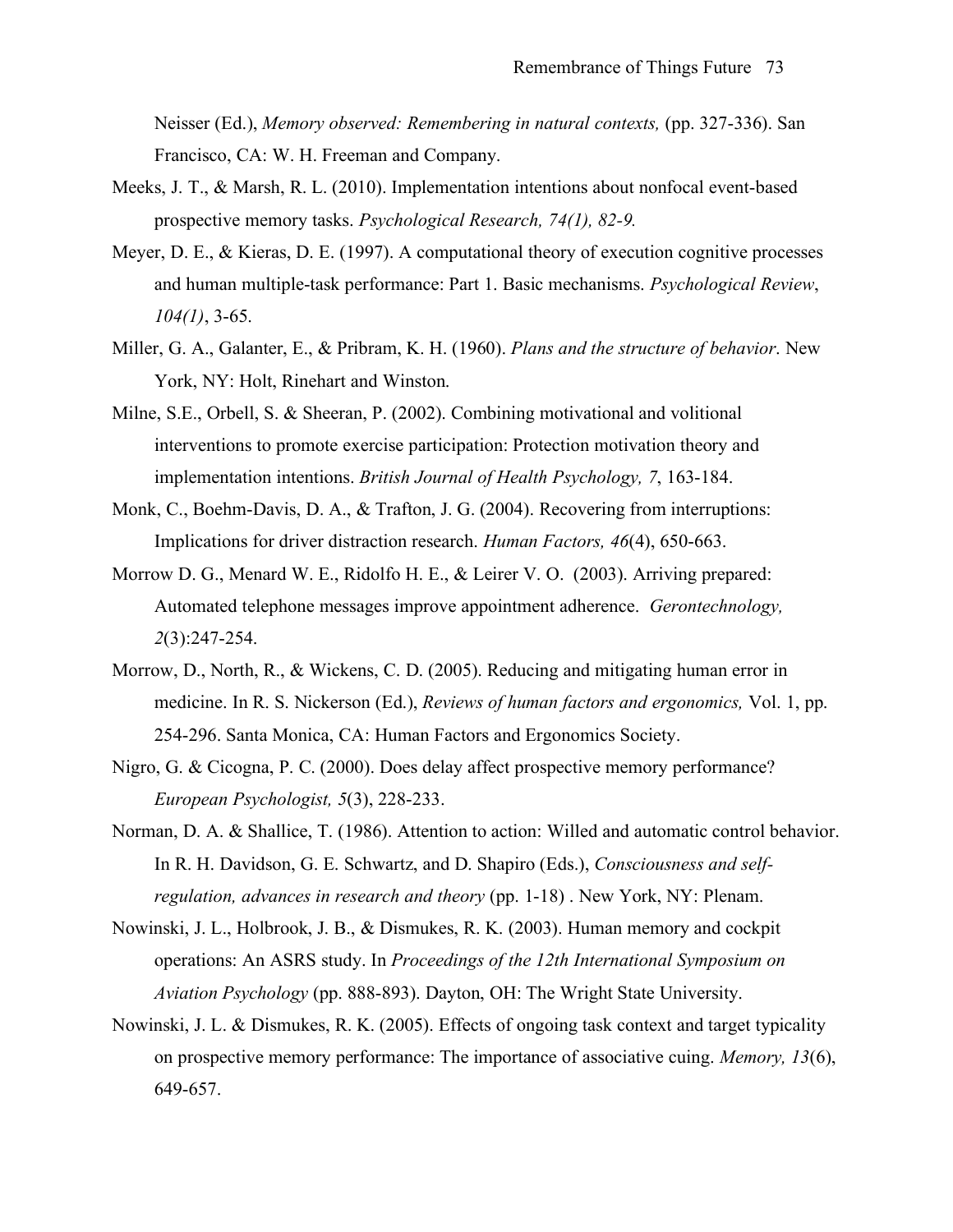- Orbell, S., Hodgkins, S., & Sheeran, P. (1997). Implementation intentions and the theory of planned behavior. *Personality and Social Psychology Bulletin, 23*(9), 945-95
- Park, D. C., Morrell, R. W., Frieske, D., Blackburn, B. A., & Birchmore, D. (1991). Cognitive factors and the use of over-the-counter medication organizers by arthritis patients. *Human Factors, 33*(1), 57-67.
- Phillips, L. H., Henry, J. D. & Martin, M. (2008). Adult aging and prospective memory: The importance of ecological validity. In M. Kliegel, M. A. McDaniel & G. O. Einstein (Eds.), *Prospective memory: Cognitive, neuroscience, developmental, and applied perspective* (pp. 161-185). NY: Lawrence, Erlbaum.
- Reason J. (1990). *Human error*. New York: Cambridge University Press.
- Reese, C. M. & Cherry, K. E. (2002). The effects of age, ability, and memory monitoring on prospective memory task performance. *Aging Neuropsychology and Cognition, 9*(2), 98- 113.
- Roth, E. M. & Patterson, E. S. (2004 ). Using observational study as a tool for discovery: Uncovering cognitive and collaborative demands and adaptive strategies. In H. Montgomery, R. Lipshitz, & B. Brehmer (Eds.), *How professionals make decisions* (pp. 379-394). Boca Raton, FL: CRC Press.
- Salvucci, D. D., & Taatgen, N. A. (2008). Threaded cognition: An integrated theory of concurrent multitasking. *Psychological Review, 115*, 101–130.
- Sellen, A. J., Louie, G, Harris, J. E. & Wilkins, A. J. (1997). What brings intentions to mind? An In Situ study of prospective memory. *Memory, 5*(4), 483-507.
- Sheeren, P. & Orbell, S. (1999). Implementation intentions and the theory of planned behavior. *Personality and Social Psychology Bulletin, 23*(9), 953–962.
- Slamecka, N. J., & Graf, P. (1978). The generation effect: Delineation of a phenomenon. *Journal of Experimental Psychology: Human Learning and Memory, 4*(6), 592-604.
- Smith, R. E. (2003). The cost of remembering to remember in event-based prospective memory: Investigating the capacity demands of delayed intention performance. *Journal of Experimental Psychology: Learning, Memory, and Cognition, 29*(3), 347-361.
- Smith, R. E. & Bayen, U. J. (2004). A multinomial model of event-based prospective memory. *Journal of Experimental Psychology: Learning, Memory, and Cognition, 30*(4), 756-777.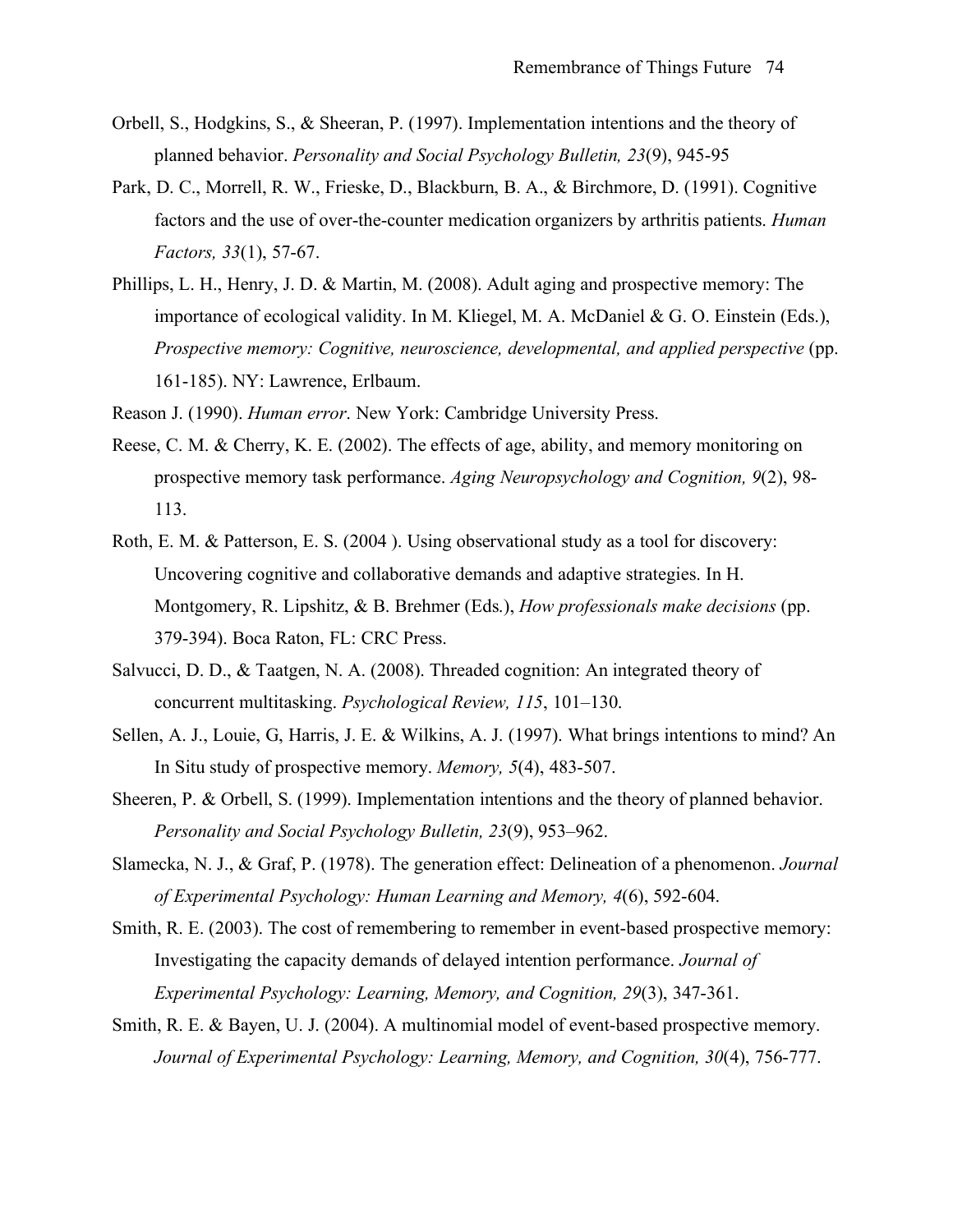- Smith, R. E., Hunt, R. R., McVay, J. C. & McConnell, M. D. (2007). The cost of event-based prospective memory: Salient target events. *Journal of Experimental Psychology: Learning, Memory, & Cognition, 33*(4), 734-746.
- Stone, M., Dismukes, R. K., & Remington, R. W. (2001). Prospective memory in dynamic environments: Effects of load, delay, and phonological rehearsal. *Memory, 9*(3), 165-176.
- Thone-Otto, A.I.T. & Walther, K. (2008). Assessment and treatment of prospective memory disorders in clinical practice. In M. Kliegel, M. A. McDaniel, and G. O. Einstein (Eds.), *Prospective Memory: Cognitive, neuroscience, developmental, and applied perspectives*. New York: Laurence Erlbaum.
- Trafton, J. G., Altmann, E. M., Brock, D. P., & Mintz, F. E. (2003). Preparing to resume an interrupted task: Effects of prospective goal encoding and retrospective rehearsal. *International Journal of Human-Computer Studies, 58*, 583 - 603.
- Trafton, J. G., & Monk, C. M. (2007). Task Interruptions. In D. A. Boehm-Davis (Ed.), *Reviews of Human Factors and Ergonomics*, Volume 3, 111-126. Santa Monica, CA: Human Factors and Ergonomics Society.
- Treisman, A., & Gelade, G., 1980. A feature integration theory of attention. *Cognitive Psychology, 12*, 97-136.
- Uttl, B. (2005). Age-related changes in event cued prospective memory proper. In N. Ohta, C. M. MacLeod, & B. Uttl (Eds.), *Dynamic cognitive processes* (pp. 273-303). Tokyo: Springer-Verlag.
- Vedhara, K., Wadsworth, E., Norman, P., Searle, A., Mitchell, J., Macrae, N., O'Mahony, M., Kemple, T., & Memel, D. (2004). Habitual prospective memory in elderly patients with Type 2 diabetes: Implications for medical adherence. *Psychology, Health and Medicine,* 9(1), 17-27.
- Vortac, O. U., Edwards, M., & Manning, C. A. (1995). Functions of external cues in prospective memory. *Memory, 3*, 201–219.
- Walker, W. R. & Andrews, R. Y. (2001). External memory aids and the use of personal data assistants in improving everyday memory. *International Journal of Cognitive Technology, 6*(2), 15-25.
- Wichman, H. & Oyasato, A. (1983). Effects of locus of control and task complexity on prospective remembering. *Human Factors, 25(5)*, 583-591.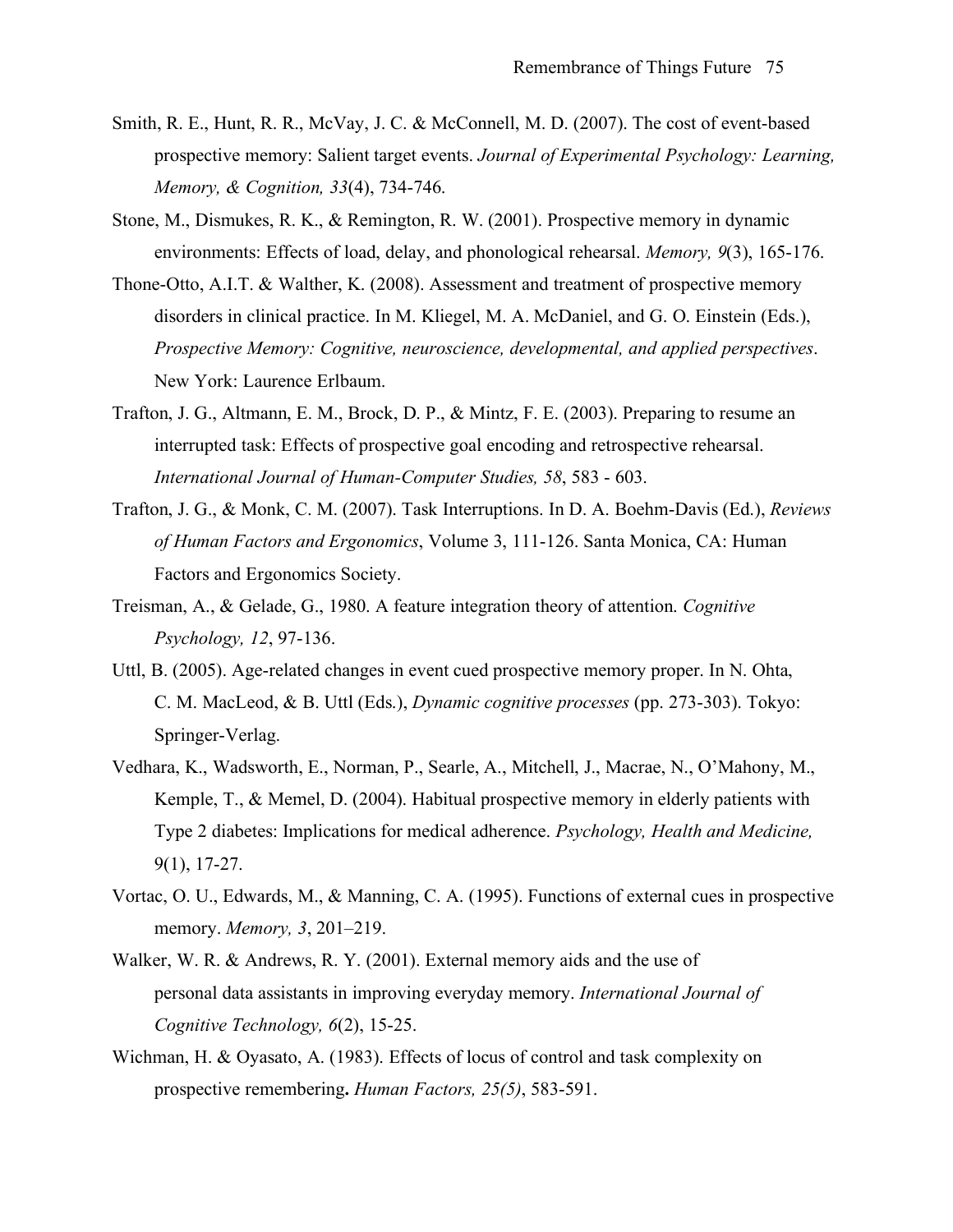- Wickens, C. D. & McCarley, J. S. (2008). *Applied attention theory*. Boca Raton, FL: Taylor & Francis.
- Wilson, E. A. H. & Park, D. (2008). Prospective memory and health behaviors: Context trumps cognition. In M. Kliegel, M. A. McDaniel, and G. O. Einstein (Eds.), *Prospective Memory: Cognitive, neuroscience, developmental, and applied perspectives* (pp. 391-407). New York: Laurence Erlbaum.
- Wood, W. & Neal, D. T. (2007). A new look at habits and the habit-goal interface. *Psychological Review, 114*(4), 843-863.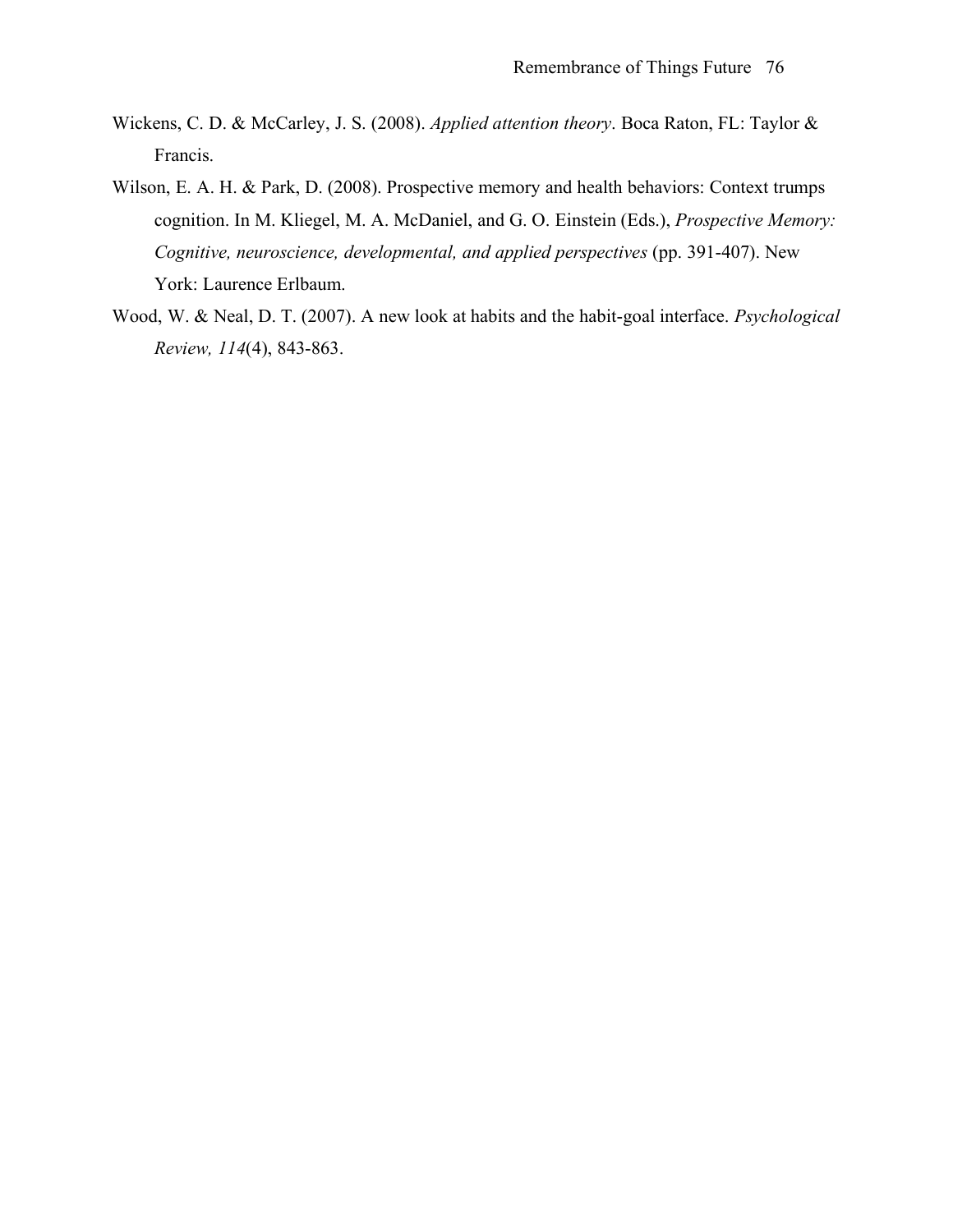#### Appendix

LDT is a speeded task, which may affect how participants allocate resources, and more than one interpretation of LDT slowing is possible. For example, it might be that cognitive resources are required to be prepared on all trials to inhibit speeded responses to the LDT in case a prospective memory target appears. Further, I suggest that cost to an ongoing task may not always represent operation of an attentional state, but could in some

circumstances be a memory process consistent with automatic retrieval. In typical laboratory paradigms, the goal of performing the ongoing task and the goal of performing the prospective task are linked and are sub-goals of the super-ordinate goal of following all of the experimenter's instructions. Attending to the ongoing task would provide activation, not just to the elements of the ongoing task, but also to the associated prospective task. This division of activation—an example of the fan effect—would reduce available activation for performing ongoing task elements and slow lexical decision-making. Note that this effect would be automatic, and would not involve attention per se. If this argument is correct, we would expect the association between the ongoing task and the prospective task to weaken over time if no prospective trials are encountered, and this would reduce slowing of lexical decision-making, which is exactly what Loft, Kearney, & Remington (2008) found.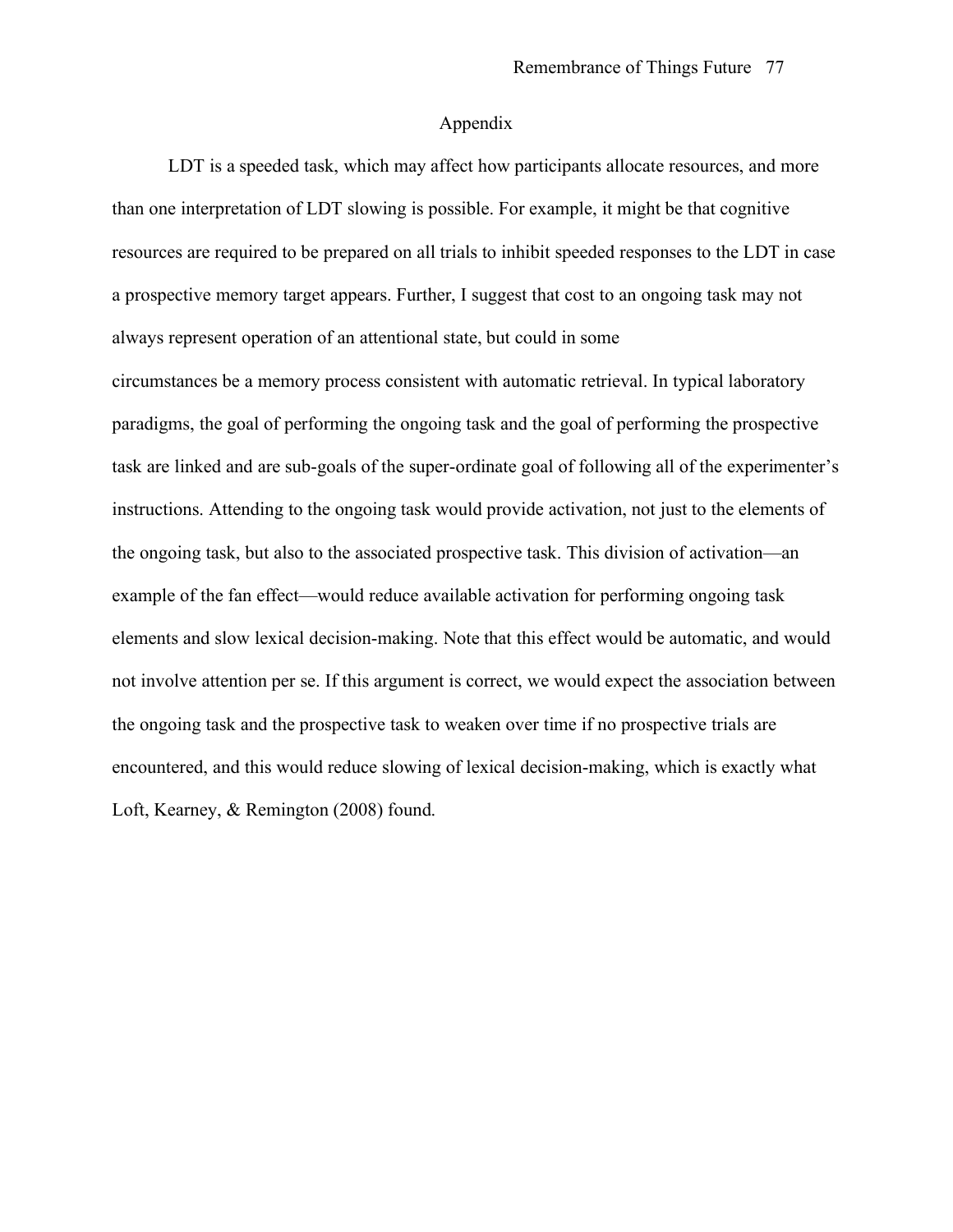### Acknowledgments

I thank Barbara Burian, Jon Holbrook, Loukia Loukopoulos, Jessica Nowinski, and four anonymous reviewers for helpful comments on an earlier version of this chapter. This work was funded by NASA's Aviation Safety Program (Kara Latorella, program element manager) and by the FAA (Eleana Edens, program manager). Special thanks to Kim Jobe for invaluable help with literature searching and manuscript preparation.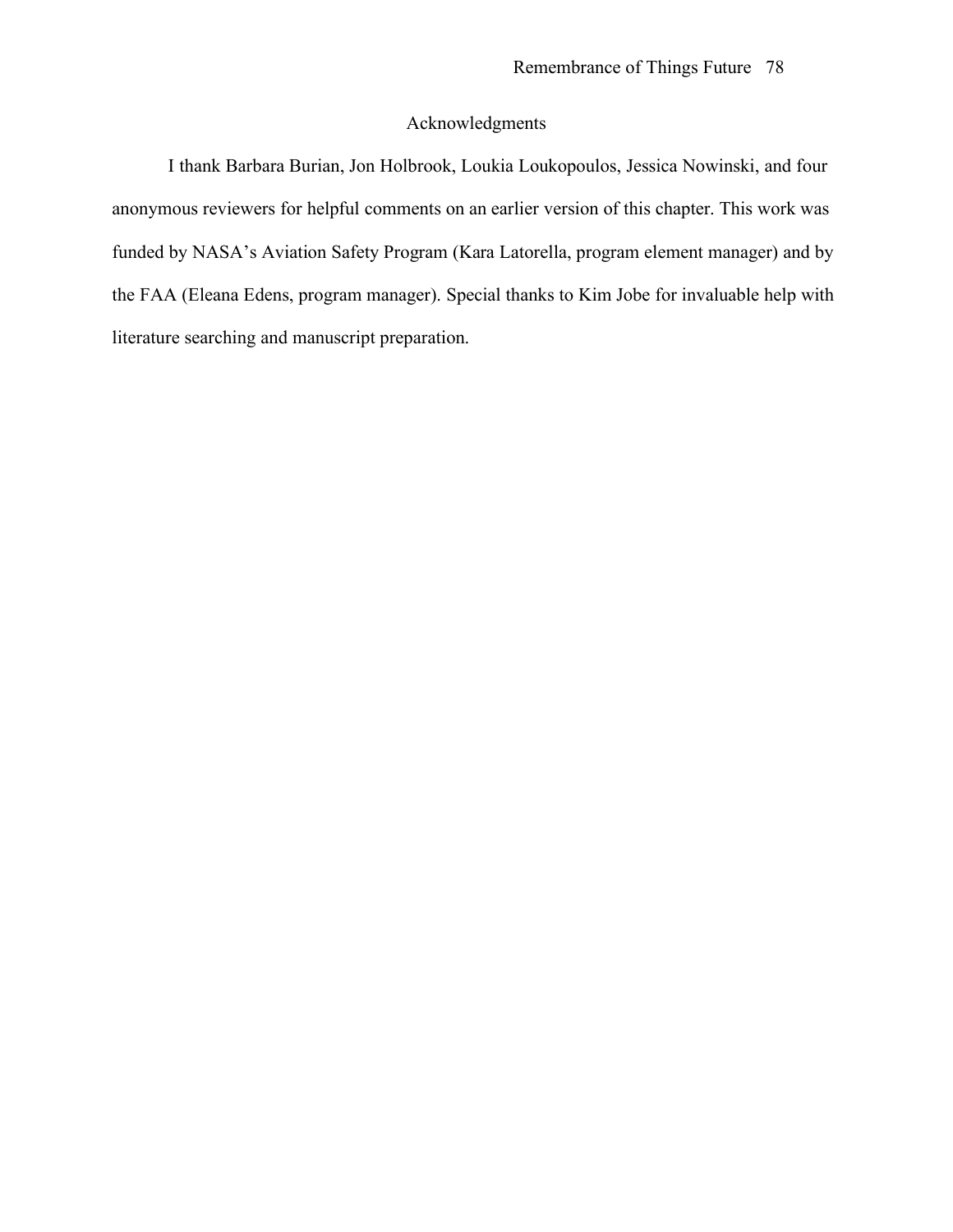| Prospective memory type                            | Examples                             |
|----------------------------------------------------|--------------------------------------|
| Event based                                        | Intending to give a message to a     |
|                                                    | friend when next encountered         |
| Time based                                         | Intending to take cookies out of the |
|                                                    | oven after 20 minutes                |
| Time based                                         | Intending to go to a medical         |
|                                                    | appointment at 10:00 a.m.            |
| Switching attention among concurrent tasks         | Driving an automobile while using a  |
|                                                    | cell phone                           |
| Performing sequential elements of habitual tasks   | Procedure for starting aircraft      |
|                                                    | engines                              |
| Substituting an atypical action for a habitual one | Deviating from the habitual route to |
|                                                    | work                                 |
| Interruptions                                      | Telephone call while cooking a meal  |

## *Varieties of Prospective Memory*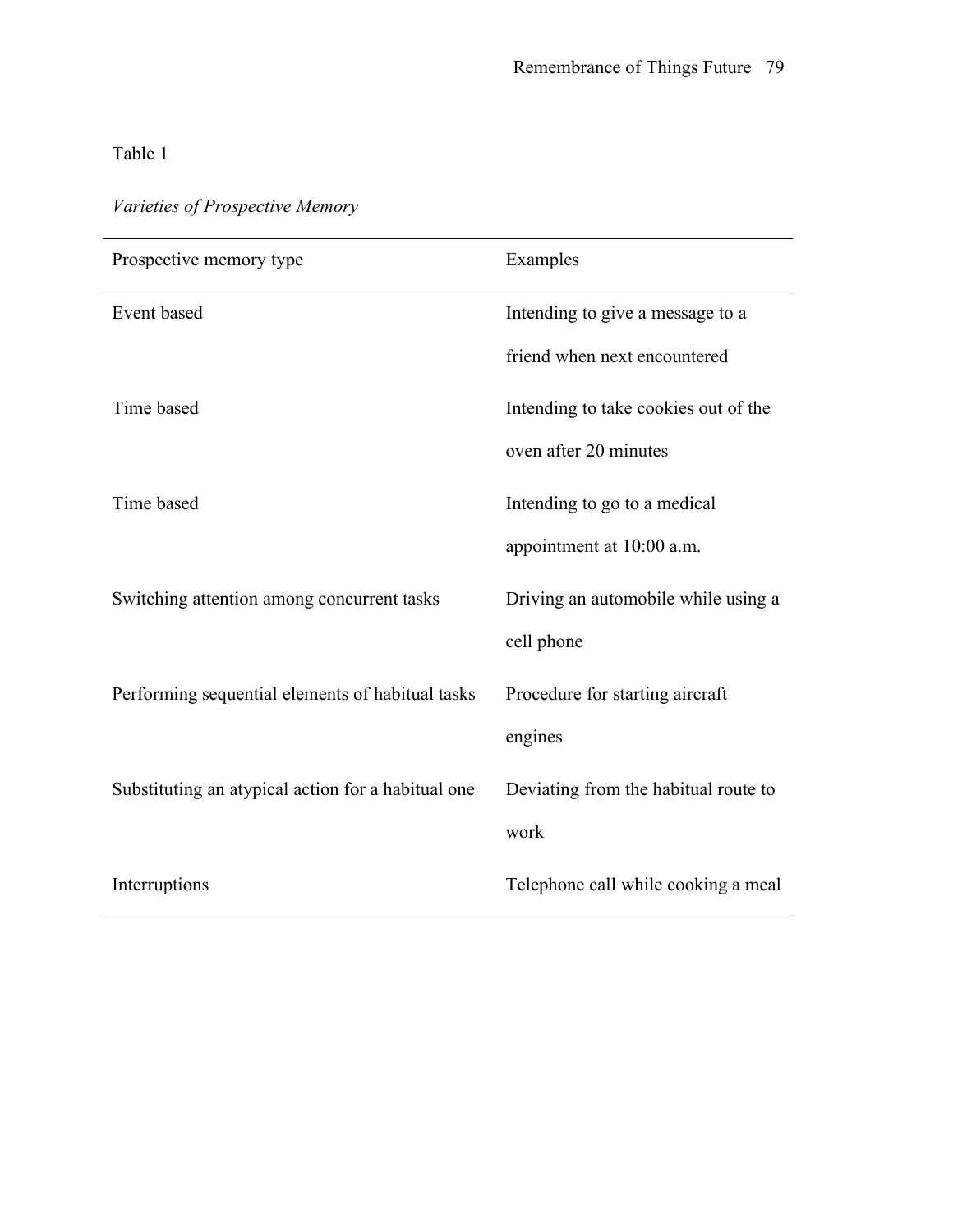*Variables that Affect Prospective Memory Performance*

| Variable                                                            | Effect                                        |
|---------------------------------------------------------------------|-----------------------------------------------|
| Implementation intentions—encoding a                                | Improves performance                          |
| specific time and place to perform a                                |                                               |
| deferred intention and identifying                                  |                                               |
| environmental cues likely to be present.                            |                                               |
| Cues that are salient, distinctive, unusual or Improves performance |                                               |
| highly related to the prospective task.                             |                                               |
| Importance of prospective memory task.                              | Can improve performance if it leads           |
|                                                                     | individual to allocate increased attention to |
|                                                                     | prospective task or adapt compensatory        |
|                                                                     | strategies such as creating reminder cues.    |
| Degree to which ongoing task focuses                                | Improves performance                          |
| attention on cues related to the                                    |                                               |
| prospective task.                                                   |                                               |
| Degree to which ongoing task causes                                 | Improves performance                          |
| prospective cues to be processed in the                             |                                               |
| same manner in which they were encoded.                             |                                               |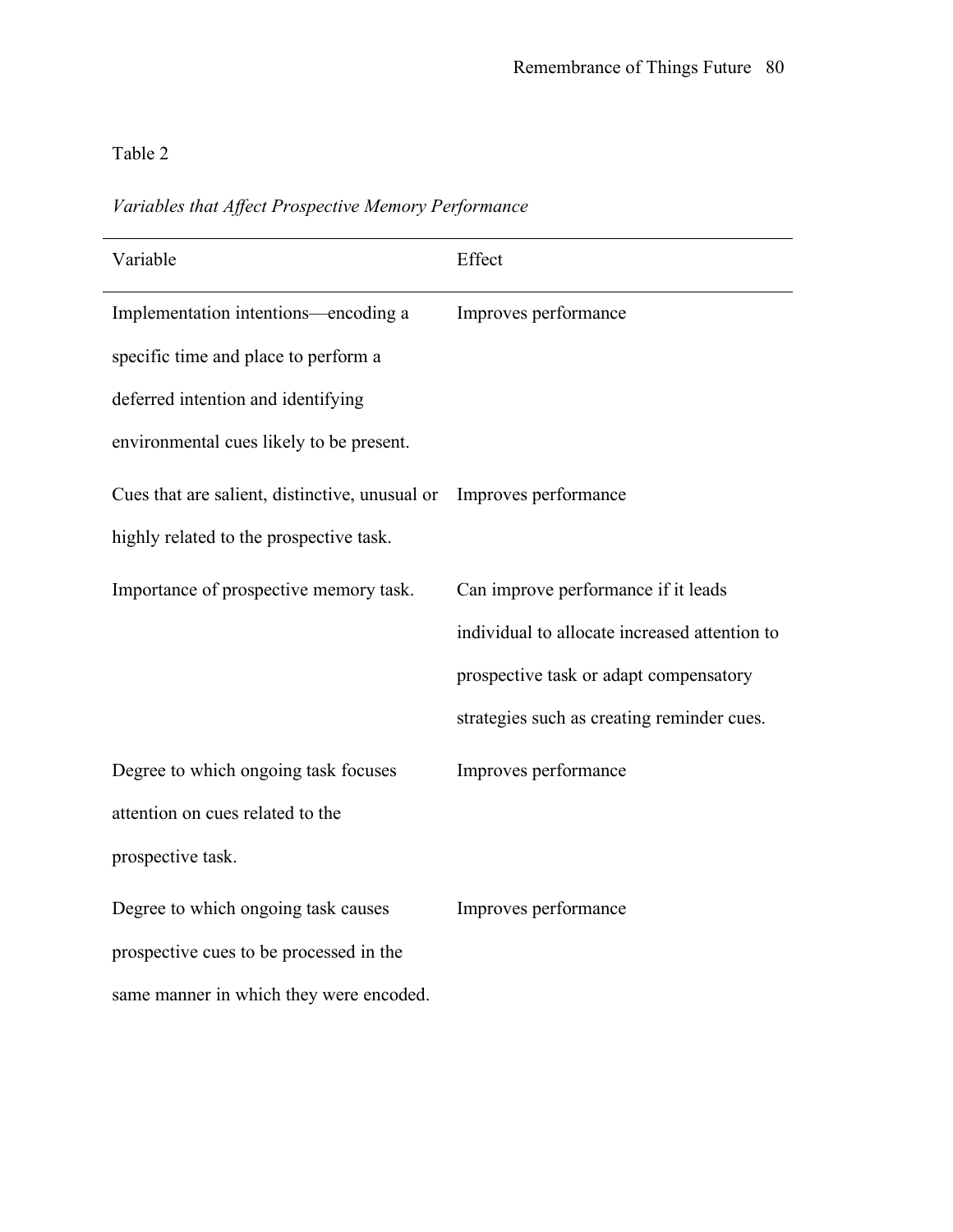| Table 2 ( <i>continued</i> ). |                                            |
|-------------------------------|--------------------------------------------|
| Variable                      | Affect                                     |
| Age                           | Impairs performance of tasks in which      |
|                               | target cue is not focal—no effect when     |
|                               | target cue is focal.                       |
| Divided attention             | Impairs performance for some tasks but not |
|                               | others.                                    |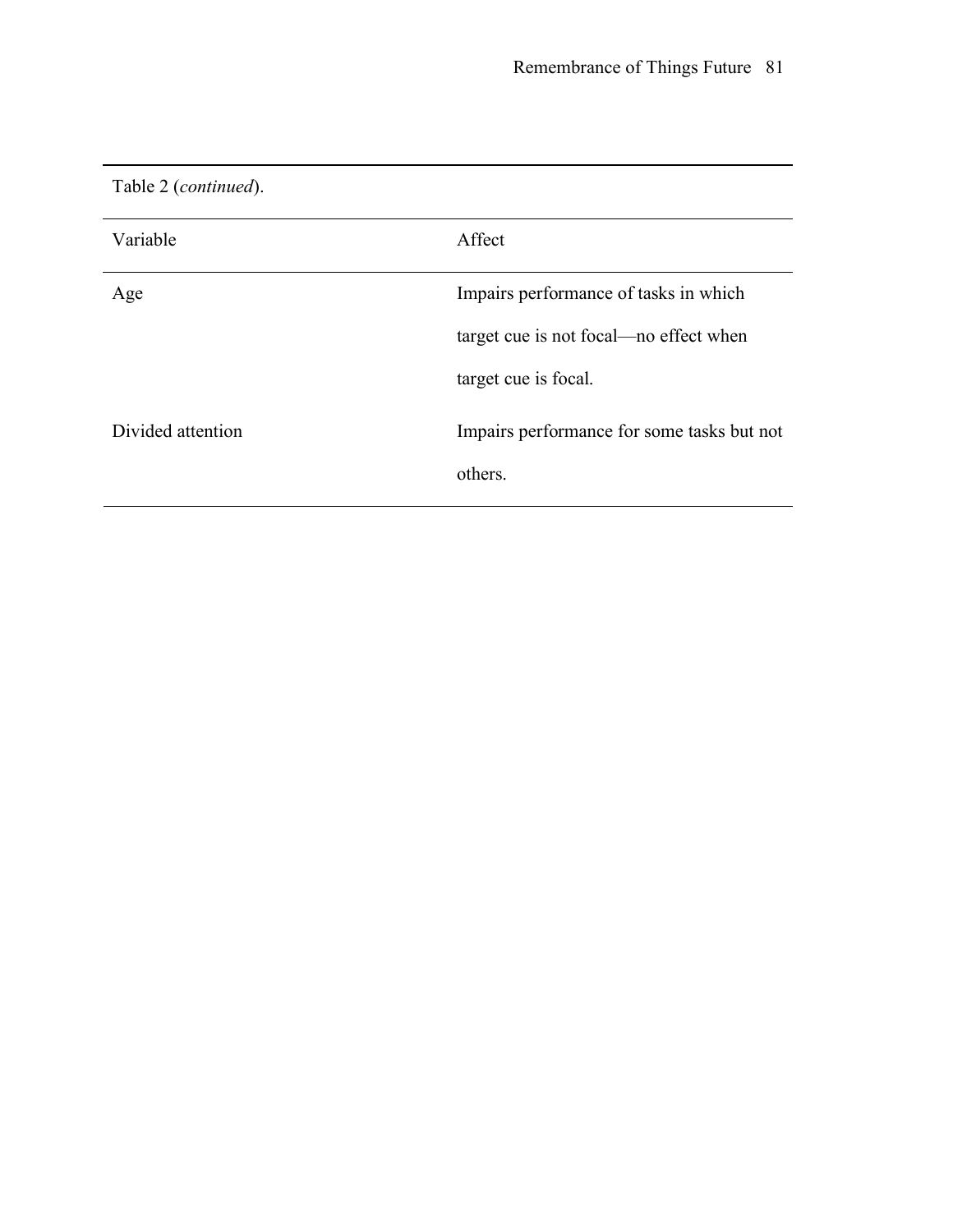*Prospective memory factors for which applied research is needed in everyday and workplace situations*

Types of prospective memory tasks encountered in specific settings and the context (e.g., character of ongoing tasks and presence of environmental cues)

How individuals encode various types of deferred intention, including implementation strategies.

Effects of retention intervals ranging from hours to months.

Where and how different types of deferred intentions are maintained during retention:

working memory, long-term memory, or cycling between the two?

The role of rehearsal and reminders during retention.

The role of incidental (vs. planned) cues in triggering retrieval of intentions.

The character of the window of opportunity for executing deferred intentions (e.g.,

defined by occurrence of a single unambiguous cue vs. defined by a combination of

factors with a broad time frame).

The effect of self-generated intentions vs. experimenter instructions.

Strategies individuals use to bolster performance in specific situations.

The effects of experience and expertise on performance.

The consequences of holding in memory multiple and diverse intentions awaiting the appropriate circumstances for execution.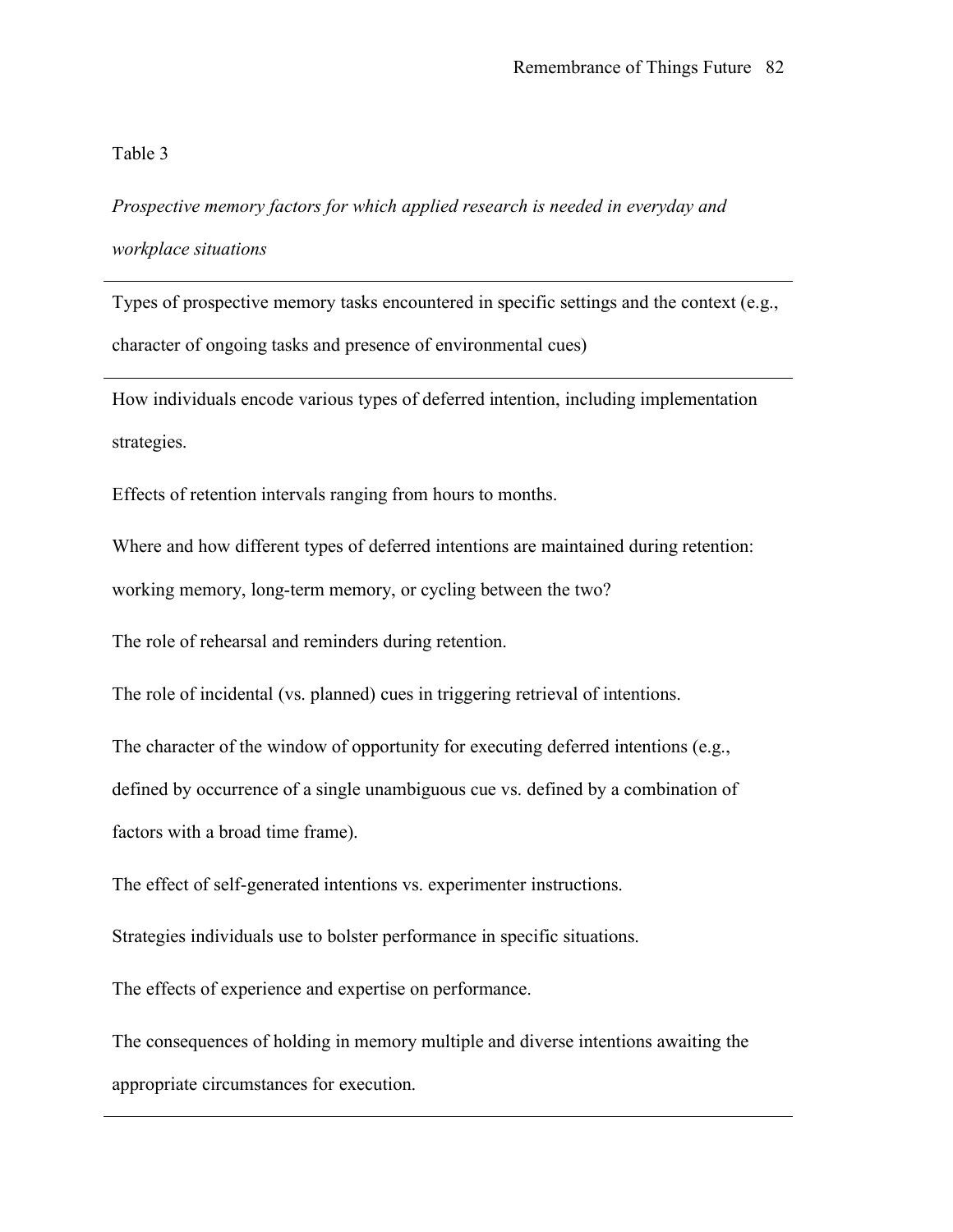#### *Prospective Memory Countermeasures*

#### For designers of systems and procedures:

Analyze the specific operating environment to identify "hotspots" in which prospective memory and concurrent task demands are high and interruptions are frequent. To the extent possible, re-design procedures and systems to reduce demands, especially when the consequences of memory lapses are high.

In situations in which prospective memory vulnerability is high, design display and alerting systems to help individuals keep track of status of tasks not concurrently active. These systems can range from simple (pill organizers) to sophisticated (takeoff configuration warning systems).

Create checklists and team procedures to catch memory lapses.

Educate individuals and managers about prospective memory vulnerability and point out countermeasures individuals can take.

#### For individuals:

Avoid deferring crucial tasks when possible.

Form implementation intentions.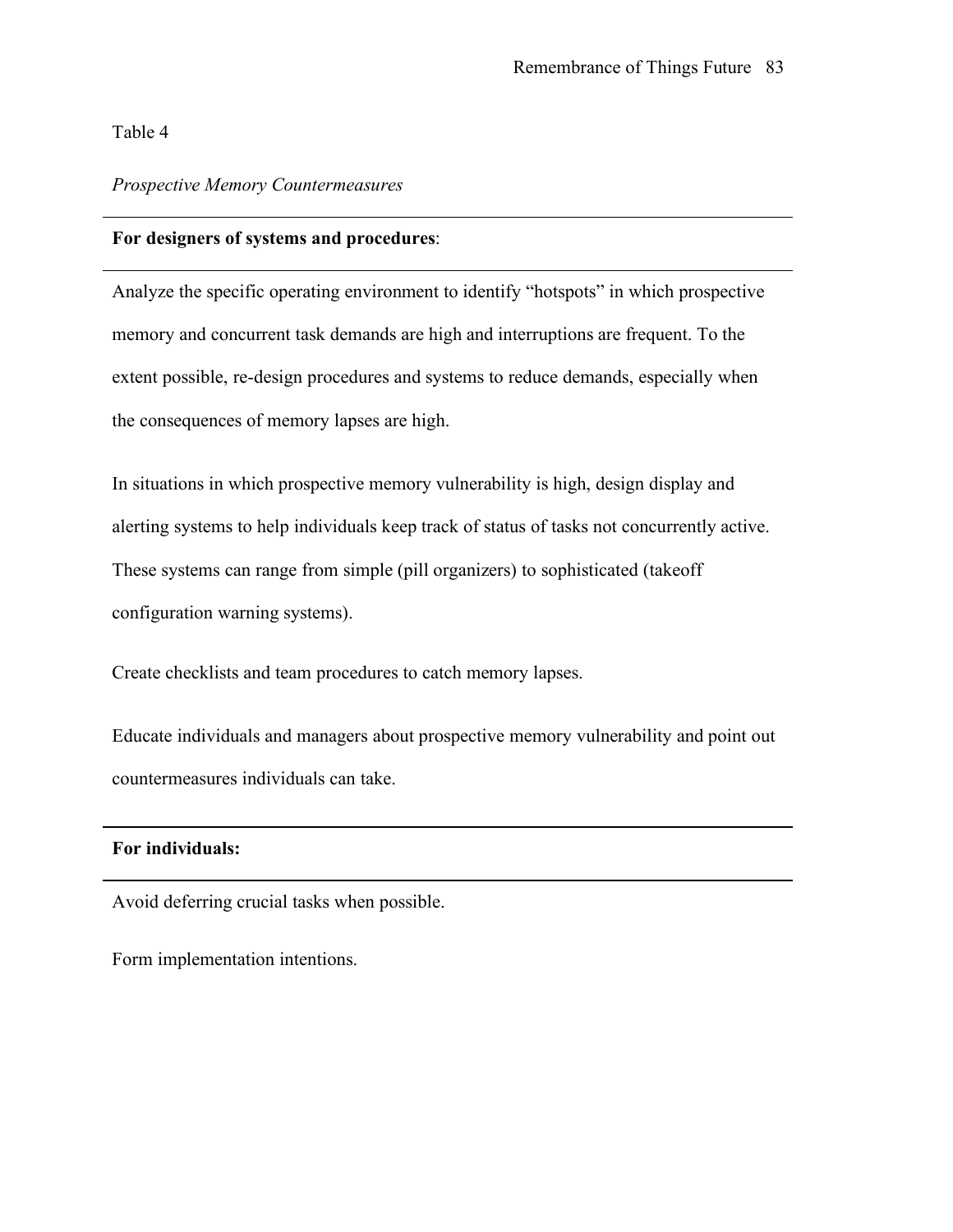Table 4 *(continued).*

Create reminder cues and place them where they are likely to be encountered when the deferred task is to be performed. Choose cues that are salient, distinctive, unusual, and/or highly related to the prospective task.

When interrupted, pause to encode an explicit intention to resume the interrupted task after the interruption ends.

Minimize trying to juggle multiple tasks concurrently if one of the tasks in vital. In particular, do not use cell phones while driving.

Link prospective memory tasks to well-established habits, such as brushing teeth.

When elements of habitual tasks must be performed out of sequence, treat these as eventbased prospective memory situations and create reminder cues.

Use external memory aids such as post-its, daily calendars, and PDA's.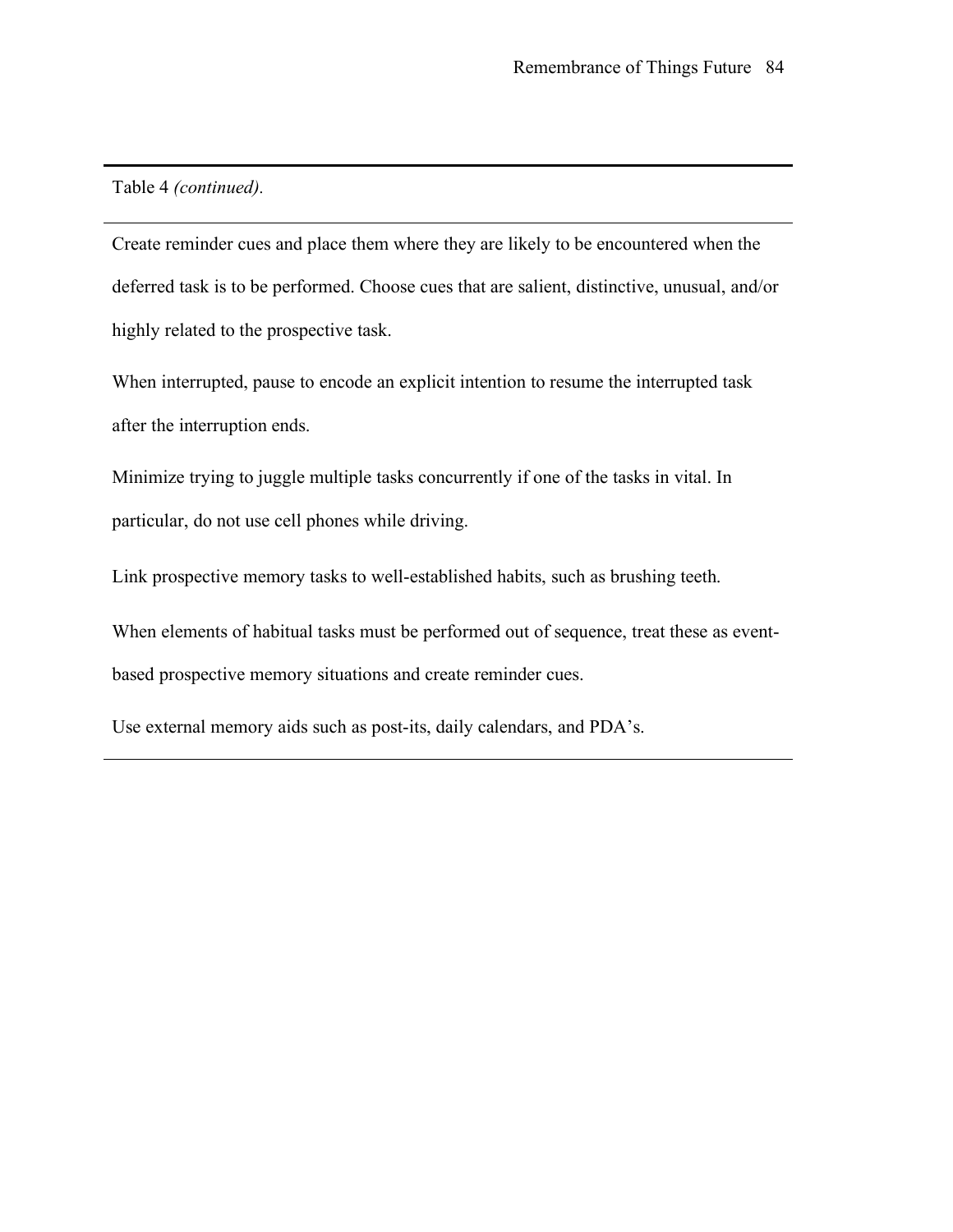### Figure Caption

*Figure 1*. PsychInfo was searched for papers in which the terms "prospective memory" or "prospective remembering" appeared in the title or abstract. Data are plotted in two-year increments. This number may be an undercount because some reports may use terms other than these two, e.g., "remembering deferred intentions".